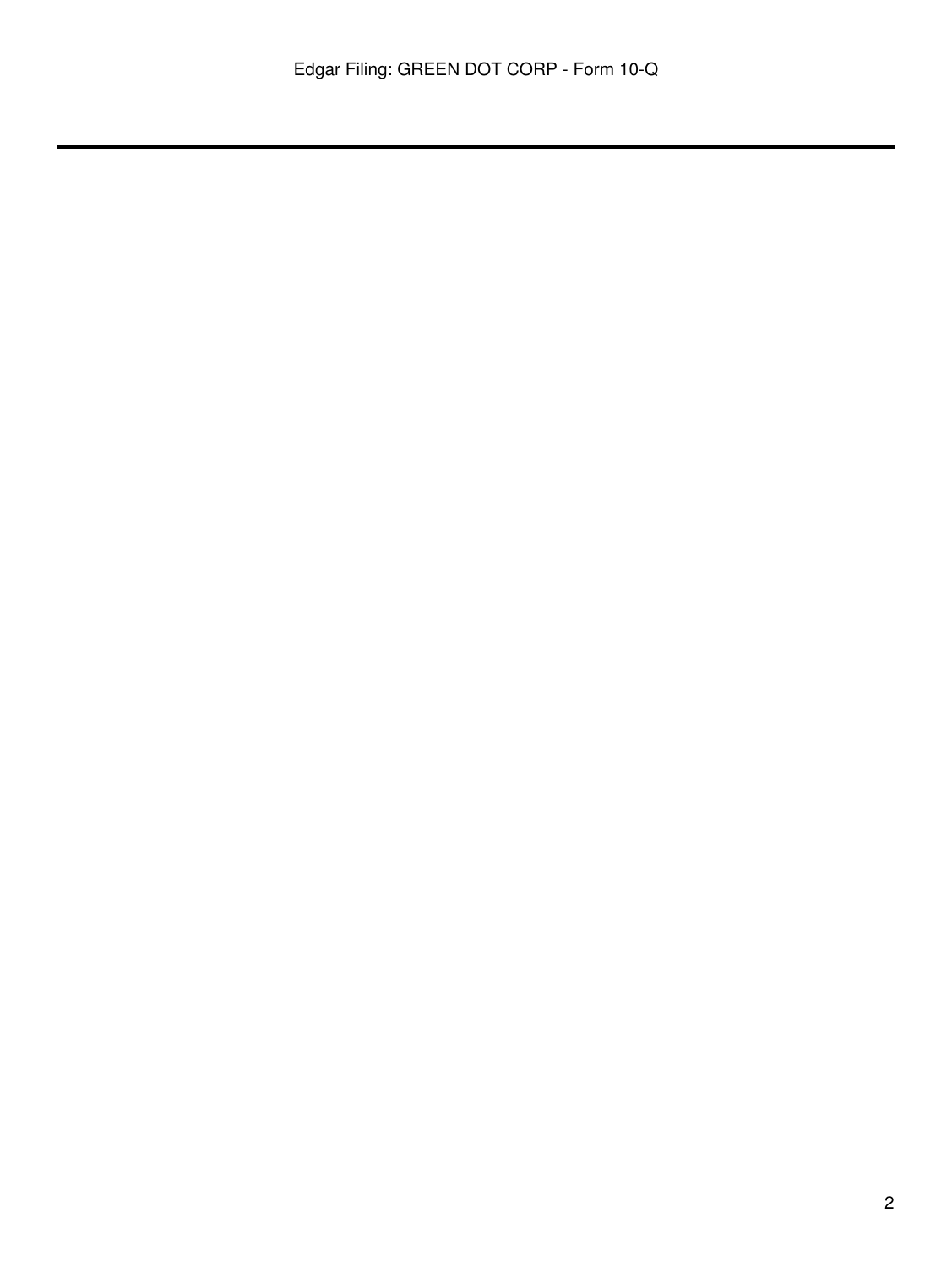### <span id="page-2-0"></span>GREEN DOT CORPORATION TABLE OF CONTENTS

|          | PART I – FINANCIAL INFORMATION                                                               |                |
|----------|----------------------------------------------------------------------------------------------|----------------|
| Item 1.  | <b>Financial Statements</b>                                                                  |                |
|          | <u> Consolidated Balance Sheets – March 31, 2014 (Unaudited) and December 31, 2013</u>       |                |
|          | Consolidated Statements of Operations – Three-Month Periods Ended March 31, 2014             |                |
|          | (Unaudited) and 2013 (Unaudited)                                                             | $\overline{2}$ |
|          | <u>Consolidated Statements of Comprehensive Income - Three-Month Periods Ended March 31</u>  |                |
|          | 2014 Unaudited) and 2013 (Unaudited)                                                         |                |
|          | <u>Consolidated Statements of Cash Flows – Three-Month Periods Ended March 31, 2014</u>      |                |
|          | (Unaudited) and 2013 (Unaudited)                                                             | $\overline{4}$ |
|          | <b>Notes to Consolidated Financial Statements (Unaudited)</b>                                | 5              |
| Item 2.  | <u>Management's Discussion and Analysis of Financial Condition and Results of Operations</u> | 17             |
| Item 3.  | <b>Quantitative and Qualitative Disclosures About Market Risk</b>                            | 23             |
| Item 4.  | <b>Controls and Procedures</b>                                                               | 24             |
|          |                                                                                              |                |
|          | <b>PART II – OTHER INFORMATION</b>                                                           |                |
| Item 1.  | <b>Legal Proceedings</b>                                                                     | 25             |
| Item 1A. | <b>Risk Factors</b>                                                                          | 25             |
| Item 6.  | <b>Exhibits</b>                                                                              | 38             |
|          | <u>Signature</u>                                                                             |                |
|          |                                                                                              |                |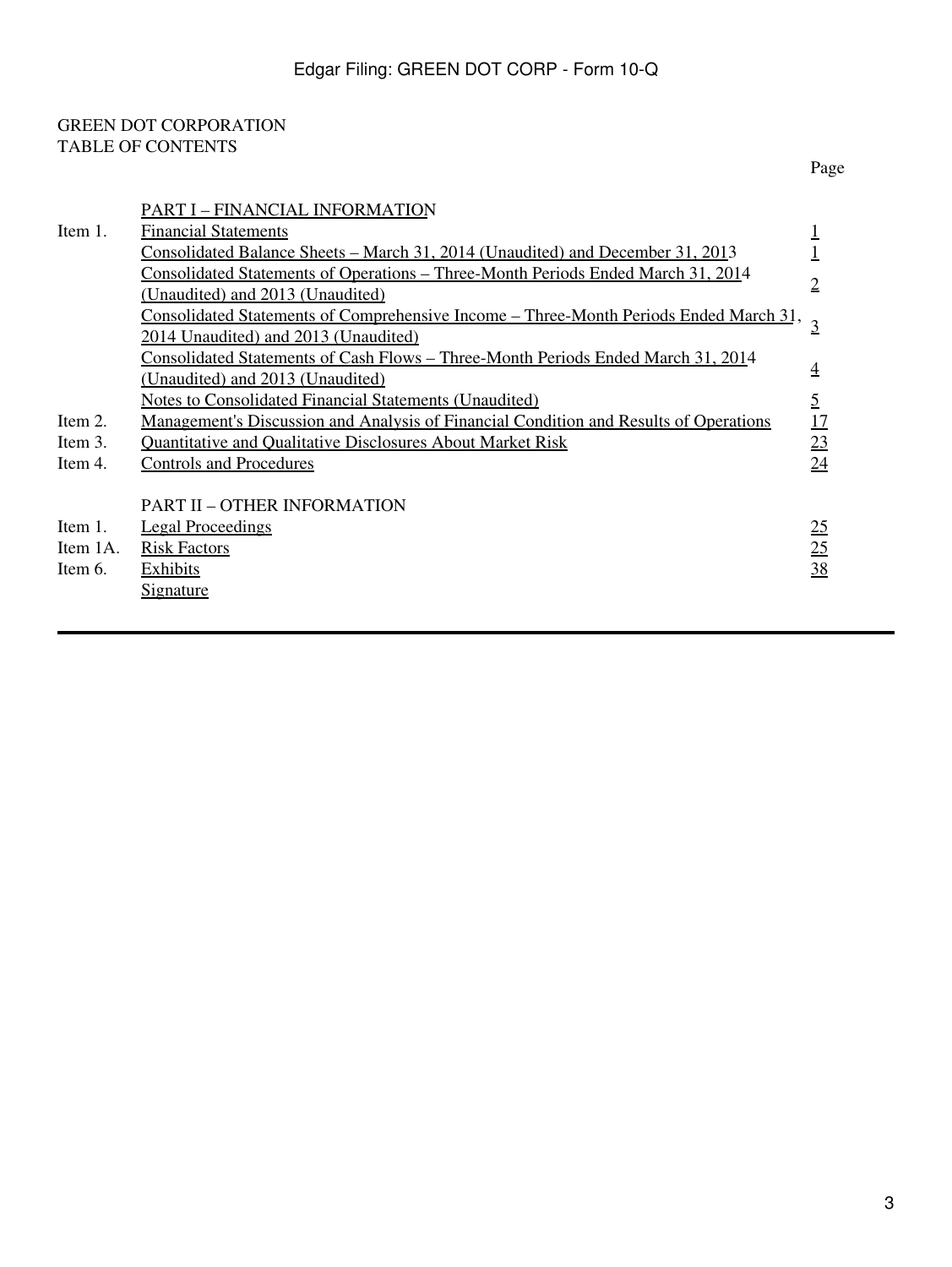### <span id="page-3-1"></span><span id="page-3-0"></span>PART I ITEM 1. Financial Statements GREEN DOT CORPORATION CONSOLIDATED BALANCE SHEETS

|                                                                                 | March 31, 2014                   | December 31,<br>2013 |  |  |
|---------------------------------------------------------------------------------|----------------------------------|----------------------|--|--|
|                                                                                 | (unaudited)                      |                      |  |  |
| Assets                                                                          | (In thousands, except par value) |                      |  |  |
| Current assets:                                                                 |                                  |                      |  |  |
| Unrestricted cash and cash equivalents                                          | \$747,649                        | \$423,498            |  |  |
| Federal funds sold                                                              | 190                              | 123                  |  |  |
| Investment securities available-for-sale, at fair value                         | 103,011                          | 116,159              |  |  |
| Settlement assets                                                               | 60,812                           | 37,004               |  |  |
| Accounts receivable, net                                                        | 33,148                           | 46,384               |  |  |
| Prepaid expenses and other assets                                               | 30,134                           | 27,332               |  |  |
| Income tax receivable                                                           | 6,936                            | 15,573               |  |  |
| Total current assets                                                            | 981,880                          | 666,073              |  |  |
| Restricted cash                                                                 | 2,287                            | 2,970                |  |  |
| Investment securities, available-for-sale, at fair value                        | 57,201                           | 82,585               |  |  |
| Accounts receivable, net                                                        |                                  | 5,913                |  |  |
| Loans to bank customers, net of allowance for loan losses of \$435 and \$464 as |                                  |                      |  |  |
| of March 31, 2014 and December 31, 2013, respectively                           | 6,566                            | 6,902                |  |  |
| Prepaid expenses and other assets                                               | 2,114                            | 1,081                |  |  |
| Property and equipment, net                                                     | 56,761                           | 60,473               |  |  |
| Deferred expenses                                                               | 11,891                           | 15,439               |  |  |
| Net deferred tax assets                                                         | 3,335                            | 3,362                |  |  |
| Goodwill and intangible assets                                                  | 30,644                           | 30,676               |  |  |
| <b>Total assets</b>                                                             | \$1,152,679                      | \$875,474            |  |  |
| Liabilities and Stockholders' Equity                                            |                                  |                      |  |  |
| <b>Current liabilities:</b>                                                     |                                  |                      |  |  |
| Accounts payable                                                                | \$25,654                         | \$34,940             |  |  |
| Deposits                                                                        | 526,349                          | 219,580              |  |  |
| Obligations to customers                                                        | 78,313                           | 65,449               |  |  |
| Settlement obligations                                                          | 2,437                            | 4,839                |  |  |
| Amounts due to card issuing banks for overdrawn accounts                        | 170                              | 49,930               |  |  |
| Other accrued liabilities                                                       | 42,349                           | 35,878               |  |  |
| Deferred revenue                                                                | 18,363                           | 24,517               |  |  |
| Net deferred tax liabilities                                                    | 3,716                            | 3,716                |  |  |
| Total current liabilities                                                       | 697,351                          | 438,849              |  |  |
| Other accrued liabilities                                                       | 28,951                           | 34,076               |  |  |
| Deferred revenue                                                                | 275                              | 300                  |  |  |
| <b>Total liabilities</b>                                                        | 726,577                          | 473,225              |  |  |
| Stockholders' equity:                                                           |                                  |                      |  |  |
| Convertible Series A preferred stock, \$0.001 par value (as converted): 10      |                                  |                      |  |  |
| shares authorized as of March 31, 2014 and December 31, 2013; 5 and 7           |                                  |                      |  |  |
| shares issued and outstanding as of March 31, 2014 and December 31, 2013,       | 5                                | 7                    |  |  |
| respectively                                                                    |                                  |                      |  |  |
| Class A common stock, \$0.001 par value: 100,000 shares authorized as of        | 39                               | 38                   |  |  |
| March 31, 2014 and December 31, 2013; 39,387 and 37,729 shares issued and       |                                  |                      |  |  |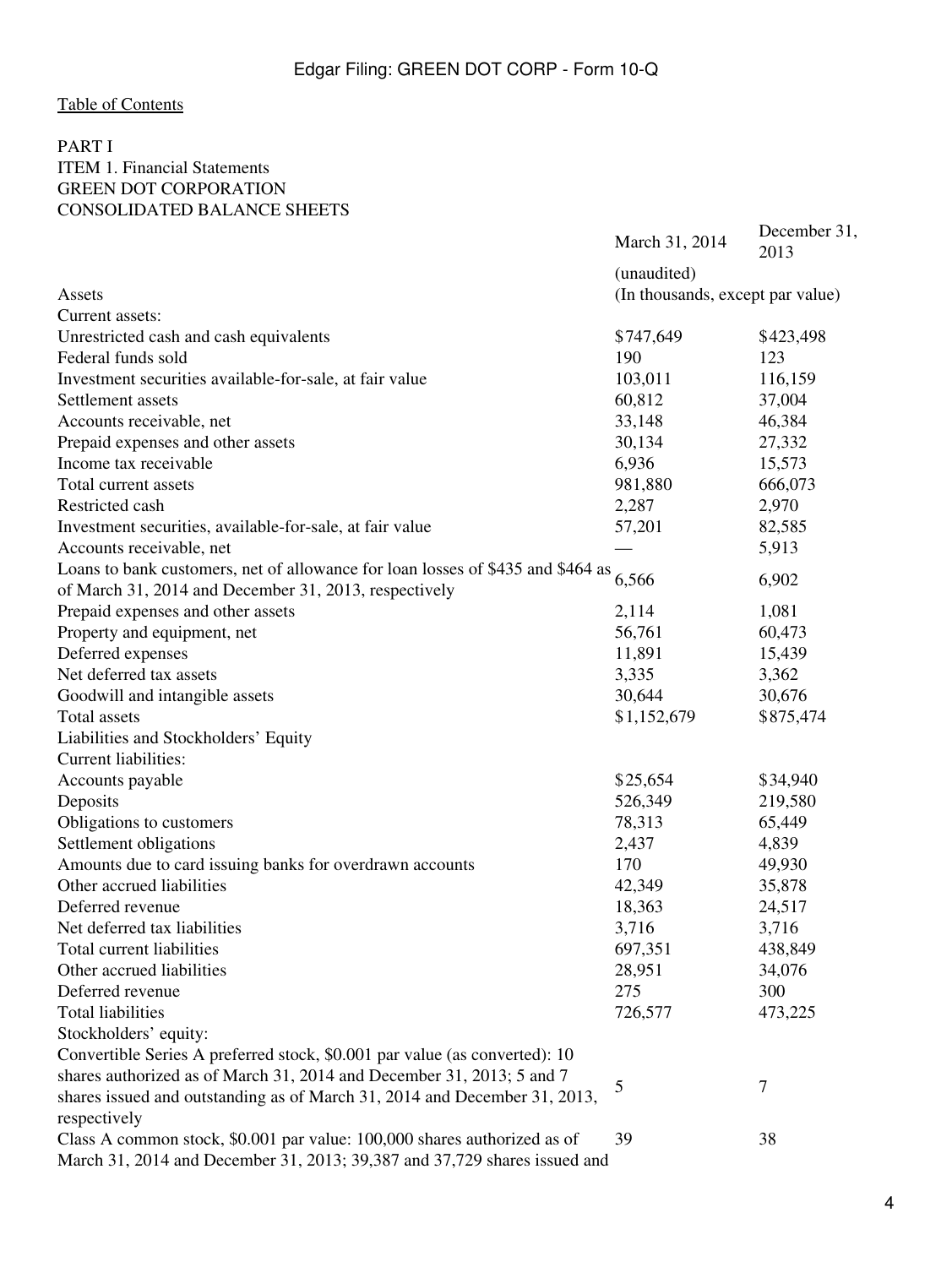| outstanding as of March 31, 2014 and December 31, 2013, respectively |             |           |  |
|----------------------------------------------------------------------|-------------|-----------|--|
| Additional paid-in capital                                           | 207,763     | 199,251   |  |
| <b>Retained earnings</b>                                             | 218,305     | 203,000   |  |
| Accumulated other comprehensive loss                                 | (10)        | (47       |  |
| Total stockholders' equity                                           | 426,102     | 402,249   |  |
| Total liabilities and stockholders' equity                           | \$1,152,679 | \$875,474 |  |
| See notes to consolidated financial statements                       |             |           |  |
|                                                                      |             |           |  |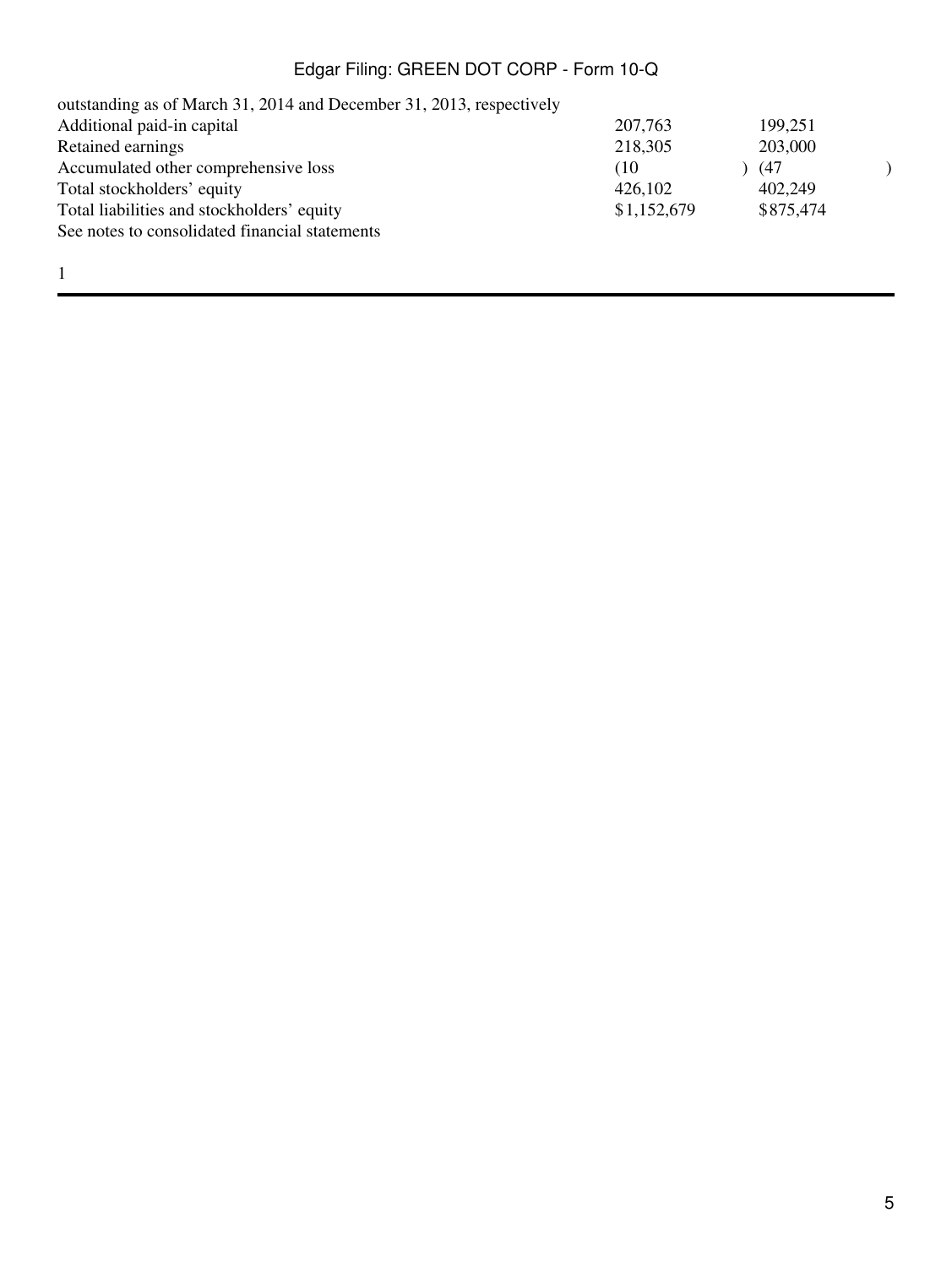### <span id="page-5-0"></span>GREEN DOT CORPORATION CONSOLIDATED STATEMENTS OF OPERATIONS (UNAUDITED)

|                                                                | Three Months Ended March 31, |                                       |               |  |
|----------------------------------------------------------------|------------------------------|---------------------------------------|---------------|--|
|                                                                | 2014                         | 2013                                  |               |  |
|                                                                |                              | (In thousands, except per share data) |               |  |
| Operating revenues:                                            |                              |                                       |               |  |
| Card revenues and other fees                                   | \$68,167                     | \$64,667                              |               |  |
| Cash transfer revenues                                         | 46,276                       | 44,335                                |               |  |
| Interchange revenues                                           | 47,214                       | 46,756                                |               |  |
| Stock-based retailer incentive compensation                    | (2,388)                      | (1,609)                               |               |  |
| Total operating revenues                                       | 159,269                      | 154,149                               |               |  |
| Operating expenses:                                            |                              |                                       |               |  |
| Sales and marketing expenses                                   | 60,243                       | 56,177                                |               |  |
| Compensation and benefits expenses                             | 26,963                       | 31,754                                |               |  |
| Processing expenses                                            | 22,079                       | 21,999                                |               |  |
| Other general and administrative expenses                      | 26,324                       | 20,880                                |               |  |
| Total operating expenses                                       | 135,609                      | 130,810                               |               |  |
| Operating income                                               | 23,660                       | 23,339                                |               |  |
| Interest income                                                | 977                          | 819                                   |               |  |
| Interest expense                                               | (16)                         | (17)                                  |               |  |
| Income before income taxes                                     | 24,621                       | 24,141                                |               |  |
| Income tax expense                                             | 9,316                        | 8,555                                 |               |  |
| Net income                                                     | 15,305                       | 15,586                                |               |  |
| Income attributable to preferred stock                         | (2, 282)                     | (2, 493)                              | $\mathcal{E}$ |  |
| Net income allocated to common stockholders                    | \$13,023                     | \$13,093                              |               |  |
| Basic earnings per common share:                               | \$0.34                       | \$0.36                                |               |  |
| Diluted earnings per common share:                             | \$0.33                       | \$0.35                                |               |  |
| Basic weighted-average common shares issued and outstanding:   | 37,462                       | 35,047                                |               |  |
| Diluted weighted-average common shares issued and outstanding: | 38,769                       | 36,293                                |               |  |
| See notes to consolidated financial statements                 |                              |                                       |               |  |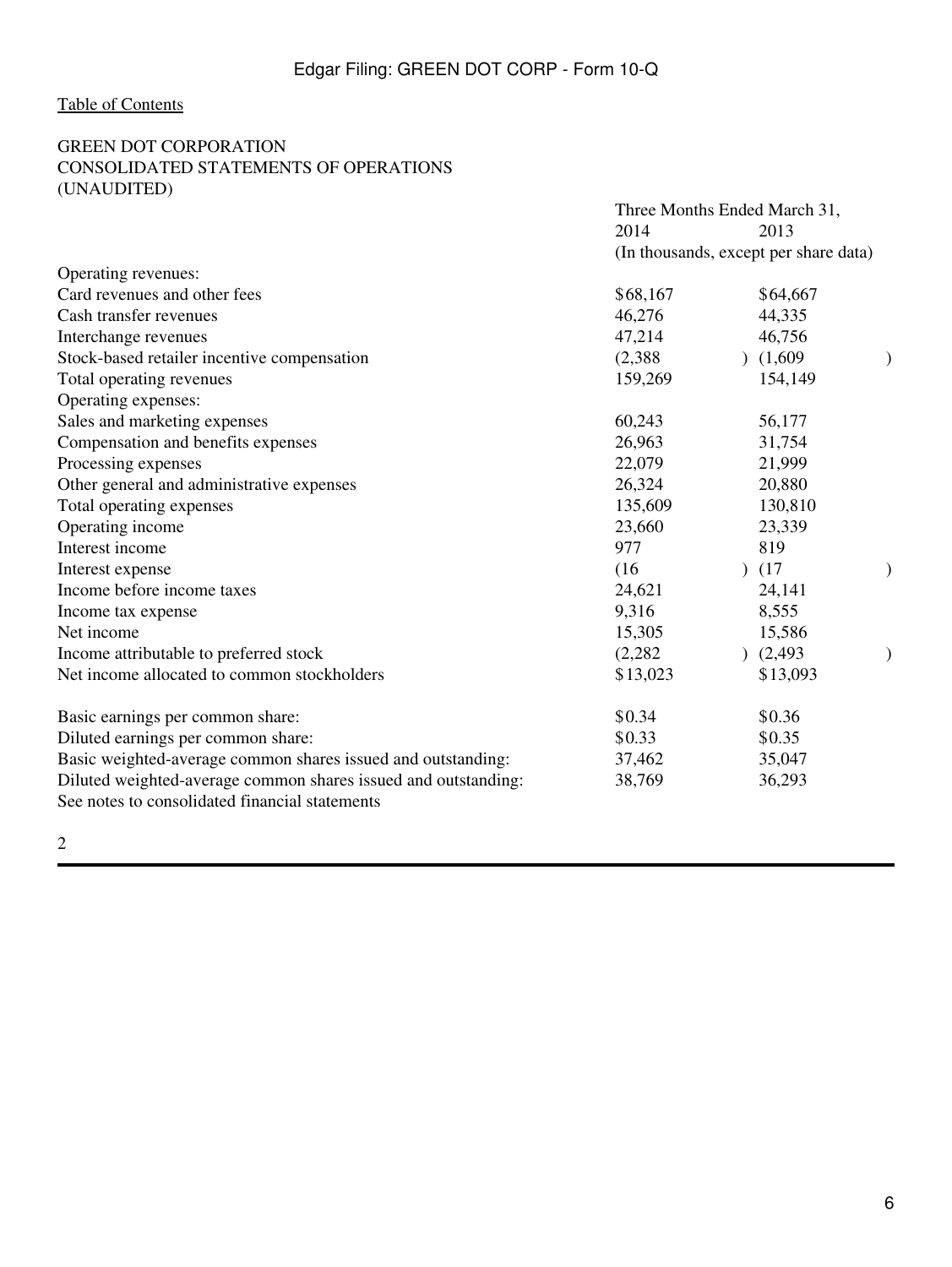3

### <span id="page-6-0"></span>GREEN DOT CORPORATION CONSOLIDATED STATEMENTS OF COMPREHENSIVE INCOME (UNAUDITED)

|                                                | Three Months Ended March 31,<br>2014<br>2013 |          |  |
|------------------------------------------------|----------------------------------------------|----------|--|
|                                                |                                              |          |  |
|                                                | (In thousands)                               |          |  |
| Net income                                     | \$15,305                                     | \$15,586 |  |
| Other comprehensive income                     |                                              |          |  |
| Unrealized holding (losses) gains, net of tax  | 37                                           | (2       |  |
| Comprehensive income                           | \$15,342                                     | \$15,584 |  |
| See notes to consolidated financial statements |                                              |          |  |
|                                                |                                              |          |  |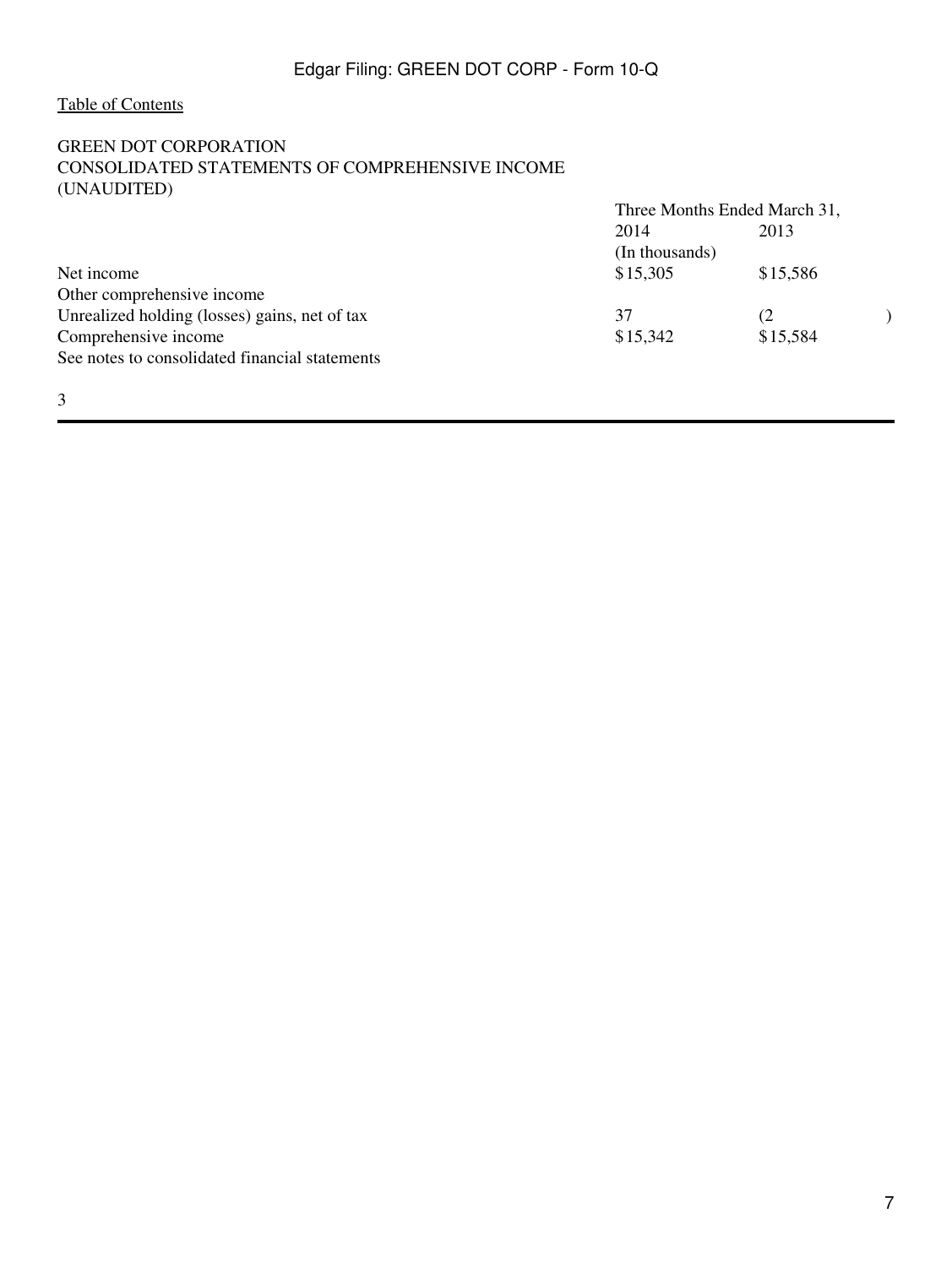### <span id="page-7-0"></span>GREEN DOT CORPORATION CONSOLIDATED STATEMENTS OF CASH FLOWS (UNAUDITED)

|                                                                                   | Three Months Ended March 31, |           |  |
|-----------------------------------------------------------------------------------|------------------------------|-----------|--|
|                                                                                   | 2014                         | 2013      |  |
|                                                                                   | (In thousands)               |           |  |
| Operating activities                                                              |                              |           |  |
| Net income                                                                        | \$15,305                     | 15,586    |  |
| Adjustments to reconcile net income to net cash (used in) provided by             |                              |           |  |
| operating activities:                                                             |                              |           |  |
| Depreciation and amortization                                                     | 7,664                        | 6,354     |  |
| Provision for uncollectible overdrawn accounts                                    | 8,490                        | 15,470    |  |
| Employee stock-based compensation                                                 | 3,972                        | 2,890     |  |
| Stock-based retailer incentive compensation                                       | 2,388                        | 1,609     |  |
| Amortization of premium on available-for-sale investment securities               | 313                          | 173       |  |
| Realized (gains) losses on investment securities                                  | (29)                         | 6         |  |
| Recovery for uncollectible trade receivables                                      | (9)                          | (41)      |  |
| Impairment of capitalized software                                                |                              | 936       |  |
| Deferred income tax expense                                                       |                              | 193       |  |
| Excess tax benefits from exercise of options                                      | (525)                        | (229)     |  |
| Changes in operating assets and liabilities:                                      |                              |           |  |
| Accounts receivable, net                                                          | 15,668                       | (26, 529) |  |
| Prepaid expenses and other assets                                                 | (3,835)                      | 6,225     |  |
| Deferred expenses                                                                 | 3,548                        | 2,726     |  |
| Accounts payable and other accrued liabilities                                    | (6,348)                      | (7,681)   |  |
| Amounts due issuing bank for overdrawn accounts                                   | (49,760)                     | 3,452     |  |
| Deferred revenue                                                                  | (6, 179)                     | (4,705)   |  |
| Income tax receivable                                                             | 9,166                        | 8,067     |  |
| Net cash (used in) provided by operating activities                               | (171)                        | ) 24,502  |  |
| Investing activities                                                              |                              |           |  |
| Purchases of available-for-sale investment securities                             | (44, 548)                    | (46, 841) |  |
| Proceeds from maturities of available-for-sale securities                         | 47,445                       | 54,227    |  |
| Proceeds from sales of available-for-sale securities                              | 35,411                       | 13,026    |  |
| Decrease in restricted cash                                                       | 683                          |           |  |
| Payments for acquisition of property and equipment                                | (10,512)                     | (8,886)   |  |
| Net principal collections on loans                                                | 336                          | 324       |  |
| Net cash provided by investing activities                                         | 28,815                       | 11,850    |  |
| Financing activities                                                              |                              |           |  |
| Proceeds from exercise of options                                                 | 1,626                        | 400       |  |
| Excess tax benefits from exercise of options                                      | 525                          | 229       |  |
| Net increase in deposits                                                          | 306,769                      | 23,571    |  |
| Net (decrease) increase in obligations to customers                               | (13,346)                     | 16,017    |  |
| Net cash provided by financing activities                                         | 295,574                      | 40,217    |  |
| Net increase in unrestricted cash, cash equivalents, and federal funds sold       | 324,218                      | 76,569    |  |
| Unrestricted cash, cash equivalents, and federal funds sold, beginning of<br>year | 423,621                      | 296,591   |  |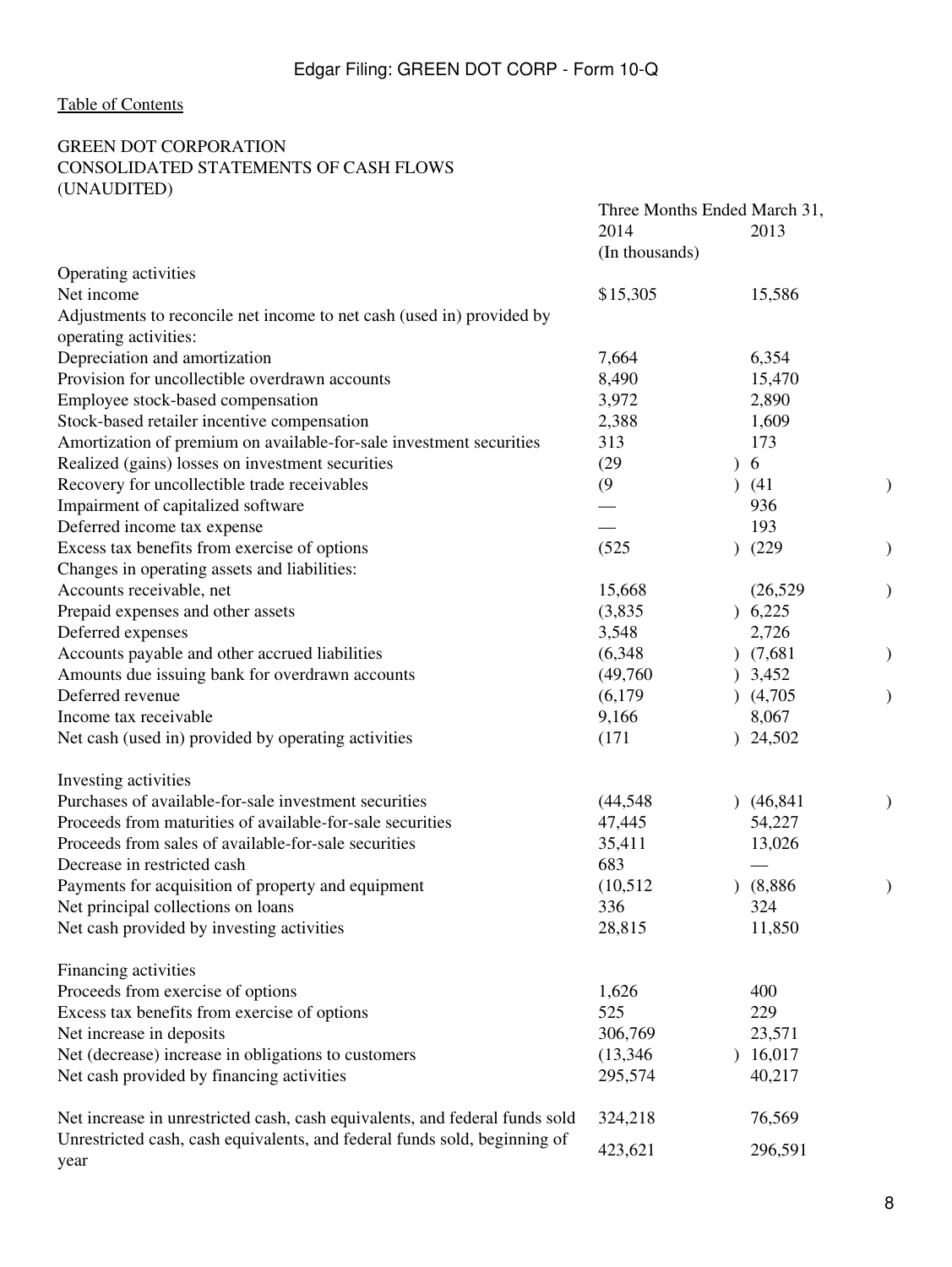| Edgar Filing: GREEN DOT CORP - Form 10-Q                                   |           |           |  |  |  |  |  |
|----------------------------------------------------------------------------|-----------|-----------|--|--|--|--|--|
| Unrestricted cash, cash equivalents, and federal funds sold, end of period | \$747.839 | \$373,160 |  |  |  |  |  |
| Cash paid for interest                                                     | 16        | 30        |  |  |  |  |  |
| Cash paid for income taxes                                                 | 219       | 302       |  |  |  |  |  |
| See notes to consolidated financial statements                             |           |           |  |  |  |  |  |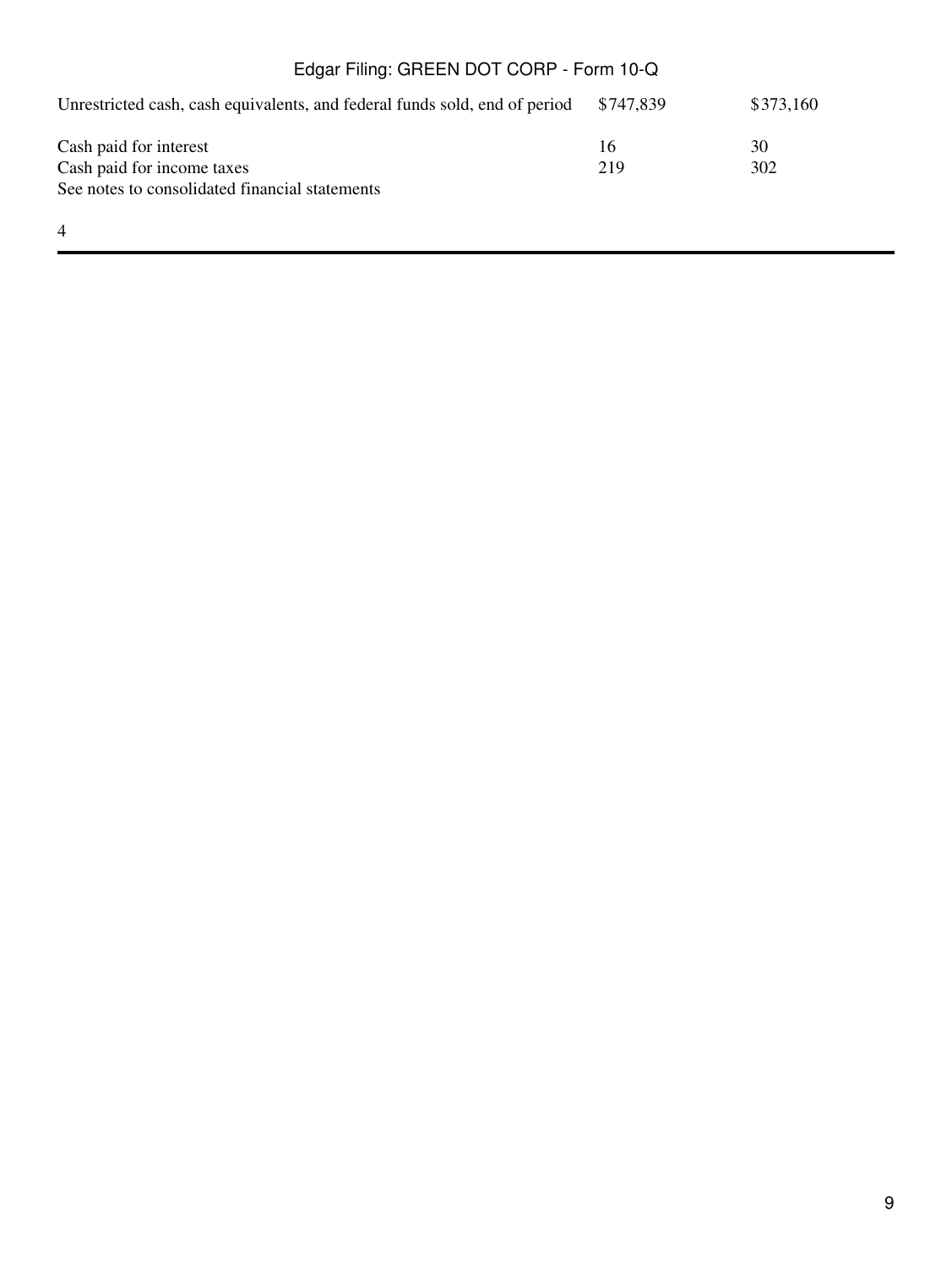#### <span id="page-9-0"></span>[Table of Contents](#page-2-0) GREEN DOT CORPORATION NOTES TO CONSOLIDATED FINANCIAL STATEMENTS

#### Note 1—Organization

Green Dot Corporation ("we," "us" and "our" refer to Green Dot Corporation and its wholly-owned subsidiaries, Next Estate Communications, Inc.; Green Dot Bank; and Loopt, LLC) is a bank holding company with a mission to reinvent personal banking for the masses. Our prepaid products and services are available in more than 90,000 retail stores nationwide and online at Greendot.com. Our products include: Green Dot MasterCard and Visa-branded prepaid debit cards and several co-branded reloadable prepaid card programs, collectively referred to as our GPR cards; Visa-branded gift cards; our MoneyPak and swipe reload proprietary products, collectively referred to as our cash transfer products, which enable cash loading and transfer services through our Green Dot Network; and GoBank, an innovative checking account developed for distribution and use via mobile phones. GoBank is available online at GoBank.com and via the Apple App Store and Google Play. The Green Dot Network enables consumers to use cash to reload our prepaid debit cards or to transfer cash to any of our Green Dot Network acceptance members, including competing prepaid card programs and other online accounts.

We market our products and services to banked, underbanked and unbanked consumers in the United States using distribution channels other than traditional bank branches, such as third-party retailer locations nationwide and the Internet. Our prepaid debit cards are issued by Green Dot Bank and third-party issuing banks including The Bancorp Bank, Sunrise Banks, N.A., and prior to February 2014, GE Capital Retail Bank, and prior to November 2012, Columbus Bank and Trust Company, a division of Synovus Bank. We also have multi-year distribution arrangements with many large and medium-sized retailers, such as Walmart, Walgreens, CVS, Rite Aid, 7-Eleven, Kroger, Kmart, and Dollar Tree, and with various industry resellers, such as Blackhawk Network and Incomm. We refer to participating retailers collectively as our "retail distributors."

Note 2—Summary of Significant Accounting Policies

Basis of Presentation

We have prepared the accompanying unaudited consolidated financial statements in accordance with generally accepted accounting principles in the United States of America, or GAAP. We consolidated our wholly-owned subsidiaries and eliminated all significant intercompany balances and transactions.

We have also prepared the accompanying unaudited consolidated financial statements in conformity with the instructions to Form 10-Q and Article 10 of Regulation S-X and, consequently, they do not include all of the annual disclosures required by GAAP. Reference is made to our Annual Report on Form 10-K for the year ended December 31, 2013 for additional disclosures, including a summary of our significant accounting policies. There have been no changes to our significant accounting policies during the three months ended March 31, 2014. In our opinion, the accompanying unaudited consolidated financial statements contain all adjustments, consisting of normal and recurring items, except as otherwise noted, necessary for the fair presentation of our financial position, results of operations and cash flows for the interim periods presented. The results of operations and cash flows for the three months ended March 31, 2014 are not necessarily indicative of future results.

Recent Accounting Pronouncements

In July 2013, the FASB issued ASU 2013-11, Presentation of an Unrecognized Tax Benefit When a Net Operating Loss Carryforward, a Similar Tax Loss, or a Tax Credit Carryforward Exists, which provides guidance for the financial statement presentation of an unrecognized tax benefit when a net operating loss carryforward, a similar tax loss, or a tax credit carryforward exists. We adopted the standard in the first quarter of 2014. The adoption of this standard did not have a significant impact on our consolidated financial statements.

In January 2014, the FASB issued ASU No. 2014-04, Receivables - Troubled Debt Restructurings by Creditors which intends to clarify when a creditor should be considered to have received physical possession of residential real estate property collateralizing a consumer mortgage loan such that the loan should be derecognized and the real estate recognized. This ASU is effective for annual periods beginning after December 15, 2014 and interim periods beginning after December 15, 2015. We will adopt this standard effective January 1, 2015. Our adoption of this ASU is not expected to have a material impact on our consolidated financial statements.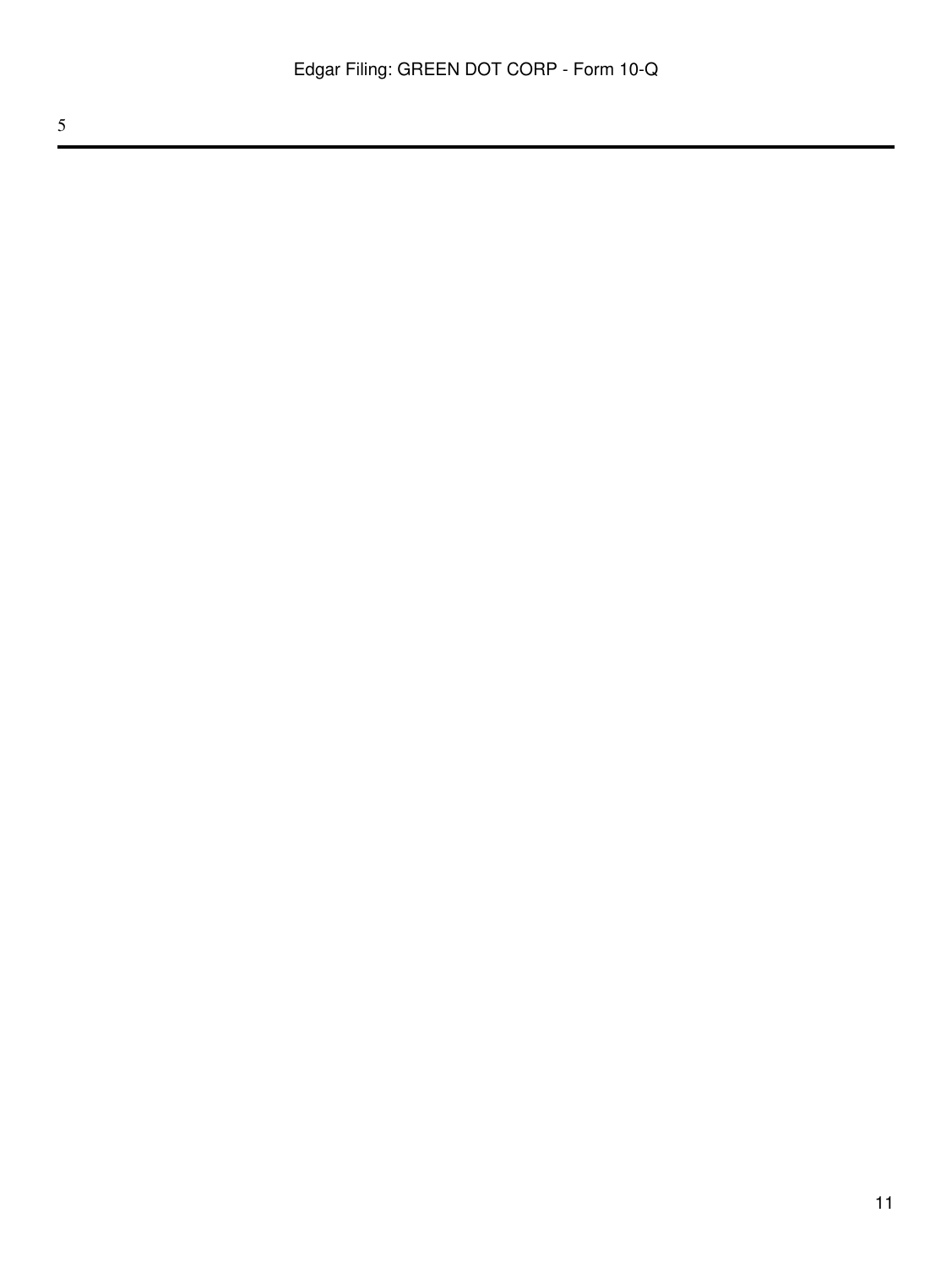### [Table of Contents](#page-2-0) GREEN DOT CORPORATION NOTES TO CONSOLIDATED FINANCIAL STATEMENTS – (CONTINUED)

# Note 3 — Investment Securities

Our available-for-sale investment securities were as follows:

|                                   | Amortized cost | Gross<br>unrealized gains | Gross<br>unrealized<br>losses | Fair value |
|-----------------------------------|----------------|---------------------------|-------------------------------|------------|
|                                   | (In thousands) |                           |                               |            |
| March 31, 2014                    |                |                           |                               |            |
| Corporate bonds                   | \$57,223       | \$75                      | $\frac{1}{2}$                 | \$57,295   |
| Commercial paper                  | 34,460         | 8                         | (1)                           | 34,467     |
| Negotiable certificate of deposit | 4,400          |                           |                               | 4,400      |
| U.S. Treasury notes               | 8,695          | 9                         | (2)                           | 8,702      |
| Agency securities                 | 9,998          | $\overline{3}$            |                               | 10,001     |
| Mortgage-backed securities        | 6,058          |                           | (108)                         | 0, 5,950   |
| Municipal bonds                   | 18,676         | 26                        | (29)                          | 18,673     |
| Asset-backed securities           | 20,717         | 19                        | (12)                          | 20,724     |
| Total investment securities       | \$160,227      | \$140                     | \$(155)                       | \$160,212  |
| December 31, 2013                 |                |                           |                               |            |
| Corporate bonds                   | \$70,965       | \$45                      | \$(13)                        | \$70,997   |
| Commercial paper                  | 49,307         | 15                        | (1)                           | 49,321     |
| Negotiable certificate of deposit | 4,400          | 3                         |                               | 4,403      |
| U.S. Treasury notes               | 14,265         | 14                        | (1)                           | 14,278     |
| Agency securities                 | 14,946         | 13                        |                               | 14,959     |
| Mortgage-backed securities        | 4,169          |                           | (168)                         | 4,001      |
| Municipal bonds                   | 19,017         | 28                        | (14)                          | 19,031     |
| Asset-backed securities           | 21,750         | 9                         | (5)                           | 21,754     |
| Total investment securities       | \$198,819      | \$127                     | $$^{(202)}$                   | \$198,744  |

As of March 31, 2014 and December 31, 2013, the gross unrealized losses and fair values of available-for-sale investment securities that were in unrealized loss positions were as follows:

|                                      | Less than 12 months |                    | 12 months or more |               |                    |                     |                          |  |
|--------------------------------------|---------------------|--------------------|-------------------|---------------|--------------------|---------------------|--------------------------|--|
|                                      | Fair value          | Unrealized<br>loss |                   | Fair value    | Unrealized<br>loss | Total<br>fair value | Total<br>unrealized loss |  |
|                                      | (In thousands)      |                    |                   |               |                    |                     |                          |  |
| March 31, 2014                       |                     |                    |                   |               |                    |                     |                          |  |
| Corporate bonds                      | \$12,011            | $\frac{1}{2}$      |                   | $\frac{1}{2}$ | $\frac{1}{2}$      | \$12,011            | $\frac{1}{2}$            |  |
| Commercial paper                     | 4,393               | (1)                |                   |               |                    | 4,393               | (1)                      |  |
| U.S. Treasury notes                  | 5,000               | (2)                |                   |               |                    | 5,000               | (2)                      |  |
| Mortgage-backed securities 4,037     |                     | (108)              |                   |               |                    | 4,037               | (108)                    |  |
| Municipal bonds                      | 4,984               | (29)               |                   |               |                    | 4,984               | (29)                     |  |
| Asset-backed securities              | 5,966               | (12)               |                   |               |                    | \$5,966             | \$(12)                   |  |
| Total investment securities \$36,391 |                     | \$(155)            |                   | $\frac{1}{2}$ | $s-$               | \$36,391            | \$(155)                  |  |
| December 31, 2013                    |                     |                    |                   |               |                    |                     |                          |  |
| Corporate bonds                      | \$24,104            | \$(13)             |                   | $s-$          | $s-$               | \$24,104            | \$(13)                   |  |
| Commercial paper                     | 4,490               | (1)                |                   |               |                    | 4,490               | (1)                      |  |
| <b>US</b> Treasury notes             | 5,212               | $\left(1\right)$   |                   |               |                    | 5,212               | (1)                      |  |
| Mortgage-backed securities 4,002     |                     | (168)              |                   |               |                    | 4,002               | (168)                    |  |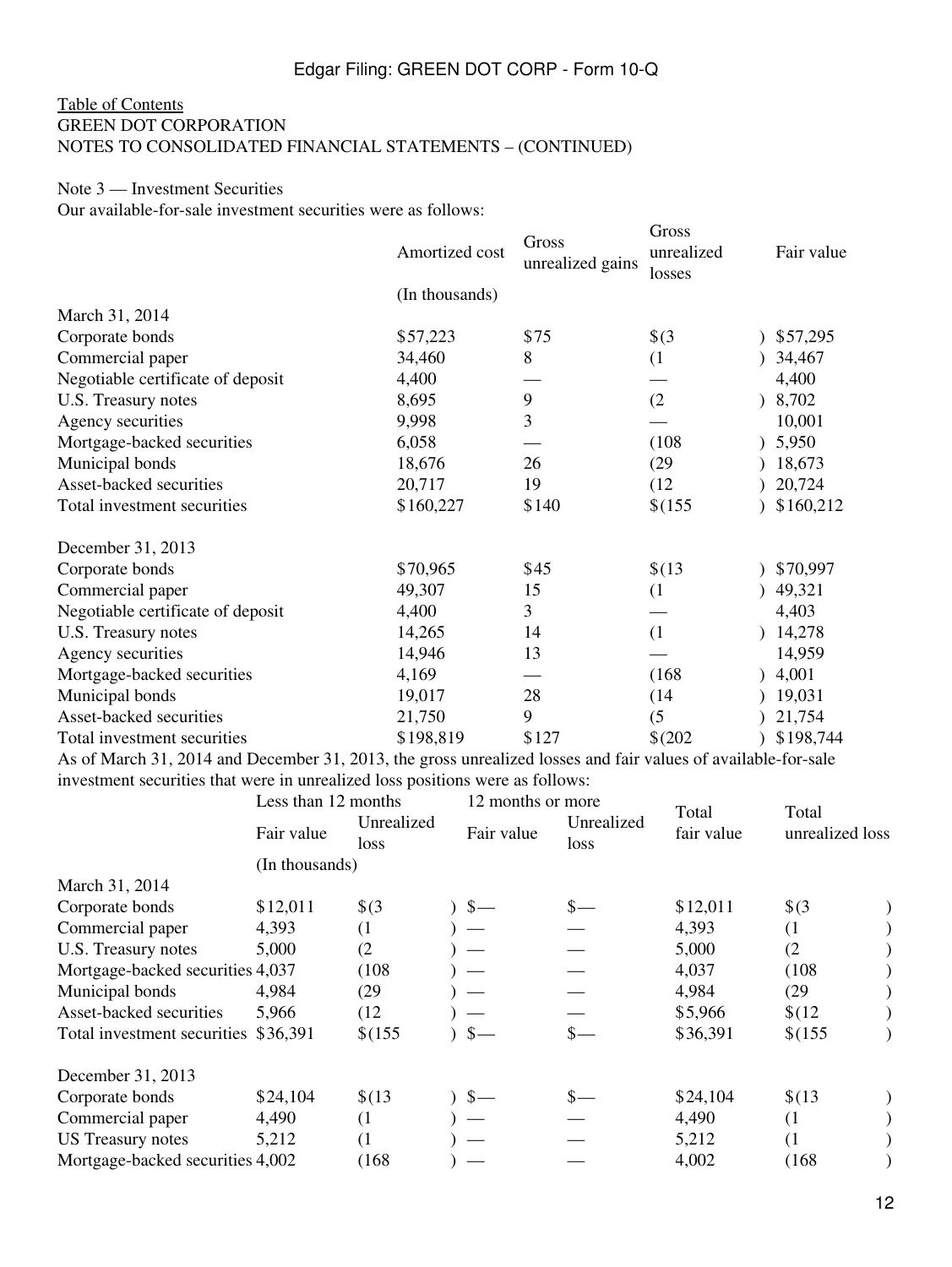| Municipal bonds                      | 8.546  | (14         |               |                          | 8.546    | 14          |  |
|--------------------------------------|--------|-------------|---------------|--------------------------|----------|-------------|--|
| Asset-backed securities              | 11.797 | $\circ$     |               | $\overline{\phantom{a}}$ | 11.797   |             |  |
| Total investment securities \$58,151 |        | $$^{(202)}$ | $\mathcal{S}$ |                          | \$58.151 | $$^{(202)}$ |  |
|                                      |        |             |               |                          |          |             |  |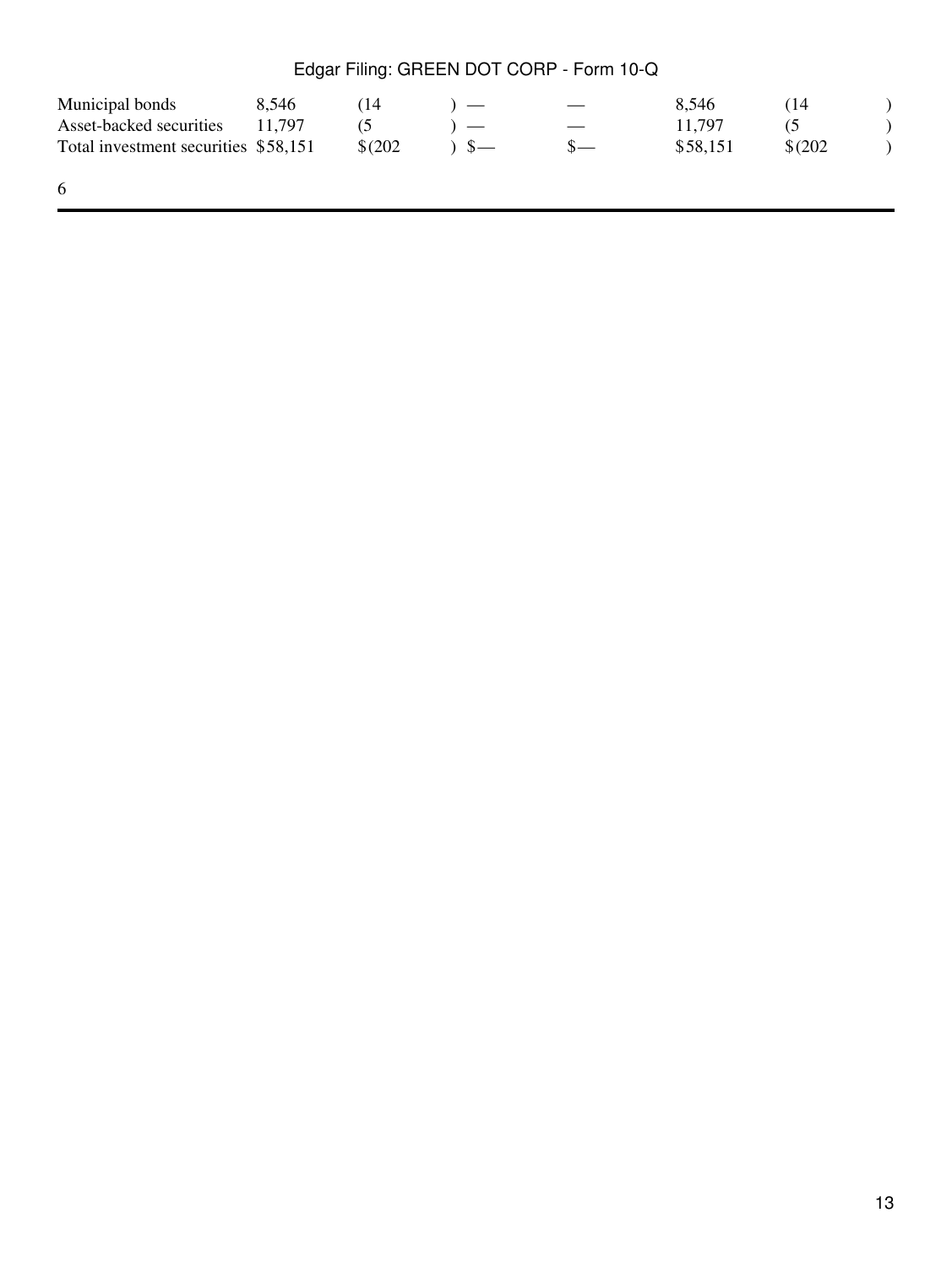### [Table of Contents](#page-2-0) GREEN DOT CORPORATION NOTES TO CONSOLIDATED FINANCIAL STATEMENTS – (CONTINUED)

#### Note 3 — Investment Securities (continued)

We did not record any other-than-temporary impairment losses during the three-month periods ended March 31, 2014 or 2013 on our available-for-sale investment securities. We do not intend to sell these investments and we have determined that it is more likely than not that we will not be required to sell these investments before recovery of their amortized cost bases, which may be at maturity.

As of March 31, 2014, the contractual maturities of our available-for-sale investment securities were as follows:

|                                        | Amortized cost | Fair value |
|----------------------------------------|----------------|------------|
|                                        | (In thousands) |            |
| Due in one year or less                | \$101,496      | \$103,011  |
| Due after one year through five years  | 30,298         | 30,356     |
| Due after five years through ten years | 343            | 343        |
| Due after ten years                    | 1,315          | 1,288      |
| Mortgage and asset-backed securities   | 26,775         | 25,214     |
| Total investment securities            | \$160,227      | \$160,212  |

The expected payments on mortgage-backed and asset-backed securities may not coincide with their contractual maturities because the issuers have the right to call or prepay certain obligations.

Note 4—Accounts Receivable

Accounts receivable, net consisted of the following:

|                                                                                          | March 31, 2014               | December $31, 2013$ |               |
|------------------------------------------------------------------------------------------|------------------------------|---------------------|---------------|
|                                                                                          | (In thousands)               |                     |               |
| Overdrawn account balances due from cardholders                                          | \$12,049                     | \$14,749            |               |
| Reserve for uncollectible overdrawn accounts                                             | (9,165)                      | (10, 363)           | $\mathcal{)}$ |
| Net overdrawn account balances due from cardholders                                      | 2,884                        | 4,386               |               |
| Trade receivables                                                                        | 3,499                        | 4,302               |               |
| Reserve for uncollectible trade receivables                                              | (33)                         | (42)                | )             |
| Net trade receivables                                                                    | 3,466                        | 4,260               |               |
| Receivables due from card issuing banks                                                  | 19,501                       | 42,137              |               |
| Other receivables                                                                        | 7,297                        | 1,514               |               |
| Accounts receivable, net                                                                 | \$33,148                     | \$52,297            |               |
| Activity in the reserve for uncollectible overdrawn accounts consisted of the following: |                              |                     |               |
|                                                                                          | Three Months Ended March 31, |                     |               |
|                                                                                          | 2014                         | 2013                |               |
|                                                                                          | (In thousands)               |                     |               |
| Balance, beginning of period                                                             | \$10,363                     | \$15,677            |               |
| Provision for uncollectible overdrawn accounts:                                          |                              |                     |               |
| Fees                                                                                     | 7,740                        | 14,667              |               |
| Purchase transactions                                                                    | 750                          | 803                 |               |
| Charge-offs                                                                              | (9,688)                      | (15,723)            |               |
| Balance, end of period                                                                   | \$9,165                      | \$15,424            |               |
|                                                                                          |                              |                     |               |

M 1, 21, 2014 D 1, 21, 2012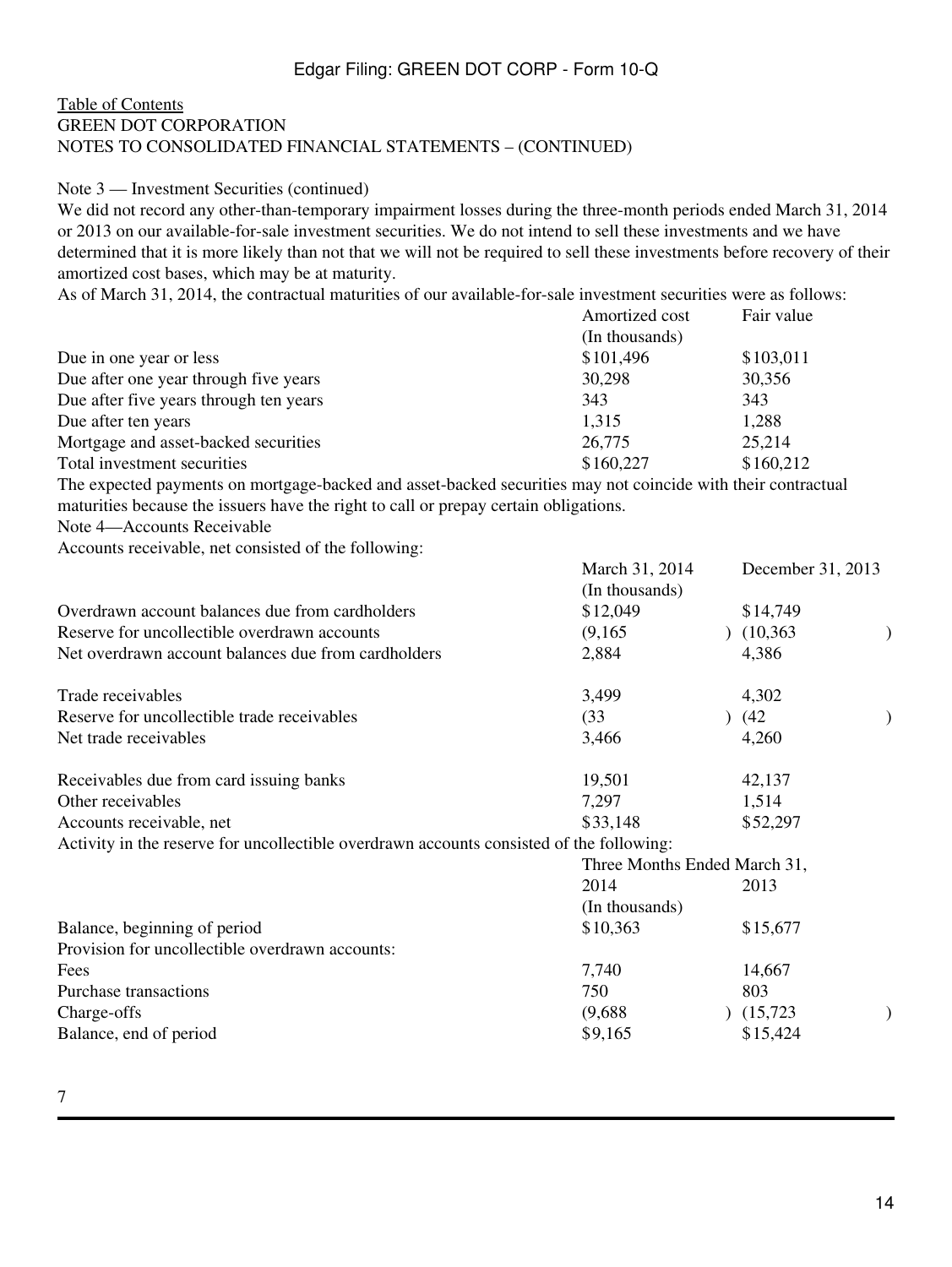#### [Table of Contents](#page-2-0) GREEN DOT CORPORATION NOTES TO CONSOLIDATED FINANCIAL STATEMENTS – (CONTINUED)

#### Note 5—Loans to Bank Customers

The following table presents total outstanding loans, gross of the related allowance for loan losses, and a summary of the related payment status:

|                              | 30-59 Days<br>Past Due      | 60-89 Days<br>Past Due            | 90 Days or<br>More Past<br>Due | <b>Total Past</b><br>Due | Total Current or<br>Less Than 30<br>Days Past Due | Total<br>Outstanding |
|------------------------------|-----------------------------|-----------------------------------|--------------------------------|--------------------------|---------------------------------------------------|----------------------|
|                              | (In thousands)              |                                   |                                |                          |                                                   |                      |
| March 31, 2014               |                             |                                   |                                |                          |                                                   |                      |
| Real estate                  | $\frac{\ }{s-}$             | $\frac{1}{2}$                     | $\frac{\S}{\S}$                | $\frac{\S}{\S}$          | \$3,220                                           | \$3,220              |
| Commercial                   |                             |                                   |                                |                          | 1,346                                             | 1,346                |
| Installment                  |                             |                                   |                                |                          | 2,435                                             | 2,435                |
| Total loans                  | $\frac{\text{S}}{\text{S}}$ | $\frac{\mathcal{S}}{\mathcal{S}}$ | $\frac{\text{S}}{\text{}}$     | $\frac{1}{2}$            | \$7,001                                           | \$7,001              |
| Percentage of<br>outstanding |                             | $% -$<br>$\%$                     |                                | $% -$                    | % 100.0                                           | $\%$<br>% 100.0      |
| December 31, 2013            |                             |                                   |                                |                          |                                                   |                      |
| Real estate                  | $\frac{\ }{s-}$             | $s-$                              | \$11                           | \$11                     | \$3,372                                           | \$3,383              |
| Commercial                   |                             |                                   |                                |                          | 1,474                                             | 1,474                |
| Installment                  |                             |                                   | $\overline{3}$                 | $\overline{3}$           | 2,506                                             | 2,509                |
| Total loans                  | $\frac{\ }{s-}$             | $\frac{\mathcal{S}}{\mathcal{S}}$ | \$14                           | \$14                     | \$7,352                                           | \$7,366              |
| Percentage of<br>outstanding | $\%$                        |                                   | % 0.2                          | % 0.2                    | 99.8<br>$\%$                                      | $\%$<br>% 100.0      |

Nonperforming Loans

The following table presents the carrying value, gross of the related allowance for loan losses, of our nonperforming loans, other than purchased credit impaired, or PCI loans. See Note 2–Summary of Significant Accounting Policies for further information on the criteria for classification as nonperforming.

|             | March 31, 2014 | December 31, 2013 |
|-------------|----------------|-------------------|
|             | (In thousands) |                   |
| Real estate | \$55           | \$117             |
| Commercial  | 75             | 106               |
| Installment | 179            | 250               |
| Total loans | \$309          | \$473             |

Credit Quality Indicators

We closely monitor and assess the credit quality and credit risk of our loan portfolio on an ongoing basis. We continuously review and update loan risk classifications. We evaluate our loans using non-classified or classified as the primary credit quality indicator. Classified loans are those loans that have demonstrated credit weakness where we believe there is a heightened risk of principal loss, including all impaired loans. Classified loans are generally internally categorized as substandard, doubtful or loss, consistent with regulatory guidelines.

The table below presents the carrying value, gross of the related allowance for loan losses, of our loans within the primary credit quality indicators related to our loan portfolio:

|             | March 31, 2014 |                   |                | December 31, 2013 |  |  |
|-------------|----------------|-------------------|----------------|-------------------|--|--|
|             | Non-Classified | <b>Classified</b> | Non-Classified | Classified        |  |  |
|             | (In thousands) |                   |                |                   |  |  |
| Real estate | \$2,945        | \$275             | \$3,003        | \$380             |  |  |
| Commercial  | 1.261          | 85                | 1,323          | 151               |  |  |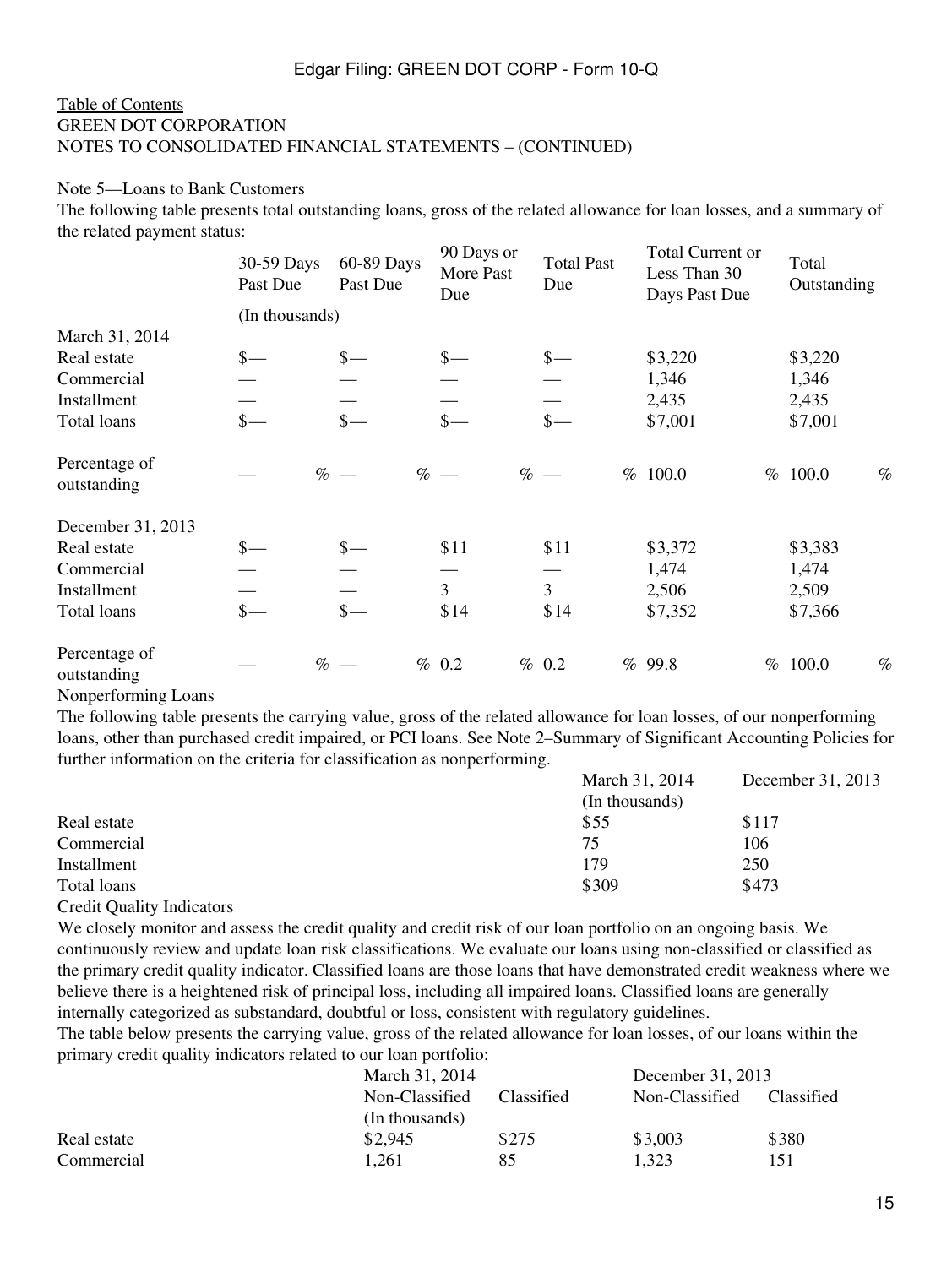| Edgar Filing: GREEN DOT CORP - Form 10-Q |         |       |         |       |  |
|------------------------------------------|---------|-------|---------|-------|--|
| Installment                              | 2,138   | 297   | 2,058   | 451   |  |
| Total loans                              | \$6,344 | \$657 | \$6,384 | \$982 |  |
|                                          |         |       |         |       |  |
|                                          |         |       |         |       |  |
| 8                                        |         |       |         |       |  |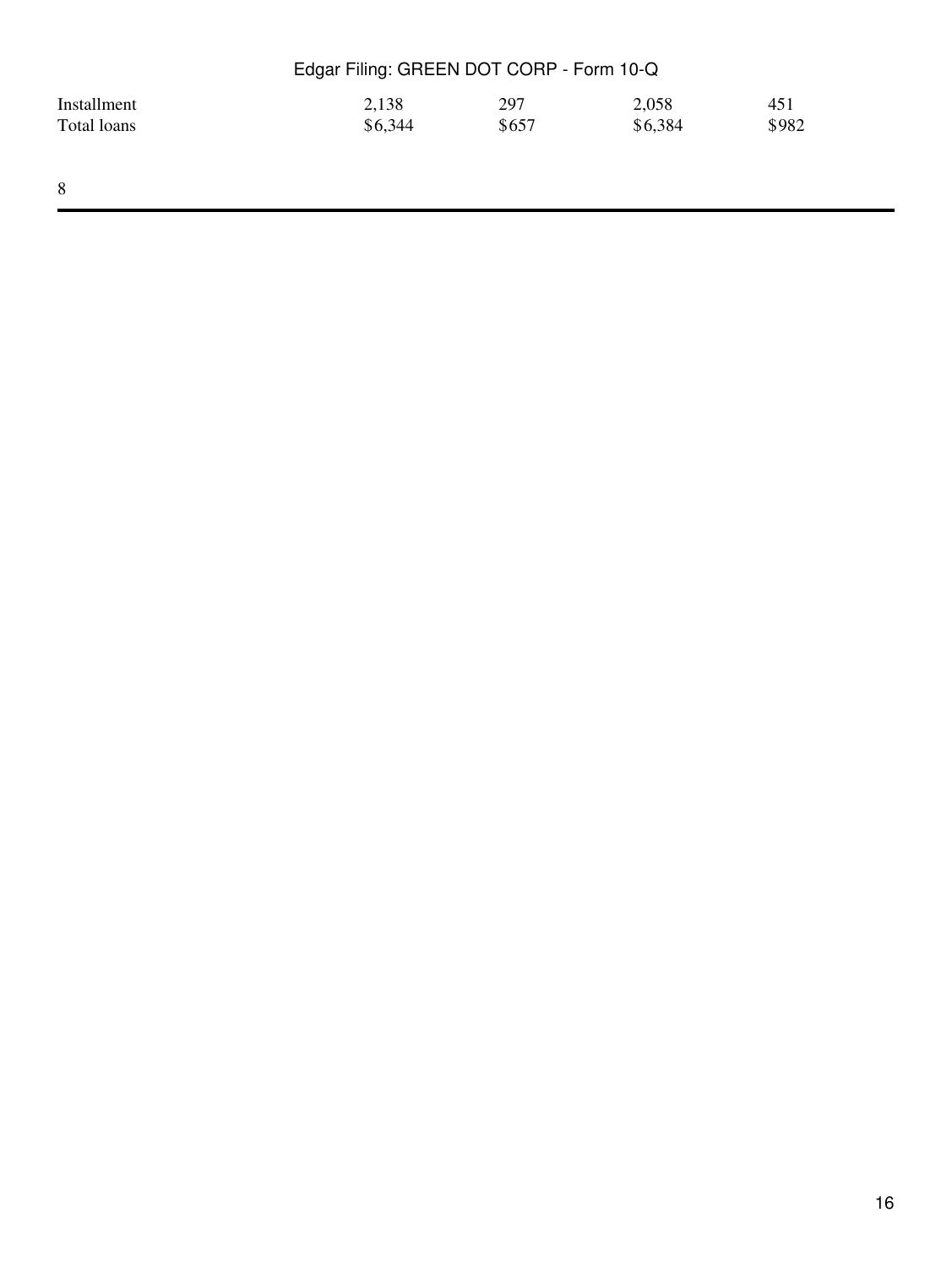#### [Table of Contents](#page-2-0) GREEN DOT CORPORATION NOTES TO CONSOLIDATED FINANCIAL STATEMENTS – (CONTINUED)

# Note 5—Loans to Bank Customers (continued)

Impaired Loans and Troubled Debt Restructurings

When, for economic or legal reasons related to a borrower's financial difficulties, we grant a concession for other than an insignificant period of time to a borrower that we would not otherwise consider, the related loan is classified as a Troubled Debt Restructuring, or TDR. Our TDR modifications involve an extension of the maturity date at a stated interest rate lower than the current market rate for new debt with similar risk. The following table presents our impaired loans and loans that we modified in TDRs as of March 31, 2014 and December 31, 2013:

|             | March 31, 2014          |                | December 31, 2013               |       |
|-------------|-------------------------|----------------|---------------------------------|-------|
|             | <b>Unpaid Principal</b> | Carrying Value | Unpaid Principal Carrying Value |       |
|             | Balance                 |                | <b>Balance</b>                  |       |
|             | (In thousands)          |                |                                 |       |
| Real estate | \$101                   | \$55           | \$194                           | \$117 |
| Commercial  | 318                     | 75             | 344                             | 106   |
| Installment | 397                     | 179            | 500                             | 250   |

Allowance for Loan Losses

Activity in the allowance for loan losses consisted of the following:

|                                            | Three Months Ended March 31, |       |  |
|--------------------------------------------|------------------------------|-------|--|
|                                            | 2014                         | 2013  |  |
|                                            | (In thousands)               |       |  |
| Balance, beginning of period               | \$464                        | \$475 |  |
| Provision for loans                        |                              |       |  |
| Loans charged off                          | (33                          | (25)  |  |
| Recoveries of loans previously charged off | 4                            |       |  |
| Balance, end of period                     | \$435                        | \$450 |  |
|                                            |                              |       |  |

Note 6—Employee Stock-Based Compensation

We currently grant stock options and restricted stock units to employees and directors under our 2010 Equity Incentive Plan. Additionally, through our 2010 Employee Stock Purchase Plan, employees are able to purchase shares of our Class A common stock at a discount through payroll deductions. We have reserved shares of our Class A common stock for issuance under these plans.

The following table summarizes stock options and restricted stock units granted under our 2010 Equity Incentive Plan:

|                                        | Three Months Ended March 31,          |         |  |
|----------------------------------------|---------------------------------------|---------|--|
|                                        | 2014<br>2013                          |         |  |
|                                        | (In thousands, except per share data) |         |  |
| Stock options granted                  | 53                                    | 217     |  |
| Weighted-average exercise price        | \$24.01                               | \$13.18 |  |
| Weighted-average grant-date fair value | \$10.35                               | \$5.68  |  |
| Restricted stock units granted         | 100                                   |         |  |
| Weighted-average grant-date fair value | \$20.53                               | $S-$    |  |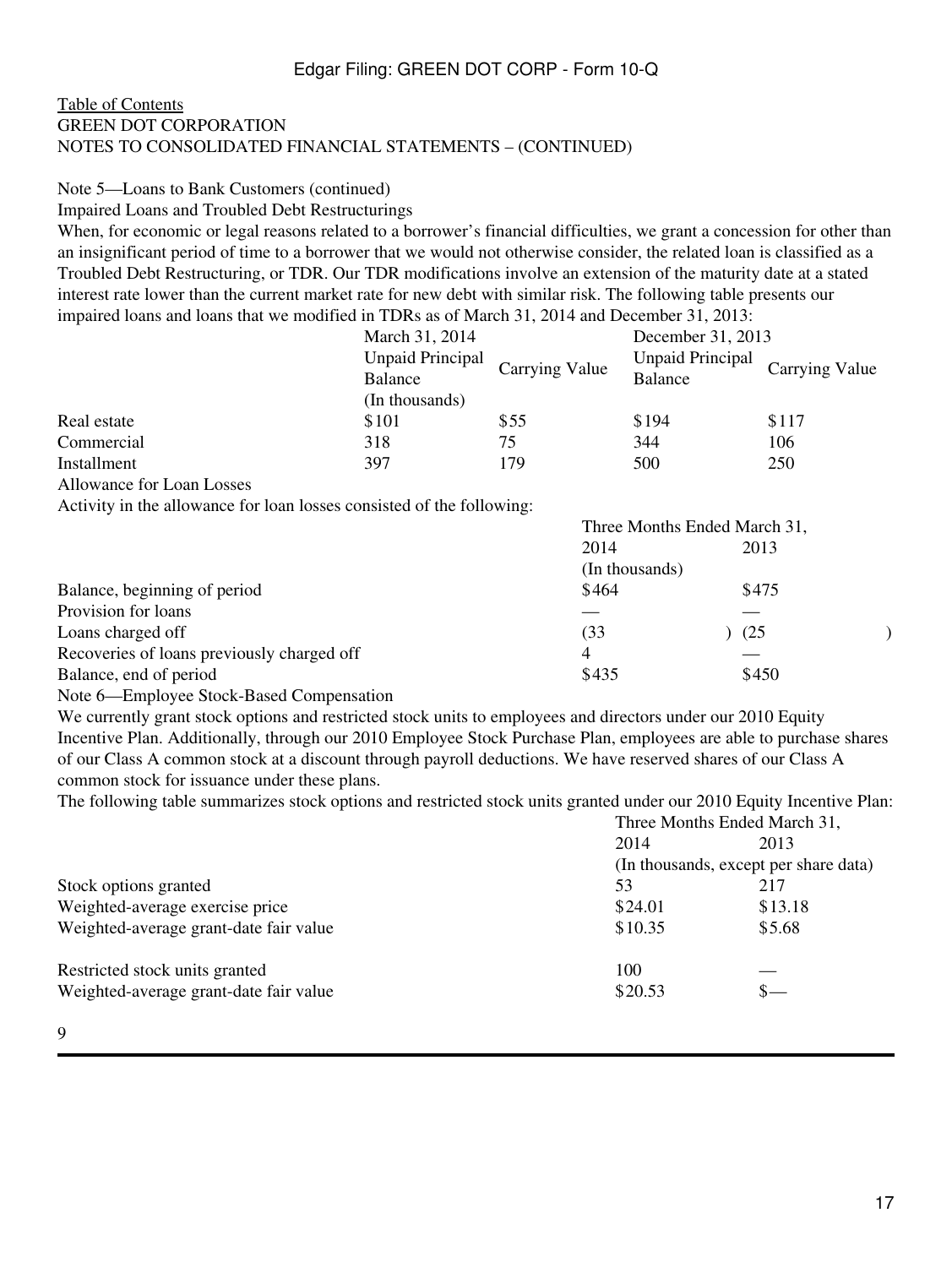#### [Table of Contents](#page-2-0) GREEN DOT CORPORATION NOTES TO CONSOLIDATED FINANCIAL STATEMENTS – (CONTINUED)

#### Note 6—Employee Stock-Based Compensation (continued)

We estimated the fair value of each stock option grant on the date of grant using the following weighted-average assumptions:

|                                            | Three Months Ended March 31, |           |      |
|--------------------------------------------|------------------------------|-----------|------|
|                                            | 2014                         | 2013      |      |
| Risk-free interest rate                    | 1.9                          | $\%$ 1.0  | $\%$ |
| Expected term (life) of options (in years) | 6.08                         | 6.08      |      |
| Expected dividends                         |                              |           |      |
| Expected volatility                        | 49.0                         | $\%$ 44.0 | $\%$ |

The total stock-based compensation expense recognized was \$4.0 million and \$2.9 million for the three-month periods ended March 31, 2014 and 2013, respectively. Total stock-based compensation expense includes amounts related to awards of stock options and restricted stock units and purchases under our 2010 Employee Stock Purchase Plan. Note 7—Deposits

In February 2014, we completed the transition of all outstanding customer deposits associated with our GPR card program with GE Capital Retail Bank to Green Dot Bank. The total funds transferred to Green Dot Bank were approximately \$260.0 million and are now classified as deposits on our consolidated balance sheet and are included as "GPR deposits" within non-interest bearing deposit accounts below. In conjunction with this transition, we made a payment of approximately \$50.0 million to GE Capital Retail Bank to settle our liability associated with overdrawn cardholder account balances, which, as of December 31, 2013, was included in our consolidated balance sheet as "amounts due to card issuing banks for overdrawn accounts."

Deposits were categorized as non-interest or interest-bearing deposits as follows:

|                                                                                                | March 31, 2014 | December 31,<br>2013 |
|------------------------------------------------------------------------------------------------|----------------|----------------------|
|                                                                                                | (In thousands) |                      |
| Non-interest bearing deposit accounts                                                          |                |                      |
| <b>GPR</b> deposits                                                                            | \$496,644      | \$204,171            |
| Other demand deposits                                                                          | 14,185         |                      |
| Total non-interest bearing deposit accounts                                                    | 510,829        | 204,171              |
| Interest-bearing deposit accounts                                                              |                |                      |
| Negotiable order of withdrawal (NOW)                                                           | 1,383          | 1,401                |
| Savings                                                                                        | 6,588          | 6,410                |
| Time deposits, denominations greater than or equal to \$100                                    | 5,488          | 5,310                |
| Time deposits, denominations less than \$100                                                   | 2,061          | 2,288                |
| Total interest-bearing deposit accounts                                                        | 15,520         | 15,409               |
| Total deposits                                                                                 | \$526,349      | \$219,580            |
| The scheduled contractual maturities for total time deposits are presented in the table below: |                |                      |
|                                                                                                |                | March 31, 2014       |
|                                                                                                |                | (In thousands)       |
| Due in 2014                                                                                    |                | \$2,790              |
| Due in 2015                                                                                    |                | 2,534                |
| Due in 2016                                                                                    |                | 1,129                |
| Due in 2017                                                                                    |                | 746                  |
| Due in 2018                                                                                    |                | 46                   |
| Thereafter                                                                                     |                | 304                  |
|                                                                                                |                |                      |

Total time deposits  $$7,549$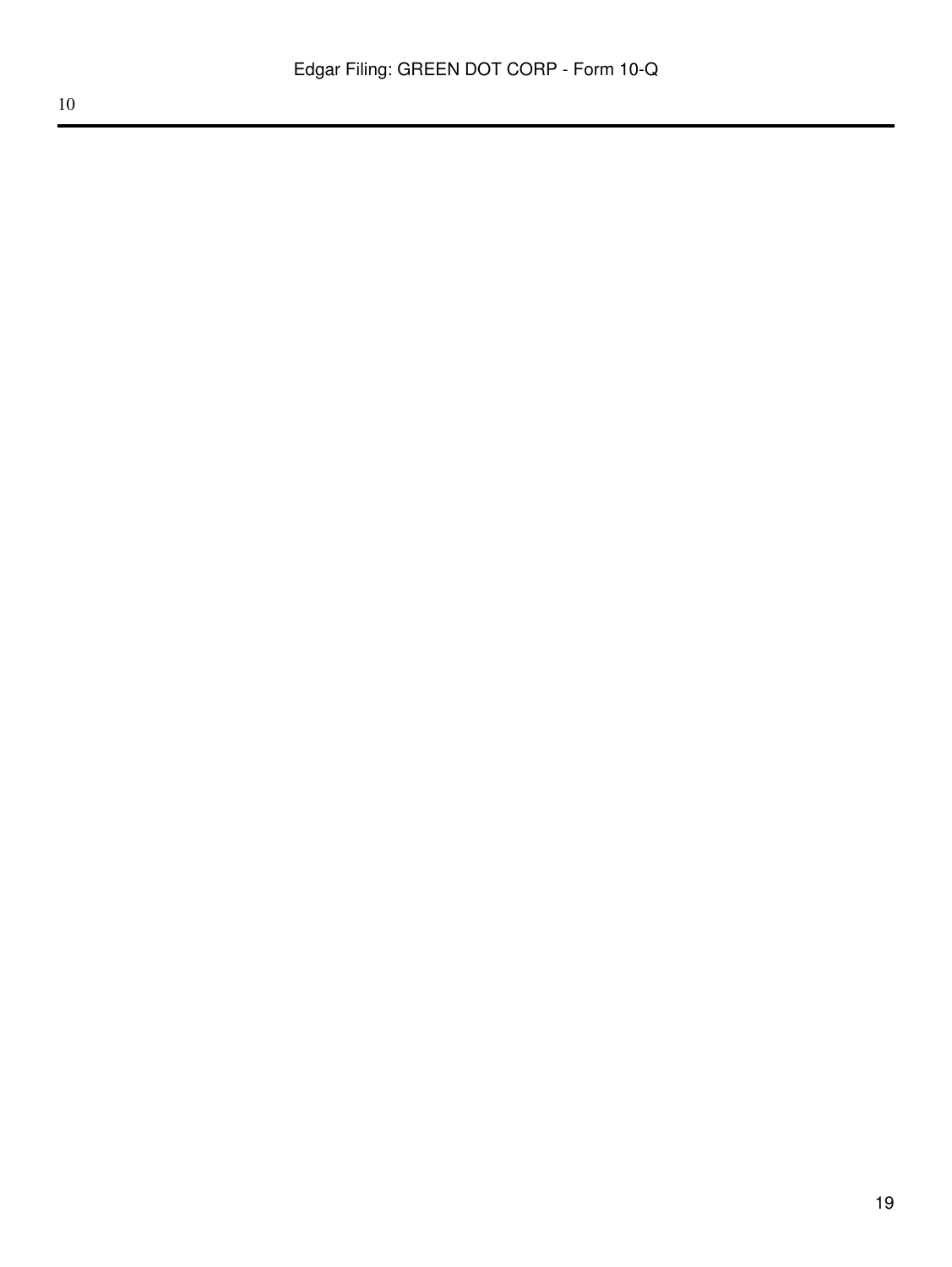#### [Table of Contents](#page-2-0) GREEN DOT CORPORATION NOTES TO CONSOLIDATED FINANCIAL STATEMENTS – (CONTINUED)

#### Note 8—Income Taxes

Income tax expense for the three-month periods ended March 31, 2014 and 2013 differs from the amount computed by applying the statutory federal income tax rate to income before income taxes. The sources and tax effects of the differences are as follows:

|                                                | Three Months Ended March 31, |  |           |      |
|------------------------------------------------|------------------------------|--|-----------|------|
|                                                | 2014                         |  | 2013      |      |
| U.S. federal statutory tax rate                | 35.0                         |  | $\%$ 35.0 | $\%$ |
| State income taxes, net of federal tax benefit | 1.8                          |  | 1.9       |      |
| General business credits                       | (1.5)                        |  | (3.4)     |      |
| Employee stock-based compensation              | 1.4                          |  | 1.8       |      |
| Other                                          | 1.1                          |  | 0.1       |      |
| Effective tax rate                             | 37.8                         |  | $\%$ 35.4 | $\%$ |

The effective tax rate for the three months ended March 31, 2014 and 2013 differs from the expected statutory federal income tax rate of 35% primarily due to state income taxes, net of federal tax benefit, non-deductible employee stock based compensation and general business credits. The increase in the effective tax rates for the three months ended March 31, 2014 as compared to the three months ended March 31, 2013 is primarily attributable to the expiration of general business credits on December 31, 2013. Additionally, we recognized a discrete benefit in the three months ended March 31, 2013 related to the reinstatement of 2012 general business credits.

We establish a valuation allowance when we consider it more-likely-than-not that some portion or all of the deferred tax assets will not be realized. As of March 31, 2014, we did not have a valuation allowance on any of our deferred tax assets as we believed it was more-likely-than-not that we would realize the benefits of our deferred tax assets. We are subject to examination by the Internal Revenue Service, or IRS, and various state tax authorities. Our consolidated federal income tax return for the year ended July 31, 2008 has been examined by the IRS, and there were no material changes in our tax liabilities for that year. Our consolidated federal income tax returns for the year ended July 31, 2009, the five-months ended December 31, 2009 and the years ended December 31, 2010 and 2011 are currently under examination by the IRS. We remain subject to examination of our federal income tax return for the year ended December 31, 2012. We generally remain subject to examination of our various state income tax returns for a period of four to five years from the respective dates the returns were filed.

As of March 31, 2014, we have net operating loss carryforwards of approximately \$29.7 million and \$28.4 million for federal and state tax purposes, respectively, which will be available to offset future income. If not used, these carryforwards will expire between 2025 and 2031. In addition, we have state business tax credits of approximately \$1.2 million that will expire between 2028 and 2033 and other state business tax credits of approximately \$1.1 million that can be carried forward indefinitely. Certain limitations may be placed on net operating loss carryforwards as a result of changes in control as defined in Section 382 of the Internal Revenue Code. In the event a change in control occurs, it will have the effect of limiting the annual usage of the operating loss carryforwards.

As of March 31, 2014 and 2013, we had a liability of \$4.4 million and \$2.3 million, respectively, for unrecognized tax benefits related to various federal and state income tax matters excluding interest, penalties and related tax benefits. The reconciliation of the beginning unrecognized tax benefits balance to the ending balance is as follows:

|                                                              | Three Months Ended March 31, |         |  |
|--------------------------------------------------------------|------------------------------|---------|--|
|                                                              | 2014                         | 2013    |  |
|                                                              | (In thousands)               |         |  |
| Beginning balance                                            | \$3,724                      | \$1,481 |  |
| Increases related to positions taken during prior years      |                              | 500     |  |
| Increases related to positions taken during the current year | 676                          | 316     |  |
| Ending balance                                               | \$4,400                      | \$2,297 |  |
|                                                              | \$4,400                      | \$2,297 |  |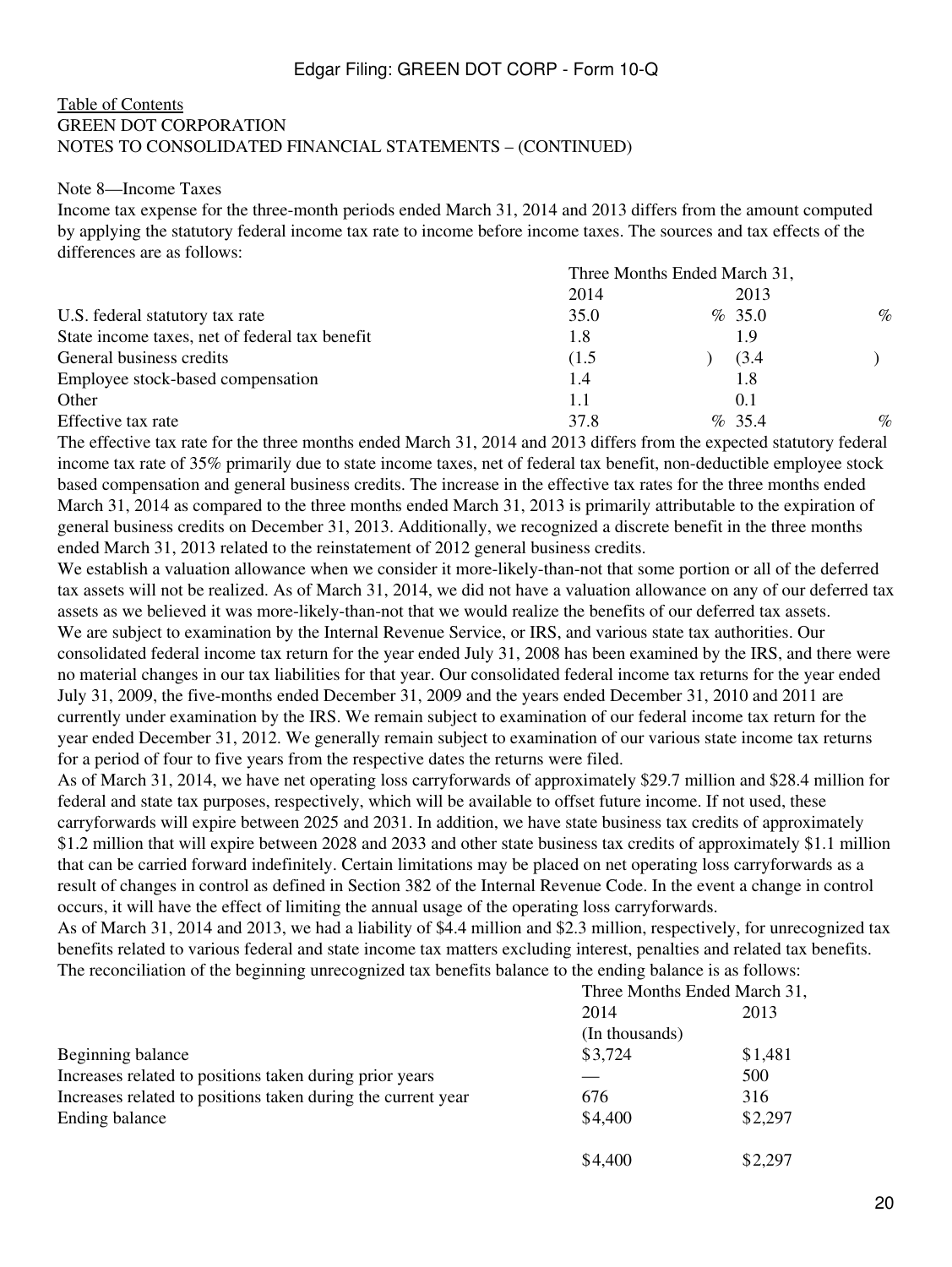The total amount of unrecognized tax benefits that, if recognized, would affect the effective tax rate We recognized accrued interest and penalties related to unrecognized tax benefits for the three months ended March 31, 2014 and 2013, of approximately \$338,000 and \$0, respectively.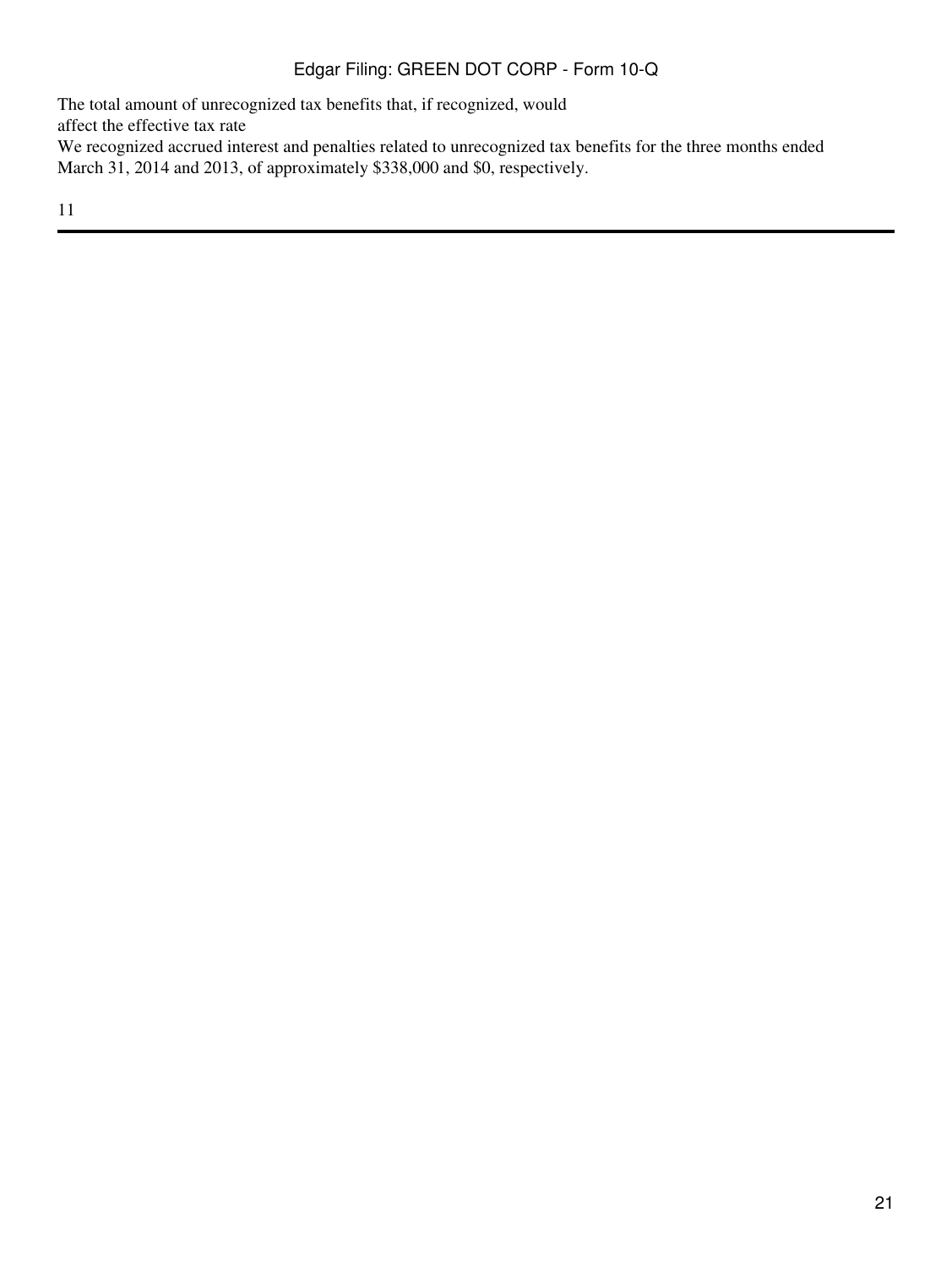#### [Table of Contents](#page-2-0) GREEN DOT CORPORATION NOTES TO CONSOLIDATED FINANCIAL STATEMENTS – (CONTINUED)

#### Note 9—Stockholders' Equity

Non-Employee Stock-Based Payments

On March 3, 2009, we entered into a sales and marketing agreement with a third party that contained a contingent warrant feature. The warrant provided the third party with an option to purchase 3,426,765 shares of our common stock at a per share price of \$23.70 if certain sales volume or revenue targets were achieved. A further 856,691 shares could have become eligible for purchase under the warrant had either of these targets been achieved and additional specified marketing and promotional activities had taken place.

The warrant expired on March 3, 2014 as the third-party did not achieve the specified volume or revenue targets. Convertible Preferred Stock

During the three months ended March 31, 2013, 1,491 shares of Series A Convertible Junior Participating Non-Cumulative Perpetual Preferred Stock converted into 1,491,000 shares of Class A Common Stock. Note 10—Earnings per Common Share

In August 2013, the issued and outstanding shares of our Class B Common Stock declined to less than 10% of the aggregate number of issued and outstanding shares of our Class A Common Stock and Class B Common Stock. Pursuant to the terms of Article V of our Certificate of Incorporation, the issued and outstanding shares of our Class B common stock automatically converted into shares of our Class A common stock. Following this automatic conversion, there is now only a single class of our common stock outstanding. For the three months ended March 31, 2013, we grouped the components of Class B common stock basic earnings per common share, or EPS, and diluted EPS with Class A common stock, as if they were one class, to conform to the current period presentation. This regrouping did not impact EPS previously reported in this period.

The calculation of basic and diluted EPS was as follows:

|                                                                | Three Months Ended March 31, |                                       |  |
|----------------------------------------------------------------|------------------------------|---------------------------------------|--|
|                                                                | 2014                         | 2013                                  |  |
|                                                                |                              | (In thousands, except per share data) |  |
| Basic earnings per Class A common share                        |                              |                                       |  |
| Net income                                                     | \$15,305                     | \$15,586                              |  |
| Income attributable to preferred stock                         | (2, 282)                     | (2, 493)                              |  |
| Income attributable to common stock subject to repurchase      | (187)                        | (358)                                 |  |
| Net income allocated to Class A common stockholders            | \$12,836                     | \$12,735                              |  |
| Weighted-average Class A shares issued and outstanding         | 37,462                       | 35,047                                |  |
| Basic earnings per Class A common share                        | \$0.34                       | \$0.36                                |  |
| Diluted earnings per Class A common share                      |                              |                                       |  |
| Net income allocated to Class A common stockholders            | \$12,836                     | \$12,735                              |  |
| Re-allocated earnings                                          | 70                           | 79                                    |  |
| Diluted net income allocated to Class A common stockholders    | 12,906                       | 12,814                                |  |
| Weighted-average Class A shares issued and outstanding         | 37,462                       | 35,047                                |  |
| Dilutive potential common shares:                              |                              |                                       |  |
| Stock options                                                  | 1,059                        | 1,094                                 |  |
| Restricted stock units                                         | 233                          | 119                                   |  |
| Employee stock purchase plan                                   | 15                           | 33                                    |  |
| Diluted weighted-average Class A shares issued and outstanding | 38,769                       | 36,293                                |  |
| Diluted earnings per Class A common share                      | \$0.33                       | \$0.35                                |  |
|                                                                |                              |                                       |  |

As of March 31, 2014, 478,482 shares of Class A common stock issued to Walmart were subject to our repurchase right. Basic and diluted EPS for these shares were the same as basic and diluted EPS for our Class A common stock for the three-month periods ended March 31, 2014 and March 31, 2013.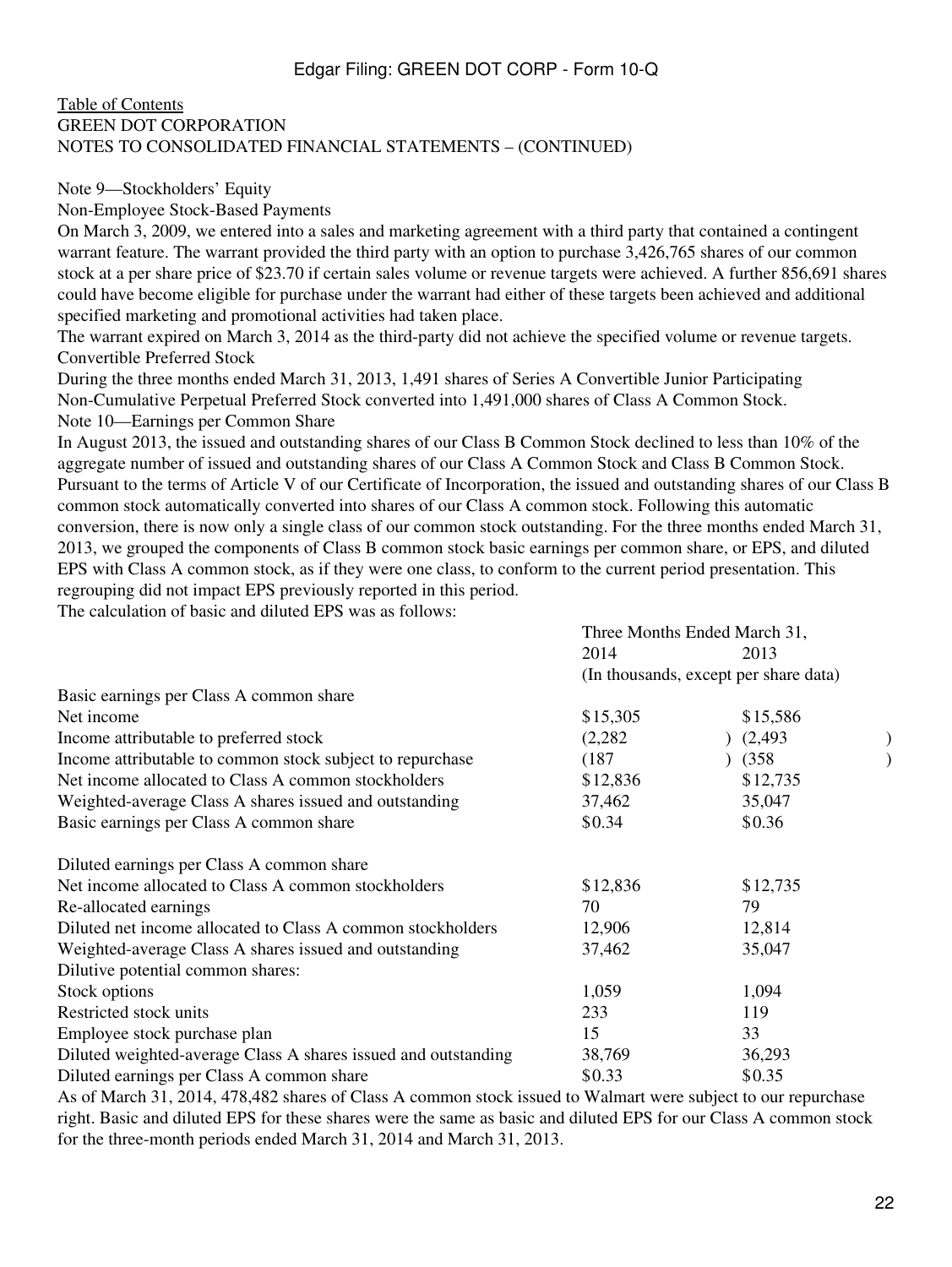We excluded from the computation of basic EPS all shares issuable under an unvested warrant to purchase 4,283,456 shares of our Class A common stock, as the related performance conditions had not been satisfied by the warrant's expiration date.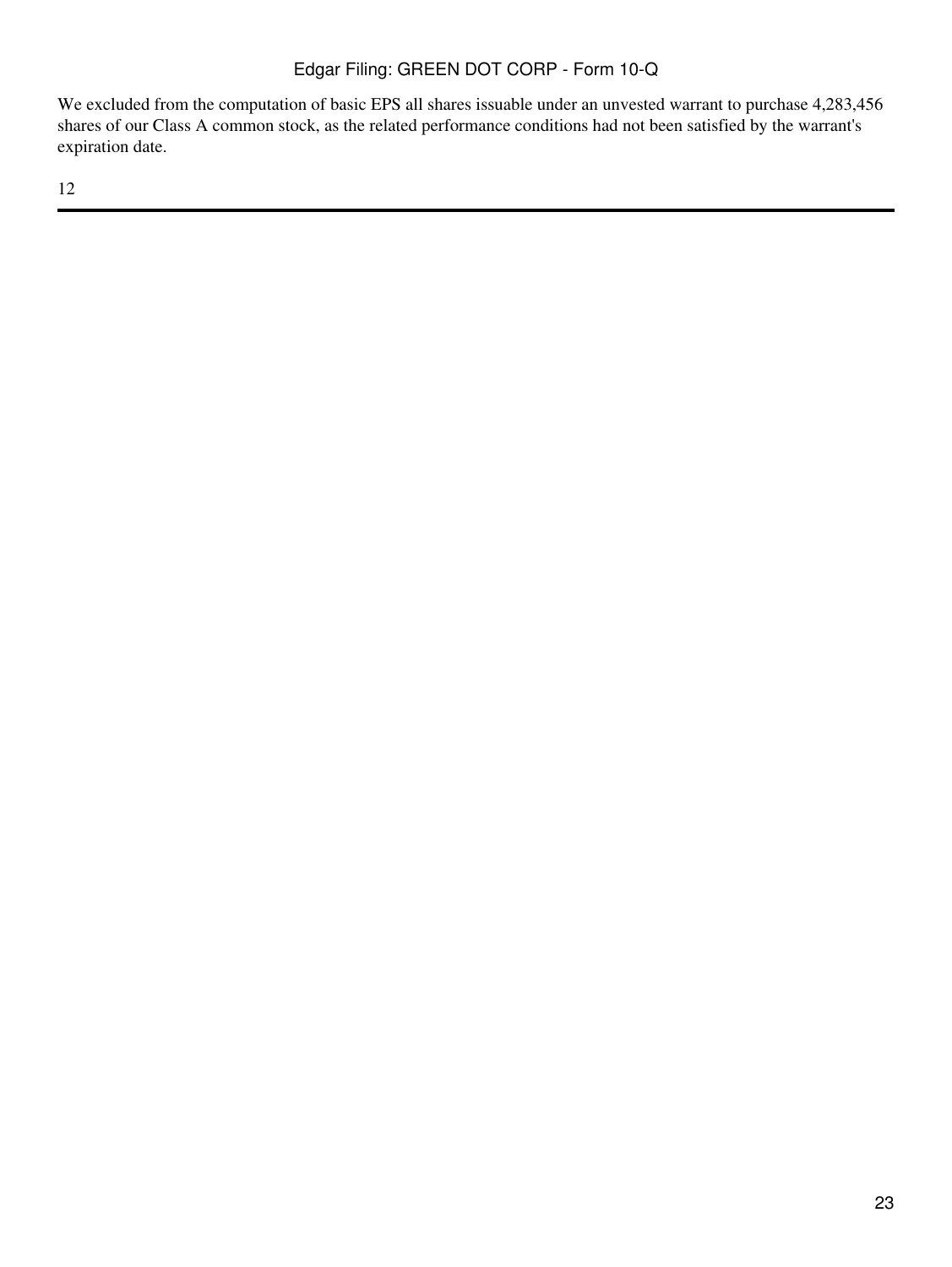#### [Table of Contents](#page-2-0) GREEN DOT CORPORATION NOTES TO CONSOLIDATED FINANCIAL STATEMENTS – (CONTINUED)

#### Note 10—Earnings per Common Share (continued)

For the periods presented, we excluded all shares of convertible preferred stock and certain stock options outstanding, which could potentially dilute basic EPS in the future, from the computation of diluted EPS as their effect was anti-dilutive. The following table shows the weighted-average number of anti-dilutive shares excluded from the diluted EPS calculation:

|                                                                       | Three Months Ended March 31, |                                       |
|-----------------------------------------------------------------------|------------------------------|---------------------------------------|
|                                                                       | 2014                         | 2013                                  |
|                                                                       |                              | (In thousands, except per share data) |
| Class A common stock                                                  |                              |                                       |
| Options to purchase Class A common stock                              | 486                          | 2.275                                 |
| Restricted stock units                                                | 17                           | 41                                    |
| Conversion of convertible preferred stock                             | 6,660                        | 6,859                                 |
| Total options, restricted stock units and convertible preferred stock | 7,163                        | 9,175                                 |
| Note 11—Fair Value Measurements                                       |                              |                                       |

Under applicable accounting guidance, fair value is defined as the exchange price that would be received for an asset or paid to transfer a liability (an exit price) in the principal or most advantageous market for the asset or liability in an orderly transaction between market participants on the measurement date.

We determine the fair values of our financial instruments based on the fair value hierarchy established under applicable accounting guidance which requires an entity to maximize the use of observable inputs and minimize the use of unobservable inputs when measuring fair value. There are three levels of inputs used to measure fair value. For more information regarding the fair value hierarchy and how we measure fair value, see Note 2–Summary of Significant Accounting Policies to the Consolidated Financial Statements of our Annual Report on Form 10-K for the year ended December 31, 2013.

As of March 31, 2014 and December 31, 2013, our assets carried at fair value on a recurring basis were as follows:

|                                   | Level 1                           | Level 2   | Level 3         | <b>Total Fair Value</b> |
|-----------------------------------|-----------------------------------|-----------|-----------------|-------------------------|
| March 31, 2014                    | (In thousands)                    |           |                 |                         |
| Corporate bonds                   | $\frac{\S}{\S}$                   | \$57,295  | $\frac{1}{2}$   | \$57,295                |
| Commercial paper                  |                                   | 34,467    |                 | 34,467                  |
| Negotiable certificate of deposit |                                   | 4,400     |                 | 4,400                   |
| U.S. Treasury notes               |                                   | 8,702     |                 | 8,702                   |
| Agency securities                 |                                   | 10,001    |                 | 10,001                  |
| Mortgage-backed securities        |                                   | 5,950     |                 | 5,950                   |
| Municipal bonds                   |                                   | 18,673    |                 | 18,673                  |
| Asset-backed securities           |                                   | 20,724    |                 | 20,724                  |
| Total                             | $\frac{\mathcal{S}}{\mathcal{S}}$ | \$160,212 | $\frac{\ }{s-}$ | \$160,212               |
| December 31, 2013                 |                                   |           |                 |                         |
| Corporate bonds                   |                                   | \$70,997  | $\frac{\ }{s-}$ | \$70,997                |
| Commercial paper                  |                                   | 49,321    |                 | 49,321                  |
| Negotiable certificate of deposit |                                   | 4,403     |                 | 4,403                   |
| U.S. Treasury notes               |                                   | 14,278    |                 | 14,278                  |
| Agency securities                 |                                   | 14,959    |                 | 14,959                  |
| Mortgage-backed securities        |                                   | 4,001     |                 | 4,001                   |
| Municipal bonds                   |                                   | 19,031    |                 | 19,031                  |
| Asset-backed securities           |                                   | 21,754    |                 | 21,754                  |
| Total                             | $\frac{1}{2}$                     | \$198,744 | $\mathsf{\$}$   | \$198,744               |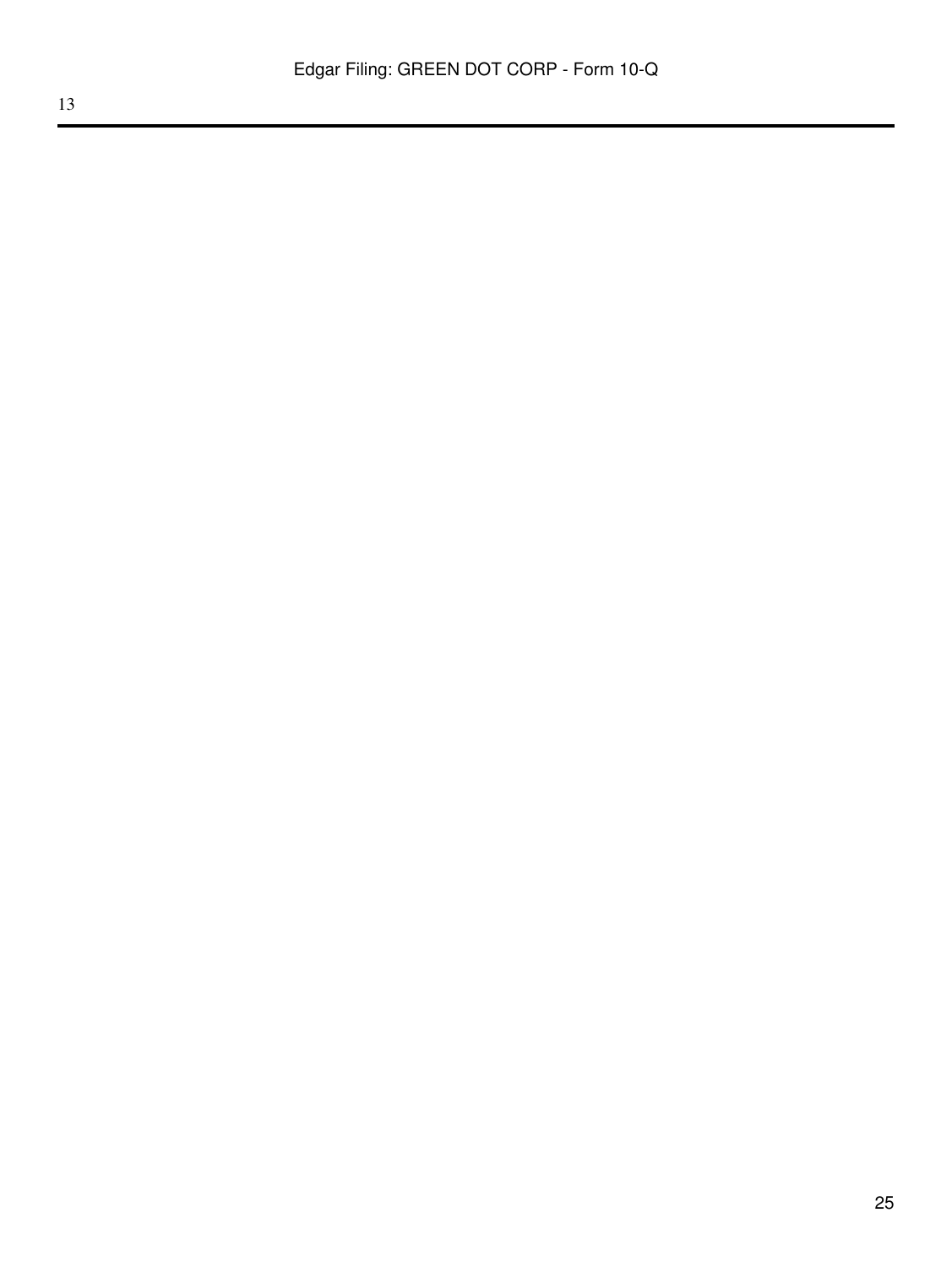#### [Table of Contents](#page-2-0) GREEN DOT CORPORATION NOTES TO CONSOLIDATED FINANCIAL STATEMENTS – (CONTINUED)

Note 11—Fair Value Measurements (continued)

We based the fair value of our fixed income securities held as of March 31, 2014 and December 31, 2013 on quoted prices in active markets for similar assets. We had no transfers between Level 1, Level 2 or Level 3 assets during the three months ended March 31, 2014 or 2013.

Note 12—Fair Value of Financial Instruments

The following describes the valuation technique for determining the fair value of financial instruments, whether or not such instruments are carried at fair value on our consolidated balance sheets.

Short-term Financial Instruments

Our short-term financial instruments consist principally of unrestricted and restricted cash and cash equivalents, federal funds sold, settlement assets and obligations, and obligations to customers. These financial instruments are short-term in nature, and, accordingly, we believe their carrying amounts approximate their fair values. Under the fair value hierarchy, these instruments are classified as Level 1.

Investment Securities

The fair values of investment securities have been derived using methodologies referenced in Note 2–Summary of Significant Accounting Policies to the Consolidated Financial Statements of our Annual Report on Form 10-K for the year ended December 31, 2013. Under the fair value hierarchy, our investment securities are classified as Level 2. Loans

We determined the fair values of loans by discounting both principal and interest cash flows expected to be collected using a discount rate commensurate with the risk that we believe a market participant would consider in determining fair value. Under the fair value hierarchy, our loans are classified as Level 3. Deposits

The fair value of demand and interest checking deposits and savings deposits is the amount payable on demand at the reporting date. We determined the fair value of time deposits by discounting expected future cash flows using market-derived rates based on our market yields on certificates of deposit, by maturity, at the measurement date.

Under the fair value hierarchy, our deposits are classified as Level 2.

Fair Value of Financial Instruments

The carrying values and fair values of certain financial instruments that were not carried at fair value, excluding short-term financial instruments for which the carrying value approximates fair value, at March 31, 2014 and December 31, 2013 are presented in the table below.

|                                                   | March 31, 2014                   |            | December 31, 2013 |            |
|---------------------------------------------------|----------------------------------|------------|-------------------|------------|
|                                                   | Carrying Value<br>(In thousands) | Fair Value | Carrying Value    | Fair Value |
| <b>Financial Assets</b>                           |                                  |            |                   |            |
| Loans to bank customers, net of allowance \$6,566 |                                  | \$5,552    | \$6,902           | \$5,926    |
| <b>Financial Liabilities</b>                      |                                  |            |                   |            |
| Deposits                                          | \$526,349                        | \$526,286  | \$219,580         | \$219,534  |

Note 13—Commitments and Contingencies

We monitor the laws of all 50 states to identify state laws or regulations that apply to prepaid debit cards and other stored value products. Many state laws do not specifically address stored value products and what, if any, legal or regulatory requirements (including licensing) apply to the sale of these products. We have obtained money transmitter licenses (or similar such licenses) where applicable, based on advice of counsel or when we have been requested to do so. If we were found to be in violation of any laws and regulations governing banking, money transmitters, electronic fund transfers, or money laundering in the United States or abroad, we could be subject to penalties or could be forced to change our business practices.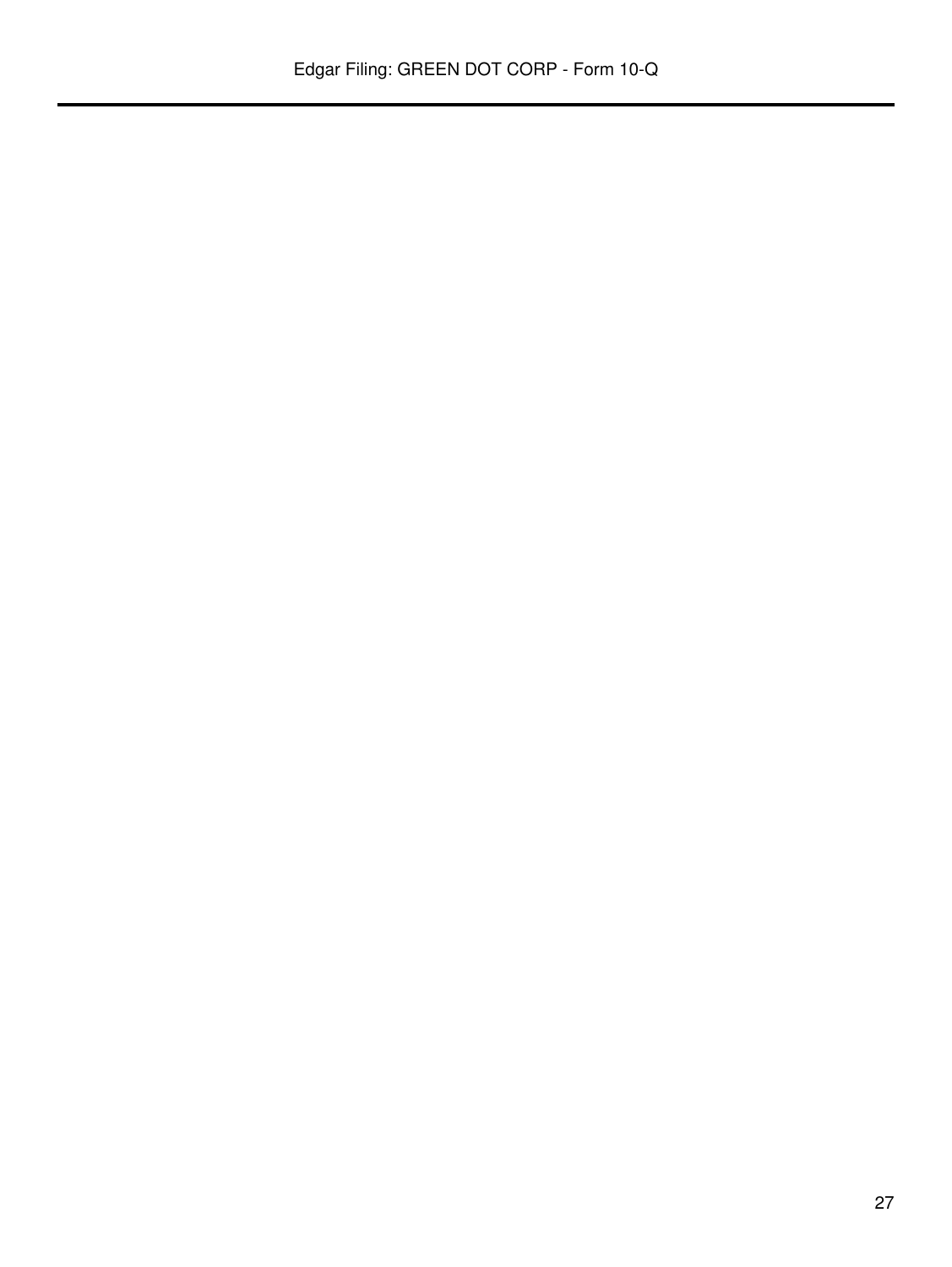#### [Table of Contents](#page-2-0) GREEN DOT CORPORATION NOTES TO CONSOLIDATED FINANCIAL STATEMENTS – (CONTINUED)

#### Note 13—Commitments and Contingencies (continued)

In the ordinary course of business, we are a party to various legal proceedings. We review these actions on an ongoing basis to determine whether it is probable that a loss has occurred and use that information when making accrual and disclosure decisions. We have not established reserves or possible ranges of losses related to these proceedings because, at this time in the proceedings, the matters do not relate to a probable loss and/or the amounts are not reasonably estimable.

From time to time we enter into contracts containing provisions that contingently require us to indemnify various parties against claims from third parties. These contracts primarily relate to: (i) contracts with our card issuing banks, under which we are responsible to them for any unrecovered overdrafts on cardholders' accounts; (ii) certain real estate leases, under which we may be required to indemnify property owners for environmental and other liabilities, and other claims arising from our use of the premises; (iii) certain agreements with our officers, directors, and employees, under which we may be required to indemnify these persons for liabilities arising out of their relationship with us; and (iv) contracts under which we may be required to indemnify our retail distributors, suppliers, vendors and other parties with whom we have contracts against third-party claims that our products infringe a patent, copyright, or other intellectual property right claims arising from our acts, omissions, or violation of law.

Generally, a maximum obligation under these contracts is not explicitly stated. Because the obligated amounts associated with these types of agreements are not explicitly stated, the overall maximum amount of the obligation cannot be reasonably estimated. With the exception of overdrafts on cardholders' accounts, historically, we have not been required to make payments under these and similar contingent obligations, and no liabilities have been recorded for these obligations in our consolidated balance sheets.

For additional information regarding overdrafts on cardholders' accounts, refer to Note 4 — Accounts Receivable. Note 14—Significant Customer Concentration

A credit concentration may exist if customers are involved in similar industries, economic sectors, and geographic regions. Our retail distributors operate in similar economic sectors but diverse domestic geographic regions. The loss of a significant retail distributor could have a material adverse effect upon our card sales, profitability, and revenue growth.

Revenues derived from our products sold at our four largest retail distributors represented the following percentages of our total operating revenues:

|                                                     | Three Months Ended March 31, |      |  |
|-----------------------------------------------------|------------------------------|------|--|
|                                                     | 2014                         | 2013 |  |
| Walmart                                             | 61\%                         | 67%  |  |
| Three other largest retail distributors, as a group | 22%                          | 21%  |  |
|                                                     |                              |      |  |

Excluding stock-based retailer incentive compensation of \$2.4 million and \$1.6 million for the three-month periods ended March 31, 2014 and 2013, respectively, revenues derived from our products sold at our four largest retail distributors represented the following percentages of our total operating revenues:

|                                                                                                                 | Three Months Ended March 31, |      |  |
|-----------------------------------------------------------------------------------------------------------------|------------------------------|------|--|
|                                                                                                                 | 2014                         | 2013 |  |
| Walmart                                                                                                         | 61\%                         | 67%  |  |
| Three other largest retail distributors, as a group                                                             | 21%                          | 21%  |  |
| The concentration of GPR cards activated (in units) and the concentration of sales of cash transfer products (i |                              |      |  |

The concentration of GPR cards activated (in units) and the concentration of sales of cash transfer products (in units) derived from our products sold at our four largest retail distributors was as follows:  $T_{\rm H}$  T  $1.1M$ ,  $1.21$ 

|                                                             | Three Months Ended March 31. |      |  |
|-------------------------------------------------------------|------------------------------|------|--|
|                                                             | 2014                         | 2013 |  |
| Concentration of GPR cards activated (in units)             | 75%                          | 85%  |  |
| Concentration of sales of cash transfer products (in units) | 82%                          | 88%  |  |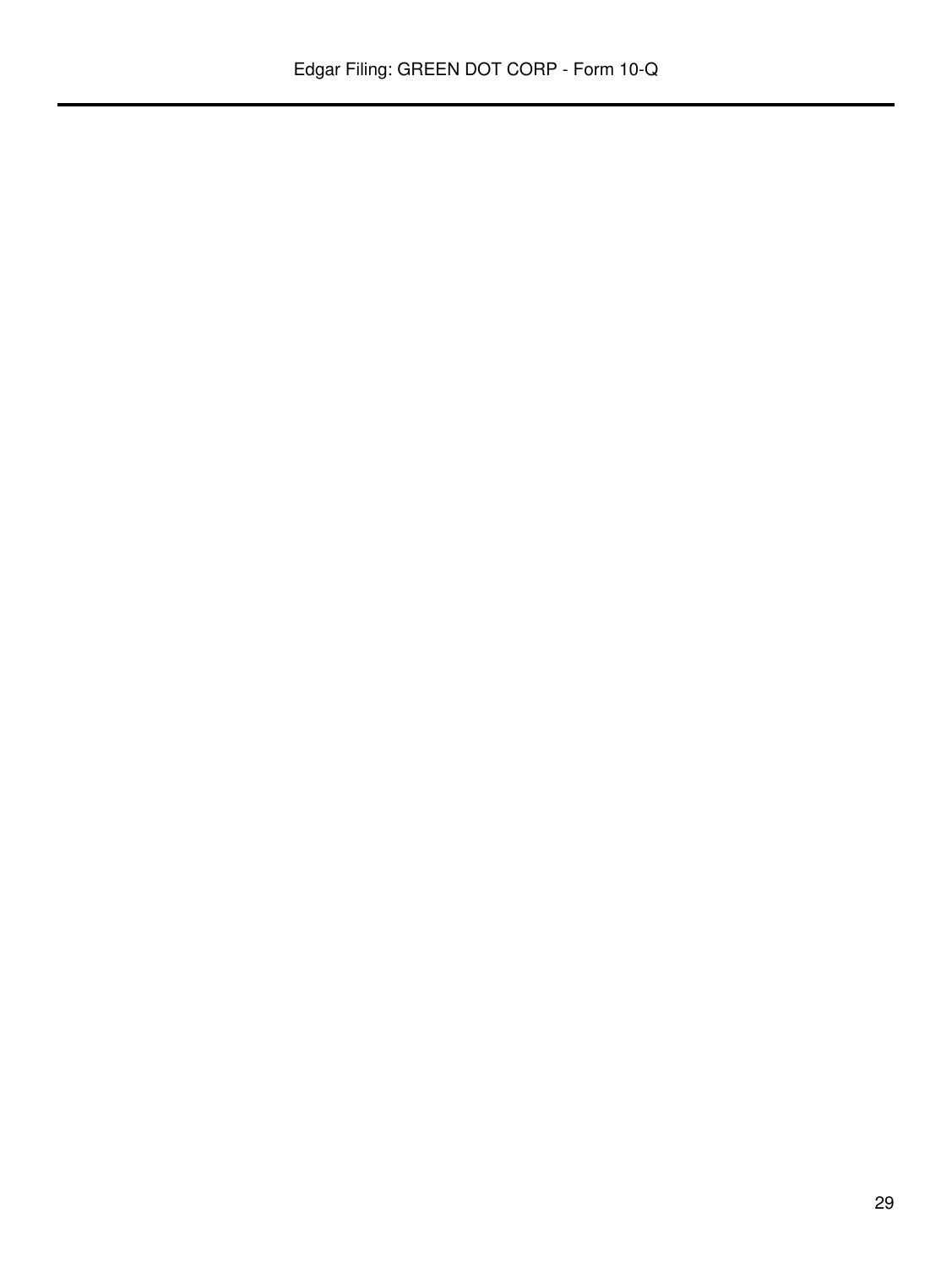### [Table of Contents](#page-2-0) GREEN DOT CORPORATION NOTES TO CONSOLIDATED FINANCIAL STATEMENTS – (CONTINUED)

Note 14—Significant Customer Concentration (continued)

Settlement assets derived from our products sold at our four largest retail distributors comprised the following percentages of the settlement assets recorded on our consolidated balance sheet:

|                                                     | March 31, 2014 | December 31, 2013 |
|-----------------------------------------------------|----------------|-------------------|
| Walmart                                             | 48%            | 34%               |
| Three other largest retail distributors, as a group | 23%            | 39%               |

At December 31, 2013, the customer funds underlying the Walmart co-branded GPR cards were held by GE Capital Retail Bank. These funds were held in trust for the benefit of the customers, and we had no legal rights to the customer funds. Additionally, we had receivables due from GE Capital Retail Bank that were included in accounts receivable, net, on our consolidated balance sheets.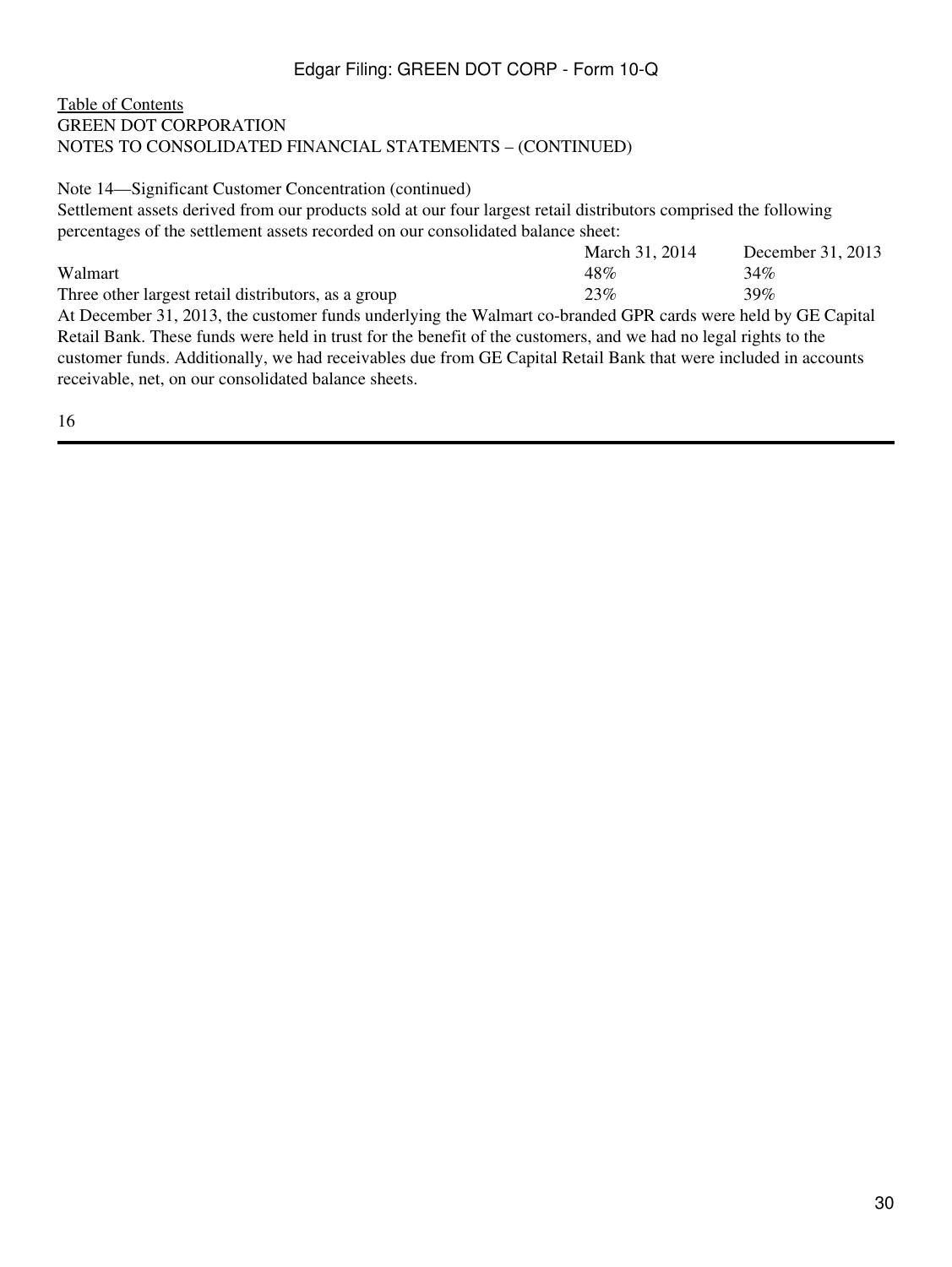<span id="page-30-0"></span>ITEM 2. Management's Discussion and Analysis of Financial Condition and Results of Operations This Quarterly Report on Form 10-Q, including this Management's Discussion and Analysis of Financial Condition and Results of Operations, contains forward-looking statements regarding future events and our future results that are subject to the safe harbors created under the Securities Act of 1933 and the Securities Exchange Act of 1934 (the "Exchange Act"). All statements other than statements of historical facts are statements that could be deemed to be forward-looking statements. These statements are based on current expectations, estimates, forecasts and projections about the industries in which we operate and the beliefs and assumptions of our management. Words such as "expects," "anticipates," "targets," "goals," "projects," "intends," "plans," "believes," "seeks," "estimates," "continues," "endeavors," "str "assumes," variations of such words and similar expressions are intended to identify forward-looking statements. In addition, any statements that refer to projections of our future financial performance, our anticipated growth and trends in our businesses, and other characterizations of future events or circumstances are forward-looking statements. Readers are cautioned that these forward-looking statements are subject to risks, uncertainties, and assumptions that are difficult to predict, including those identified below, under "Part II, Item 1A. Risk Factors," and elsewhere herein. Therefore, actual results may differ materially and adversely from those expressed in any forward-looking statements. We undertake no obligation to revise or update any forward-looking statements for any reason.

In this Quarterly Report, unless otherwise specified or the context otherwise requires, "Green Dot," "we," "us," and "our" refer to Green Dot Corporation and its consolidated subsidiaries.

### **Overview**

Green Dot Corporation is a technology-centric, pro-consumer bank holding company with a mission to reinvent personal banking for the masses. We believe that we are the largest provider of prepaid debit card products and prepaid card reloading services in the United States, as well as a leader in mobile banking with our GoBank mobile bank account offering. Our products are available to consumers at more than 90,000 retailers nationwide, online and via the leading app stores. Our products and services include Green Dot-branded and co-branded GPR cards, Visa-branded gift cards, reload services through our Green Dot Network, using our MoneyPak product or through retailers' specially-enabled POS devices, and GoBank, an innovative checking account developed for distribution and use via smartphones and other mobile devices.

Financial Results and Trends

Total operating revenues for the three months ended March 31, 2014 were \$159.3 million, compared to \$154.1 million for the three months ended March 31, 2013. Total operating revenues were favorably impacted by increases in card revenues and other fees, cash transfer revenues and interchange revenues and negatively impacted by slightly higher stock-based retailer incentive compensation. Card revenues and other fees increased primarily due to \$5.6 million of additional fee revenue from the removal of courtesy fee waivers on certain accounts and an increase in new card fees, partially offset by a decline in our gift card program. Cash transfer and interchange revenues increased primarily due to period-over-period growth in the number of cash transfers and purchase volume, respectively, which are described below.

Total operating expenses for the three-month periods ended March 31, 2014 were \$135.6 million, compared to \$130.8 million for the three months ended March 31, 2013. Total operating expenses were adversely impacted by increases in other general and administrative expenses and sales and marketing expenses partially offset by reductions in compensation and benefits expenses. Other general and administrative expenses increased primarily due to increases in transaction losses and depreciation and amortization of property and equipment. Sales and marketing expenses increased primarily due to period-over-period growth in the number of cash transfers sold and an increase in the sales commission rate we pay to Walmart for the MoneyCard program, which increased in May 2013 by approximately four percentage points over the previous year. Compensation and benefits expenses decreased primarily due to a decline in retention-based incentives associated with our acquisition of Loopt, an increase to our overall capitalization rate associated with internally-developed software and a decrease in third-party contractor expenses. Income tax expense for the three months ended March 31, 2014 was \$9.3 million, compared to \$8.6 million for the three months ended March 31, 2013. Income tax expense increased primarily as a result of an increase in our effective tax rate, driven primarily by the expiration of federal business credits on December 31, 2013.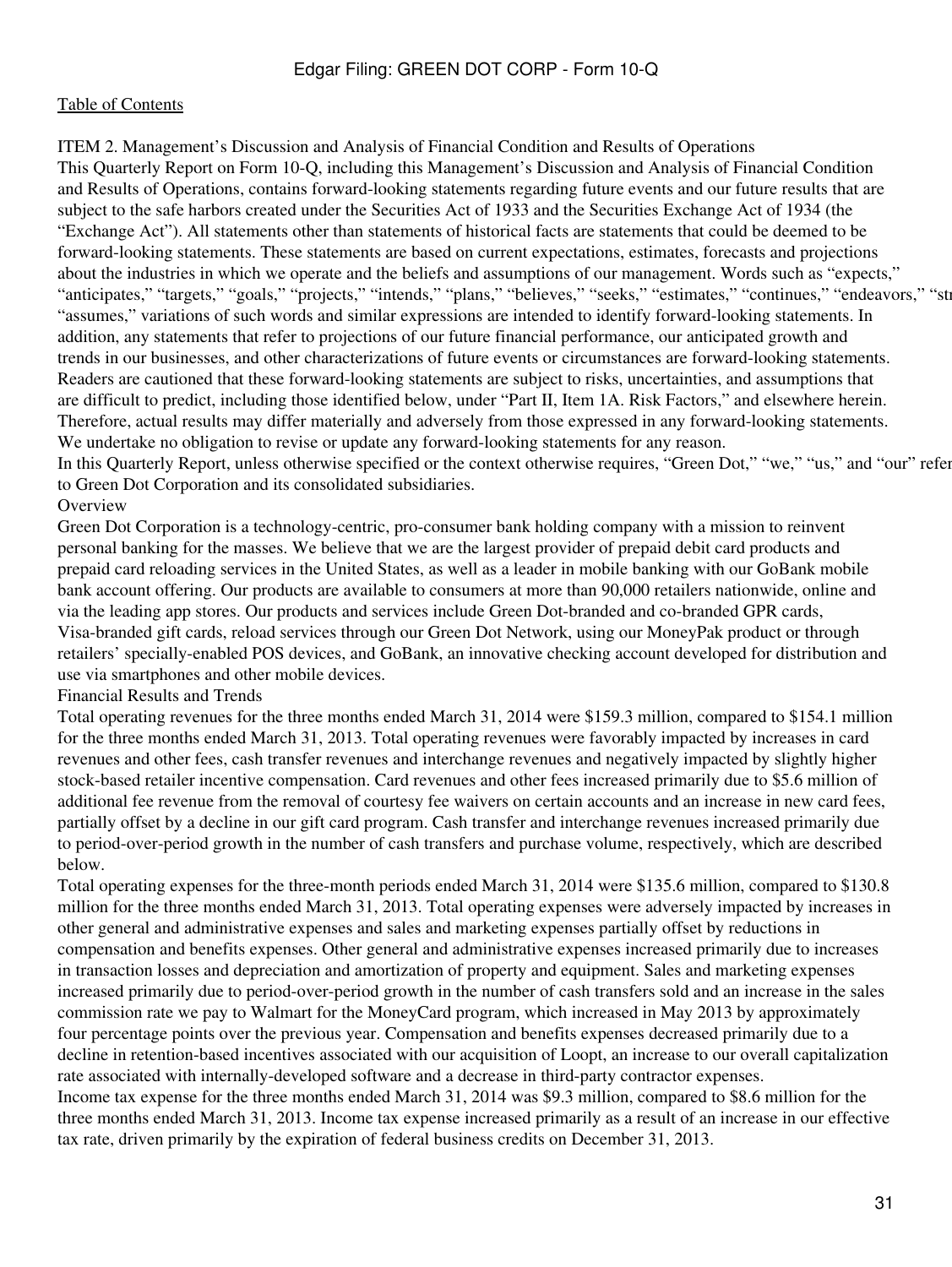As previously announced, we expanded our distribution channels by more than 27,000 new retail locations and expanded our product offerings at Walmart stores in the fourth quarter of 2013. Consequently, we expect to incur additional sales and marketing expenses during the second quarter of 2014 and to a lesser extent the second half of 2014 related to these initiatives as we recognize the cost of manufacturing and distributing new card packages over the related sales period, the cost of merchandising those new card packages, and the cost of personalized GPR cards, w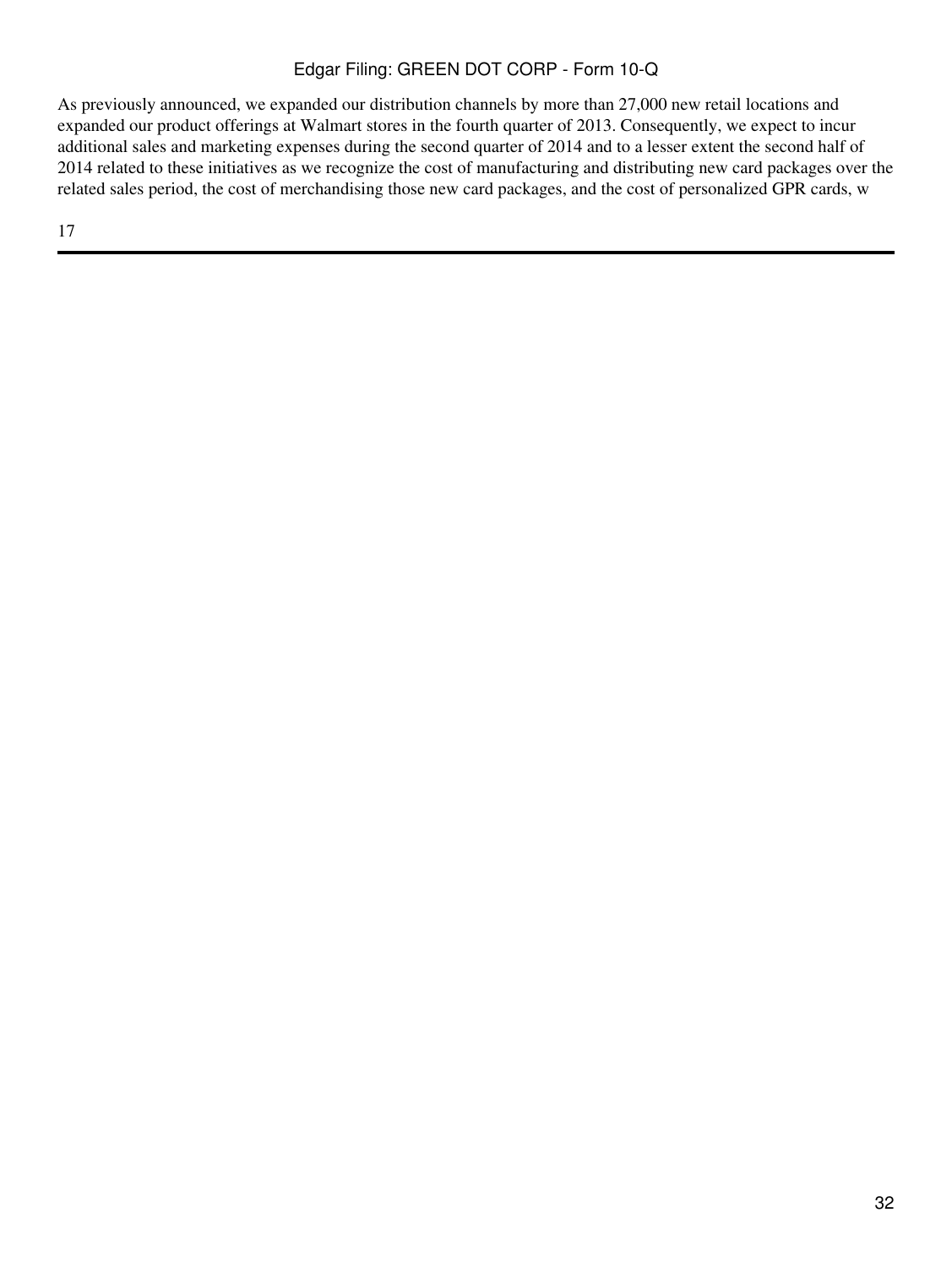hen activated, over the average card lifetime, as defined within our Annual Report on Form 10-K for the year ended December 31, 2013 under "Critical Accounting Policies and Estimates." We also plan to support our new products and partnerships through a mix of strategic marketing campaigns. It follows that we expect our sales and marketing expenses to increase on a year-over-year basis in absolute dollars.

Key Metrics

We review a number of metrics to help us monitor the performance of, and identify trends affecting, our business. We believe the following measures are the primary indicators of our quarterly and annual revenues.

Number of Cash Transfers — represents the total number of MoneyPak and POS swipe reload transactions that we sell through our retail distributors in a specified period. We sold 11.67 million and 11.25 million MoneyPak and POS swipe reload transactions in the three months ended March 31, 2014 and 2013, respectively.

Number of Active Cards — represents the total number of GPR cards in our portfolio that had a purchase, reload or ATM withdrawal transaction during the previous 90-day period. We had 4.72 million and 4.49 million active cards outstanding as of March 31, 2014 and 2013, respectively.

Gross Dollar Volume — represents the total dollar volume of funds loaded to our GPR card and reload products. Our gross dollar volume was \$5.3 billion and \$5.1 billion for the three months ended March 31, 2014 and 2013, respectively. We review this metric in conjunction with purchase volume and give greater weight to our purchase volume when assessing our operating performance because we believe it is a better indicator of interchange revenue performance.

Purchase Volume — represents the total dollar volume of purchase transactions made by customers using our GPR and gift card products. This metric excludes the dollar volume of ATM withdrawals. Our purchase volume was \$3.9 billion and \$3.6 billion for the three months ended March 31, 2014 and 2013, respectively.

Key components of our results of operations

Operating Revenues

We classify our operating revenues into the following four categories:

Card Revenues and Other Fees — Card revenues consist of monthly maintenance fees, ATM fees, new card fees and other revenues. We charge maintenance fees on GPR cards to cardholders on a monthly basis pursuant to the terms and conditions in our cardholder agreements. We charge ATM fees to cardholders when they withdraw money at certain ATMs in accordance with the terms and conditions in our cardholder agreements. We charge new card fees when a consumer purchases a GPR or gift card in a retail store. Other revenues consist primarily of fees associated with optional products or services, which we generally offer to consumers during the card activation process. Optional products and services include providing a second card for an account, expediting delivery of the personalized GPR card that replaces the temporary card obtained at the retail store and upgrading a cardholder account to our premium program — the VIP program — which provides benefits for our more active cardholders.

Our aggregate monthly maintenance fee revenues vary primarily based upon the number of active cards in our portfolio and the average fee assessed per account. Our average monthly maintenance fee per active account depends upon the mix of Green Dot-branded and co-branded cards in our portfolio and upon the extent to which fees are waived based on significant usage. Our aggregate ATM fee revenues vary based upon the number of cardholder ATM transactions and the average fee per ATM transaction. The average fee per ATM transaction depends upon the mix of Green Dot-branded and co-branded active cards in our portfolio and the extent to which cardholders enroll in our VIP program, which has no ATM fees, or conduct ATM transactions on our fee-free ATM network. Our aggregate new card fee revenues vary based upon the number of GPR cards activated and the average new card fee. The average new card fee depends primarily upon the mix of products that we sell since there are variations in new card fees between Green Dot-branded and co-branded products and between GPR cards and gift cards.

Cash Transfer Revenues — We earn cash transfer revenues when consumers purchase and use a MoneyPak or fund their cards through a POS swipe reload transaction in a retail store. Our aggregate cash transfer revenues vary based upon the total number of MoneyPak and POS swipe reload transactions and the average price per MoneyPak or POS swipe reload transaction. The average price per MoneyPak or POS swipe reload transaction depends upon the relative numbers of cash transfer sales at our different retail distributors and on the mix of MoneyPak and POS swipe reload transactions at certain retailers that have different fees for the two types of reload transactions.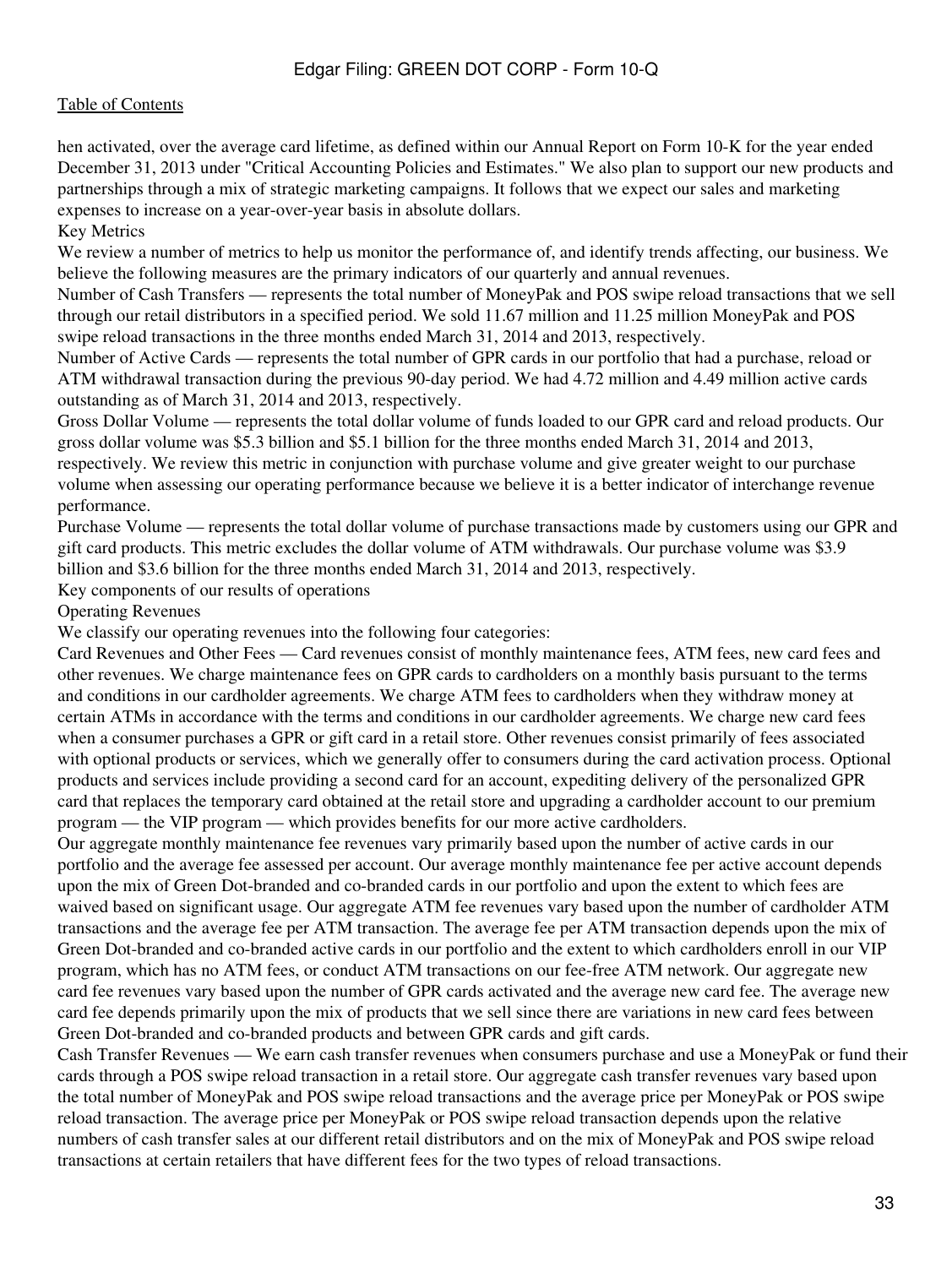Interchange Revenues — We earn interchange revenues from fees remitted by the merchant's bank, which are based on rates established by the payment networks, when customers make purchase transactions using our products. Our aggregate interchange revenues vary based primarily on the number of active cards in our portfolio, the average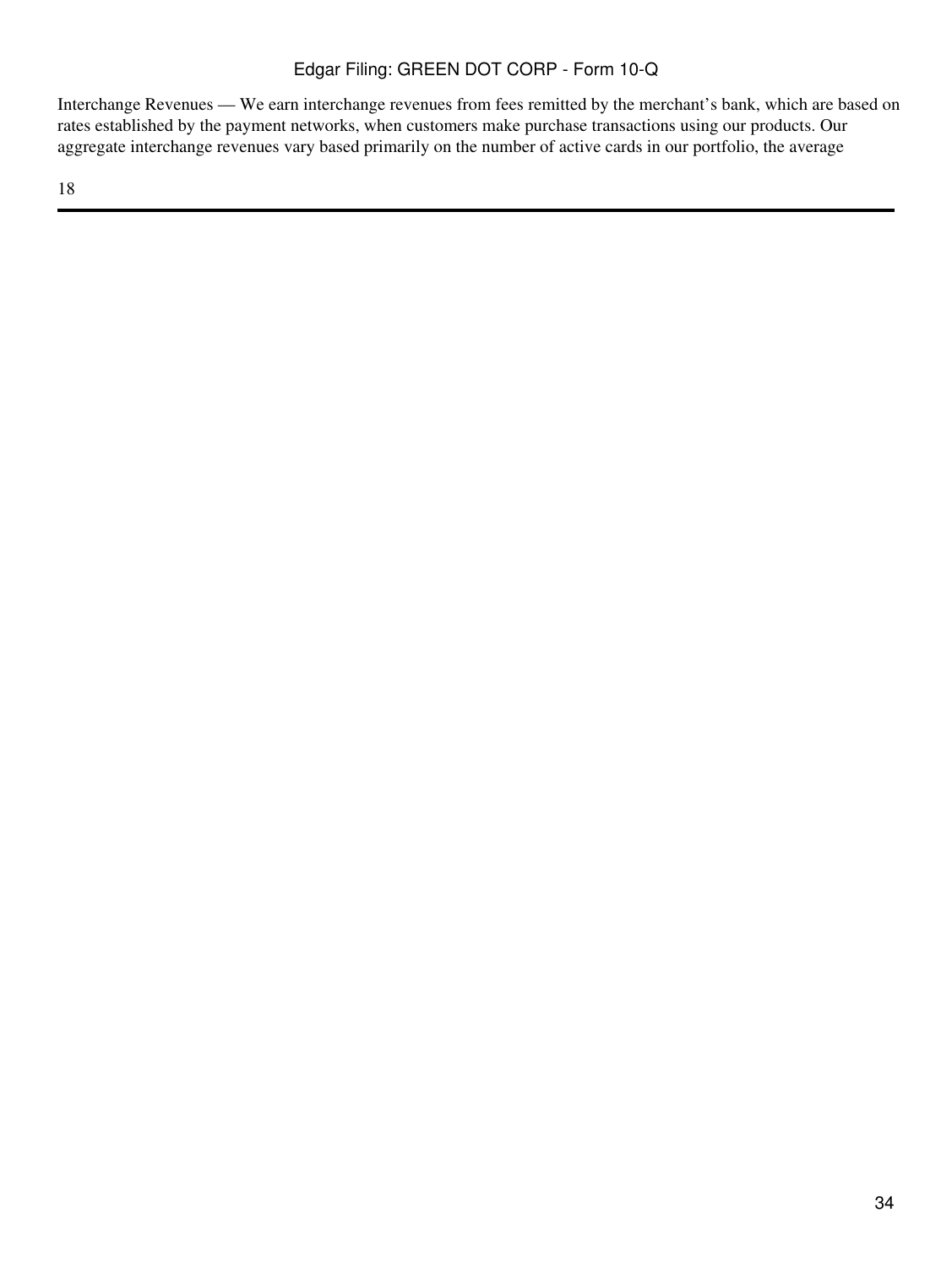transactional volume of the active cards in our portfolio and on the mix of cardholder purchases between those using signature identification technologies and those using personal identification numbers.

Stock-based retailer incentive compensation — In May 2010, we issued to Walmart 2,208,552 shares of our Class A common stock, subject to our right to repurchase them at \$0.01 per share upon a qualifying termination of our prepaid card program agreement with Walmart. We recognize each month the fair value of the 36,810 shares issued to Walmart for which our right to repurchase has lapsed using the then-current fair market value of our Class A common stock (and we would be required to recognize the fair value of all shares still subject to repurchase if there were an early expiration of our right to repurchase, which could occur if we experienced certain changes in our control or under certain other limited circumstances, such as a termination of our commercial agreement with Walmart. We record the fair value recognized as stock-based retailer incentive compensation, a contra-revenue component of our total operating revenues.

#### Operating Expenses

We classify our operating expenses into the following four categories:

Sales and Marketing Expenses — Sales and marketing expenses consist primarily of the sales commissions we pay to our retail distributors and brokers, advertising and marketing expenses, and the costs of manufacturing and distributing card packages, placards and promotional materials to our retail distributors and personalized GPR cards to consumers who have activated their cards. We generally establish sales commission percentages in long-term distribution agreements with our retail distributors, and aggregate sales commissions are determined by the number of prepaid cards and cash transfers sold at their respective retail stores and, in certain cases, by the revenue generated from the ongoing use of those cards. We incur advertising and marketing expenses for television, online and in-store promotions. Advertising and marketing expenses are recognized as incurred and typically deliver a benefit over an extended period of time. For this reason, these expenses do not always track changes in our operating revenues. Our manufacturing and distribution costs vary primarily based on the number of GPR cards activated.

Compensation and Benefits Expenses — Compensation and benefits expenses represent the compensation and benefits that we provide to our employees and the payments we make to third-party contractors. While we have an in-house customer service function, we employ third-party contractors to conduct call center operations, handle routine customer service inquiries and provide consulting support in the area of IT operations and elsewhere. Compensation and benefits expenses associated with our customer service and loss management functions generally vary in line with the size of our active card portfolio, while the expenses associated with other functions do not.

Processing Expenses — Processing expenses consist primarily of the fees charged to us by the payment networks, which process transactions for us, the third-party card processor that maintains the records of our customers' accounts and processes transaction authorizations and postings for us, and the third-party banks that issue our prepaid cards. These costs generally vary based on the total number of active cards in our portfolio and gross dollar volume.

Other General and Administrative Expenses — Other general and administrative expenses consist primarily of professional service fees, telephone and communication costs, depreciation and amortization of our property and equipment, transaction losses (losses from customer disputed transactions, unrecovered customer purchase transaction overdrafts and fraud), rent and utilities, and insurance. We incur telephone and communication costs primarily from customers contacting us through our toll-free telephone numbers. These costs vary with the total number of active cards in our portfolio, as do losses from customer disputed transactions, unrecovered customer purchase transaction overdrafts and fraud. Costs associated with professional services, depreciation and amortization of our property and equipment, and rent and utilities vary based upon our investment in infrastructure, business development, risk management and internal controls and are generally not correlated with our operating revenues or other transaction metrics.

#### Income Tax Expense

Our income tax expense consists of the federal and state corporate income taxes accrued on income resulting from the sale of our products and services.

Critical Accounting Policies and Estimates

Reference is made to the critical accounting policies and estimates disclosed in Management's Discussion and Analysis of Financial Condition and Results of Operations included in our Annual Report on Form 10-K for the year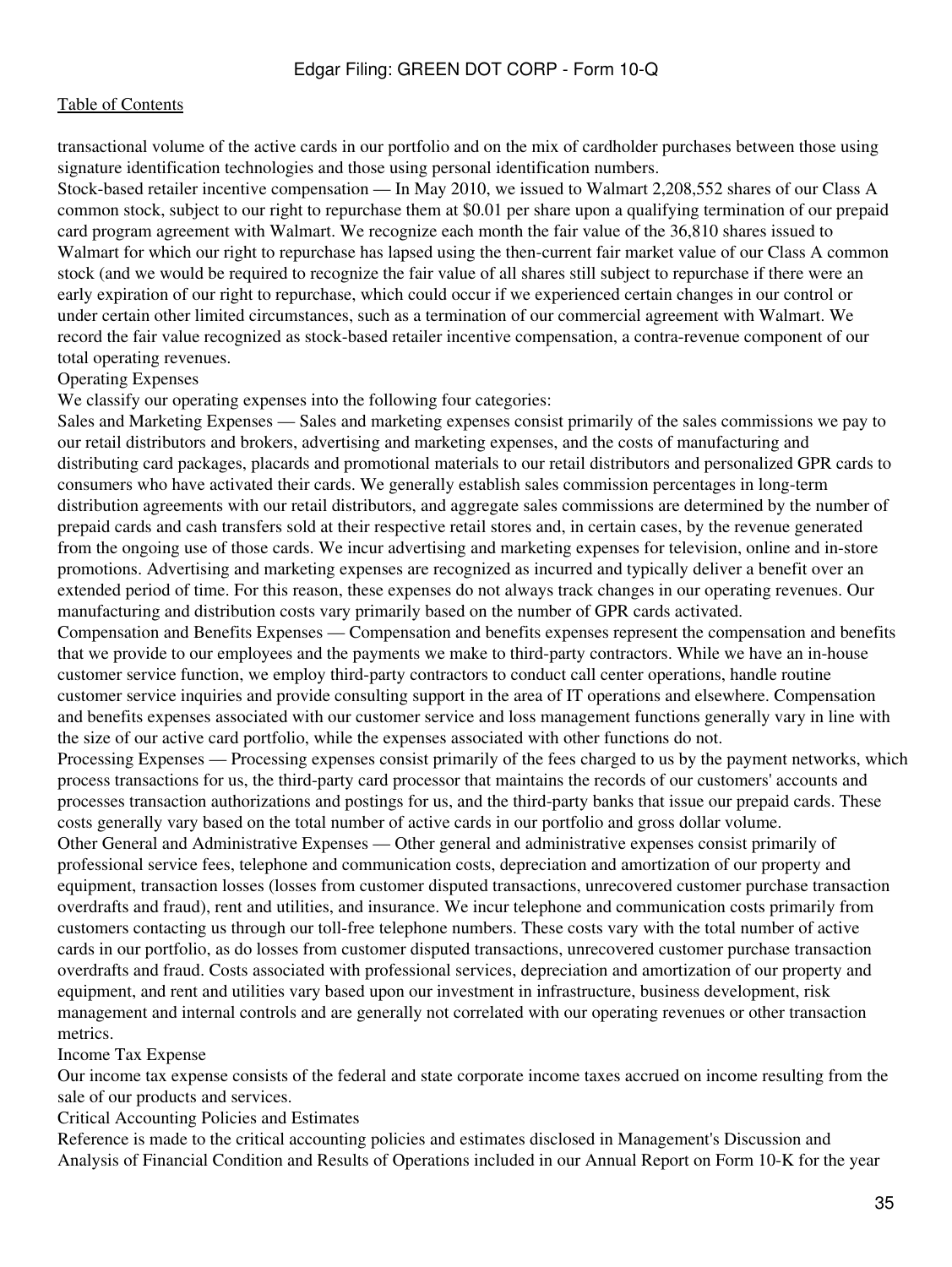ended December 31, 2013. There have been no changes to our critical accounting policies and estimates during the three months ended March 31, 2014.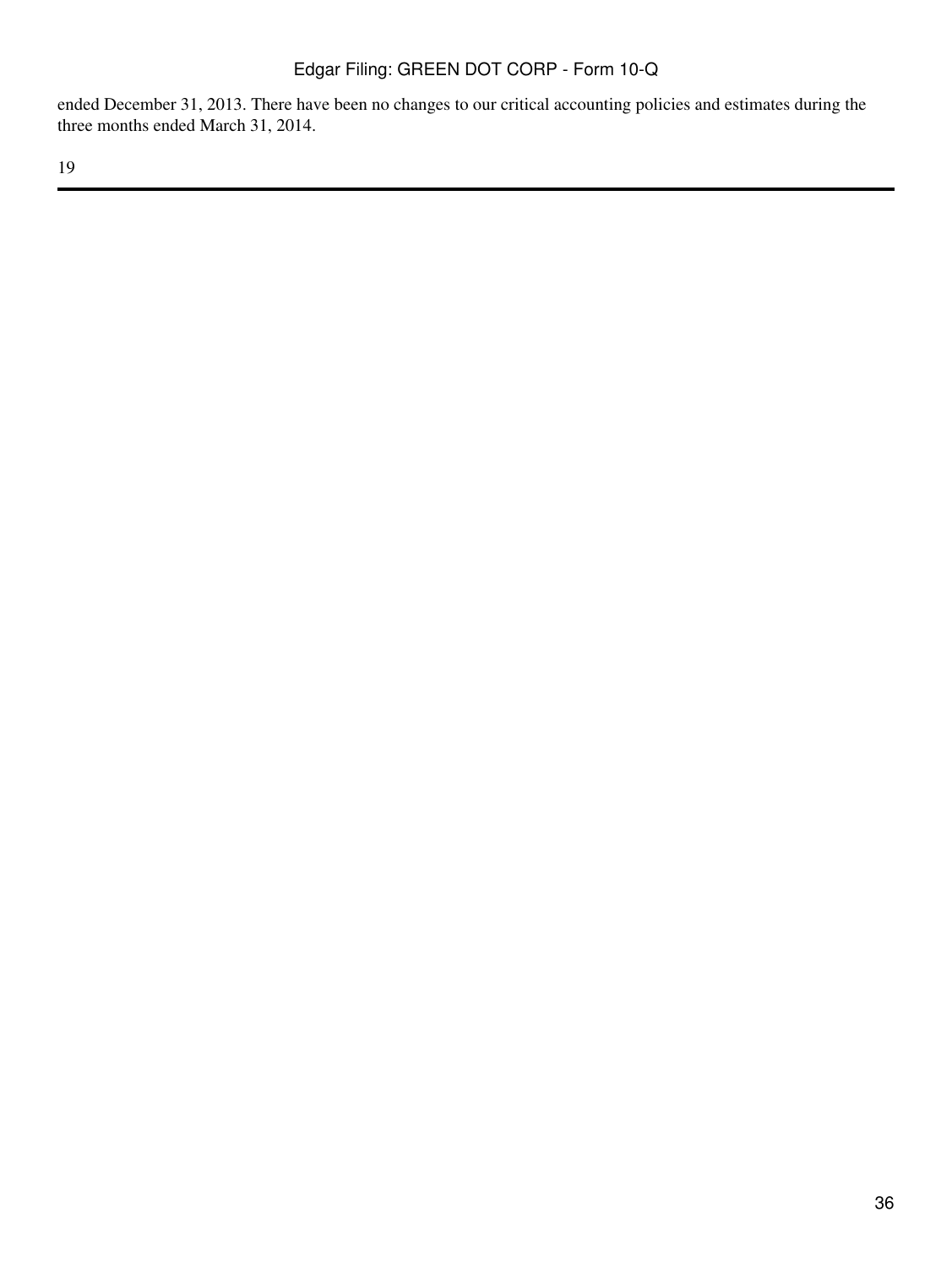Recent Accounting Pronouncements

Reference is made to the recent accounting pronouncements disclosed in Note 2 — Summary of Significant Accounting Policies to the Consolidated Financial Statements included herein.

Comparison of Three Months Ended March 31, 2014 and 2013

Operating Revenues

The following table presents a breakdown of our operating revenues among card revenues and other fees, cash transfer revenues and interchange revenues as well as contra-revenue items:

|                                                |           | Three Months Ended March 31,            |      |              |                                         |      |
|------------------------------------------------|-----------|-----------------------------------------|------|--------------|-----------------------------------------|------|
|                                                | 2014      |                                         |      | 2013         |                                         |      |
|                                                | Amount    | % of Total<br><b>Operating Revenues</b> |      | Amount       | % of Total<br><b>Operating Revenues</b> |      |
|                                                |           | (In thousands, except percentages)      |      |              |                                         |      |
| Operating revenues:                            |           |                                         |      |              |                                         |      |
| Card revenues and other fees                   | \$68,167  | 42.8                                    |      | $%$ \$64,667 | 42.0                                    | $\%$ |
| Cash transfer revenues                         | 46,276    | 29.1                                    |      | 44,335       | 28.8                                    |      |
| Interchange revenues                           | 47,214    | 29.6                                    |      | 46,756       | 30.3                                    |      |
| Stock-based retailer incentive<br>compensation | (2,388)   | (1.5)                                   |      | (1,609)      | (1.0)                                   |      |
| Total operating revenues                       | \$159,269 | 100.0                                   | $\%$ | \$154,149    | 100.0                                   | $\%$ |

Card Revenues and Other Fees — Card revenues and other fees totaled \$68.2 million for the three months ended March 31, 2014, an increase of \$3.5 million, or 5%, from the comparable period in 2013. The increase was primarily the result of \$5.6 million of additional fee revenue from the removal of courtesy fee waivers on certain accounts and an increase in new card fee revenues, driven by period-over-period growth in new cards activated. These increases were partially offset by a decline in our gift card program. Although we expect additional fee revenue in future periods from the removal of courtesy fee waivers, we do not expect to benefit from the same level of fee revenue in future periods as we did during the first quarter of 2014.

Cash Transfer Revenues — Cash transfer revenues totaled \$46.3 million for the three months ended March 31, 2014, an increase of \$2.0 million, or 5%, from the comparable period in 2013. The increase was primarily the result of period-over-period growth of 4% in the number of cash transfers sold. The increase in cash transfer volume was driven primarily by growth in cash transfer volume from third-party programs participating in our network. The proportion of total cash transfer revenues represented by third party programs increased by approximately four percentage points as compared to the comparable period in 2013.

Interchange Revenues — Interchange revenues totaled \$47.2 million for the three months ended March 31, 2014, an increase of \$0.4 million, or 1%, from the comparable period in 2013. The increase was primarily the result of period-over-period growth of 8% in purchase volume, partially offset by a decline in the effective interchange rate we earn on purchase volume. This rate decline was the result of a shift in the mix of payment networks and payment types.

Stock-based Retailer Incentive Compensation — Stock-based retailer incentive compensation was \$2.4 million for the three months ended March 31, 2014, an increase of 0.8 million, or 50%, from the comparable period in 2013. Our right to repurchase lapsed as to 441,720 shares issued to Walmart during the three months ended March 31, 2014. We recognized the fair value of the shares using the then-current fair market value of our Class A common stock. The increase was the result of a higher average stock price in the three months ended March 31, 2014 compared with the corresponding period in 2013.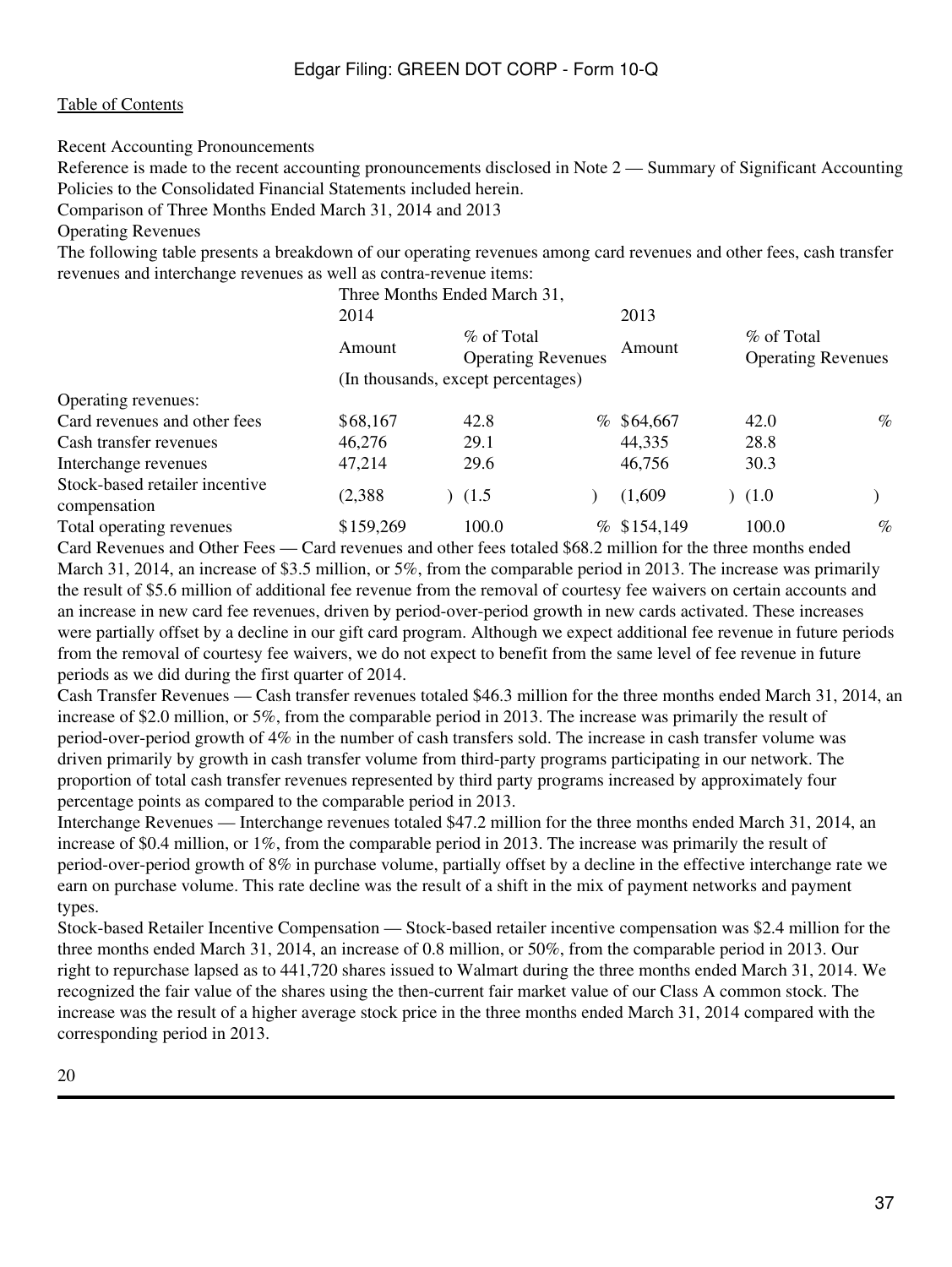#### Operating Expenses

The following table presents a breakdown of our operating expenses among sales and marketing, compensation and benefits, processing, and other general and administrative expenses:

|                                              |           | Three Months Ended March 31,            |                   |                                         |      |
|----------------------------------------------|-----------|-----------------------------------------|-------------------|-----------------------------------------|------|
|                                              | 2014      |                                         | 2013              |                                         |      |
|                                              | Amount    | % of Total<br><b>Operating Revenues</b> | Amount            | % of Total<br><b>Operating Revenues</b> |      |
|                                              |           | (In thousands, except percentages)      |                   |                                         |      |
| Operating expenses:                          |           |                                         |                   |                                         |      |
| Sales and marketing expenses                 | \$60,243  | 37.8                                    | $%$ \$56,177      | 36.4                                    | $\%$ |
| Compensation and benefits expenses           | 26,963    | 16.9                                    | 31,754            | 20.6                                    |      |
| Processing expenses                          | 22,079    | 13.9                                    | 21,999            | 14.3                                    |      |
| Other general and administrative<br>expenses | 26,324    | 16.5                                    | 20,880            | 13.5                                    |      |
| Total operating expenses                     | \$135,609 | 85.1                                    | \$130,810<br>$\%$ | 84.9                                    | $\%$ |

Sales and Marketing Expenses — Sales and marketing expenses totaled \$60.2 million for the three months ended March 31, 2014, an increase of \$4.0 million, or 7% from the comparable period in 2013. This increase was primarily the result of an increase in the sales commissions, driven by period-over-period growth of 4% in the number of cash transfers sold and an increase in the sales commission rate we pay to Walmart for the MoneyCard program, which increased in May 2013 by approximately four percentage points. The increase was partially offset by declines in cost of manufacturing and distributing card packages and advertising and marketing expenses. In 2014, we expect to incur additional sales and marketing expenses, as discussed above under "Financial Results and Trends." Compensation and Benefits Expenses — Compensation and benefits expenses totaled \$27.0 million for the three months ended March 31, 2014, a decrease of \$4.8 million or 15% from the comparable period in 2013. This decrease was primarily the result of a \$2.6 million decline in employee compensation and benefits, including a reduction of retention-based-incentives associated with our acquisition of Loopt and an increase to our overall capitalization rate associated with internally-developed software. Compensation and benefits expense also decreased due to a \$1.9 million reduction in third-party contractor expenses.

Processing Expenses — Processing expenses totaled \$22.1 million for the three months ended March 31, 2014, an increase of \$0.1 million or 0% from the comparable period in 2013. The increase was primarily the result of period-over-period growth of 8% in purchase volume. These increases were offset by a reduction in third-party issuing bank fees as we transitioned our card issuing program with GE Capital Retail Bank to Green Dot Bank in February 2014. While we expect processing expenses to be favorably impacted by the February 2014 transition of our card issuing program with GE capital Retail Bank to Green Dot Bank, there can be no assurance that our processing expenses will decline on a year-over-year basis in absolute dollars or as percentage of total operating revenues in 2014 or in future years because these expenses are subject to a variety of factors, many of which are outside our control. Other General and Administrative Expenses — Other general and administrative expenses totaled \$26.3 million for the three months ended March 31, 2014, an increase of \$5.4 million or 26%, from the comparable period in 2013. This increase was primarily the result of a \$5.8 million increase in transaction losses, primarily associated with customer disputed transactions, and a \$1.3 million increase in depreciation and amortization of property and equipment associated with our investment in technology to support our new product launches and improve our core infrastructure. These increases were partially offset by a \$0.9 million reduction in write-offs of internally-developed software.

#### Income Tax Expense

The following table presents a breakdown of our effective tax rate among federal, state and other:

|                                                | Three Months Ended March 31, |           |      |
|------------------------------------------------|------------------------------|-----------|------|
|                                                | 2014                         | 2013      |      |
| U.S. federal statutory tax rate                | 35.0                         | $\%$ 35.0 | $\%$ |
| State income taxes, net of federal tax benefit |                              | 1 Q       |      |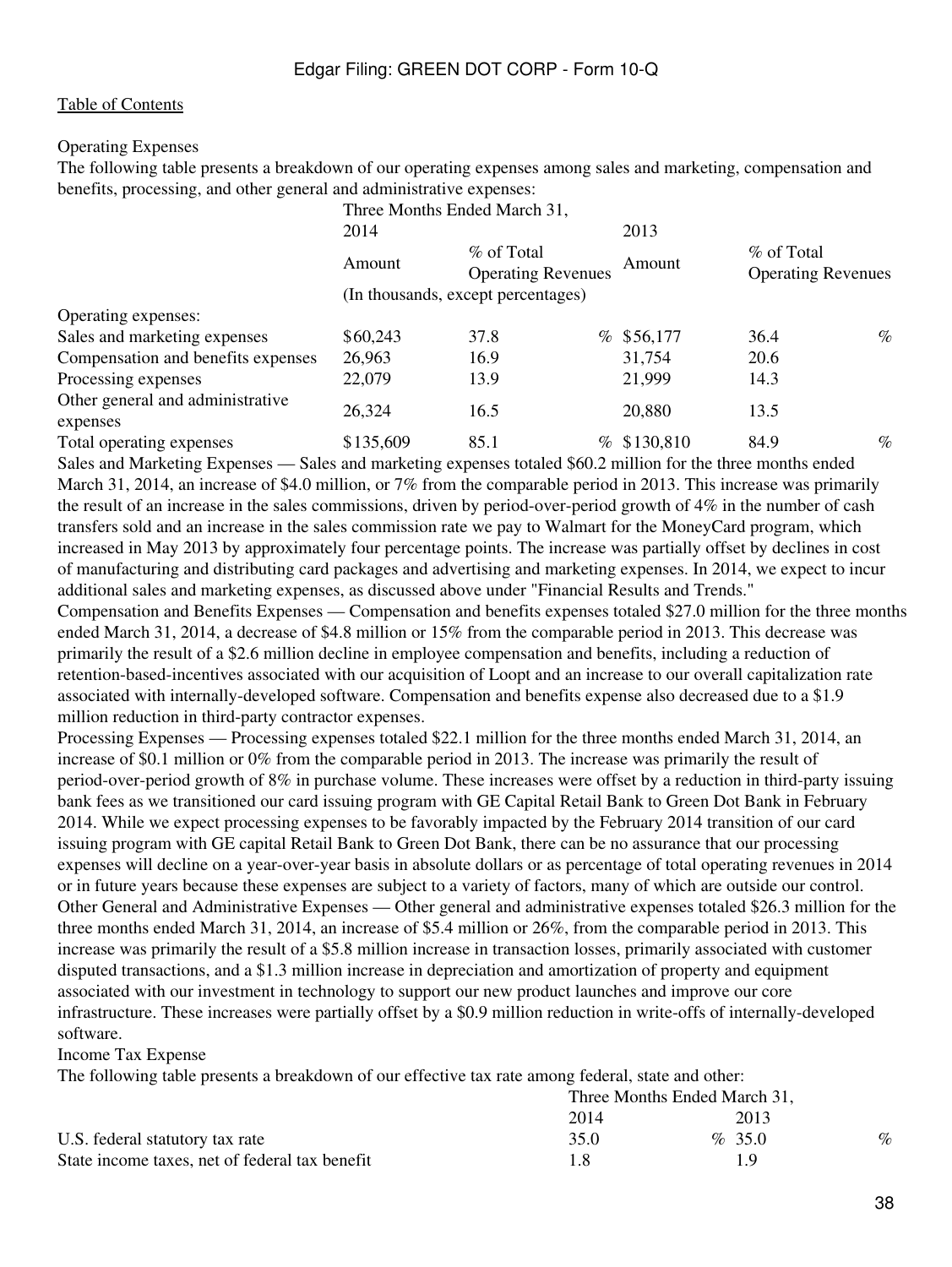| General business credits                   | (1.5)      | (3.4<br>l.8 |      |
|--------------------------------------------|------------|-------------|------|
| Employee stock-based compensation<br>Other | 1.4<br>1.1 | O. I        |      |
| Effective tax rate                         | 37.8       | $\%$ 35.4   | $\%$ |
| 21                                         |            |             |      |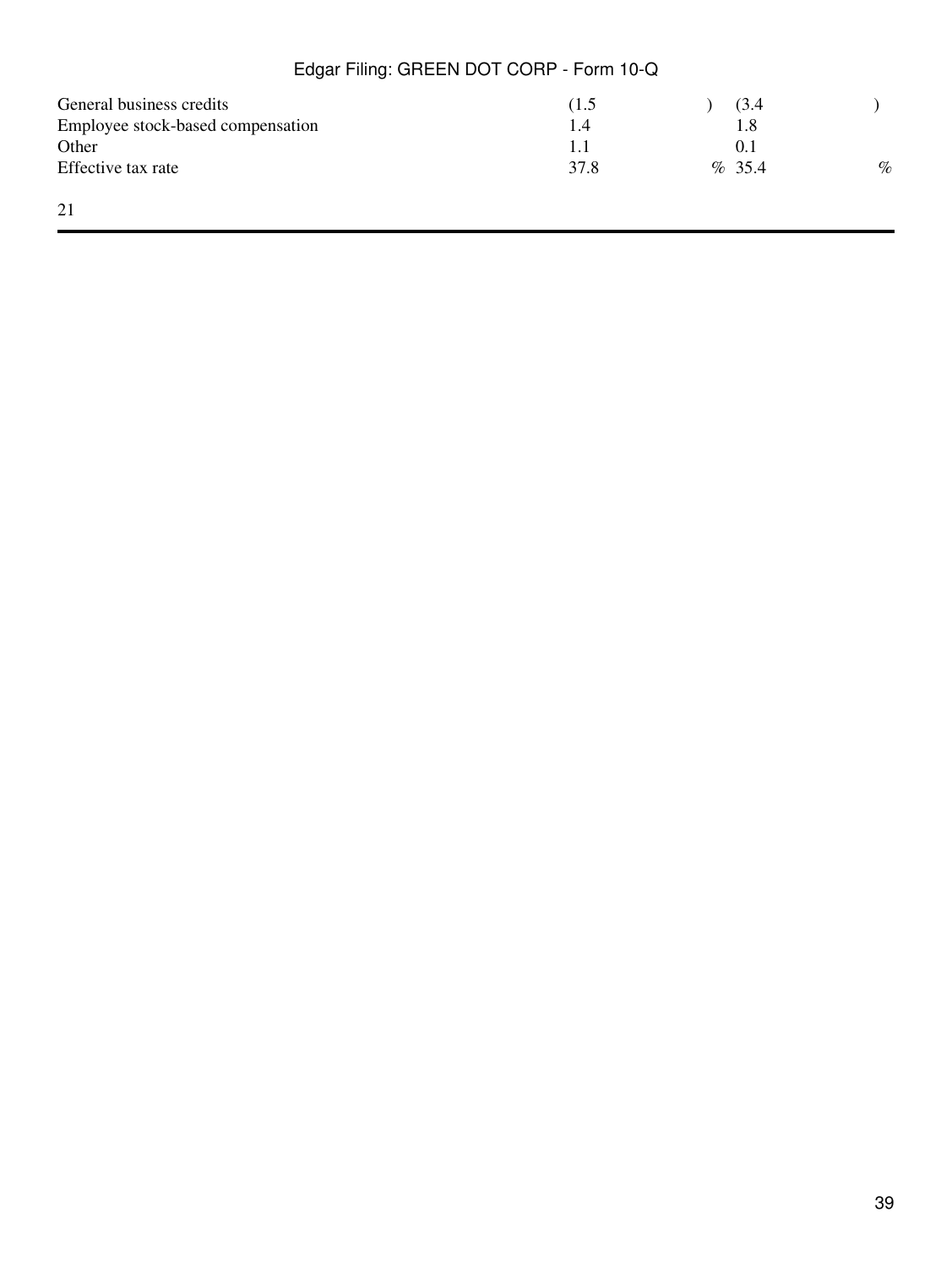Our income tax expense increased by \$0.8 million to \$9.3 million in the three months ended March 31, 2014 from the comparable period in 2013 due to an increase in our effective tax rate by 2.4 percentage points from 35.4% to 37.8%, primarily driven by the expiration of certain federal business credits on December 31, 2013. Additionally, we recognized a discrete benefit in the first quarter of 2013 related to the reinstatement of 2012 general business credits. Liquidity and Capital Resources

The following table summarizes our major sources and uses of cash for the periods presented:

|                                                    | Three Months Ended March 31, |          |
|----------------------------------------------------|------------------------------|----------|
|                                                    | 2014                         | 2013     |
|                                                    | (In thousands)               |          |
| Total cash provided by (used in)                   |                              |          |
| Operating activities                               | \$(171)                      | 324,502  |
| Investing activities                               | 28,815                       | 11,850   |
| Financing activities                               | 295,574                      | 40.217   |
| Increase in unrestricted cash and cash equivalents | \$324,218                    | \$76,569 |

In the three months ended March 31, 2014 and 2013 we financed our operations primarily through our cash flows from operations. At March 31, 2014, our primary source of liquidity was unrestricted cash and cash equivalents totaling \$747.6 million. We also consider our \$160.2 million of available-for-sale investment securities to be highly-liquid instruments.

We use trend and variance analysis as well as our detailed budgets and forecasts to project future cash needs, making adjustments to the projections when needed. We believe that our current unrestricted cash and cash equivalents and cash flows from operations will be sufficient to meet our working capital and capital expenditure requirements for at least the next year. Thereafter, we may need to raise additional funds through public or private financings or borrowings. If we raise additional funds through the issuance of equity or convertible debt securities, our existing stockholders could suffer significant dilution, and any new equity securities we issue could have rights, preferences and privileges superior to those of holders of our Class A common stock and our Series A convertible junior participating non-cumulative perpetual preferred stock. No assurance can be given that additional financing will be available or that, if available, such financing can be obtained on terms favorable to our stockholders and us. Cash Flows from Operating Activities

Our \$0.2 million of net cash used in operating activities in the three months ended March 31, 2014 was primarily the result of a \$49.8 million payment to GE Capital Retail Bank to settle our liability associated with overdrawn cardholder account balances, offset by \$15.3 million of net income, adjusted for certain non-cash operating expenses of \$14.3 million and a decrease in accounts receivable of \$24.2 million. Our \$24.5 million of net cash provided by operating activities in the three months ended March 31, 2013 principally resulted from \$15.6 million of net income, adjusted for certain non-cash operating expenses of \$12.1 million.

Cash Flows from Investing Activities

Our \$28.8 million of net cash provided by investing activities in the three months ended March 31, 2014 reflects sales and maturities of available-for-sale investment securities, net of purchases, of \$38.3 million, partially offset by payments for acquisition of property and equipment of purchases of \$10.5 million. Our \$11.9 million of net cash provided by investing activities in the three months ended March 31, 2013 reflects sales and maturities of available-for-sale investment securities, net of purchases, of \$20.4 million and payments for acquisition of property and equipment of \$8.9 million.

### Cash Flows from Financing Activities

Our \$295.6 million of net cash provided by financing activities in the three months ended March 31, 2014 was primarily the result of a \$306.8 million increase in customer deposits, partially offset by a decrease in obligations to customers of \$13.3 million. The increase in customer deposits is primarily a result of the transition of all outstanding customer deposits associated with our GPR card program with GE Capital Retail Bank to Green Dot Bank. Our \$40.2 million of net cash provided by financing activities in the three months ended March 31, 2013 was primarily the result of increases in customer deposits and obligations to customers of \$23.6 million and \$16.0 million, respectively.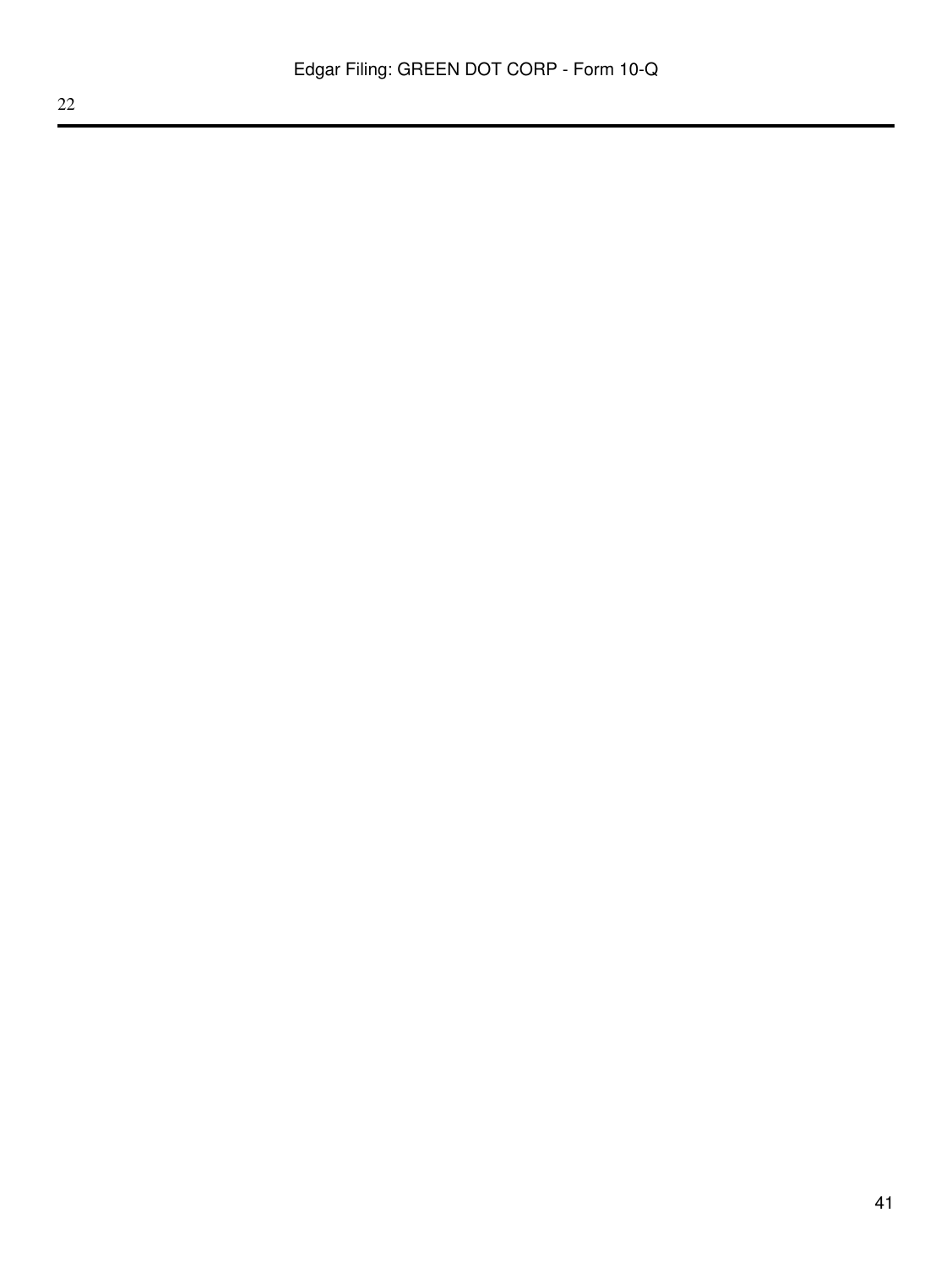### **Commitments**

We anticipate that we will continue to purchase property and equipment as necessary in the normal course of our business. The amount and timing of these purchases and the related cash outflows in future periods is difficult to predict and is dependent on a number of factors including the hiring of employees, the rate of change of computer hardware and software used in our business and our business outlook. During 2014, we intend to continue to invest in new products and programs, new features for our existing products and IT infrastructure to scale and operate effectively to meet our strategic objectives. We expect the level of our total investment in capital expenditures for 2014 to be similar to the level of investment in 2013.

We have used cash to acquire businesses and technologies and we anticipate that we may continue to do so in the future. The nature of these transactions makes it difficult to predict the amount and timing of such cash requirements. We may also be required to raise additional financing to complete future acquisitions.

Additionally, we anticipate making ongoing cash contributions to our subsidiary bank, Green Dot Bank, to maintain its capital, leverage and other financial commitments at or above levels we have agreed to with our regulators. For example, in connection with the transition of our card issuing program with GE Capital Retail Bank to Green Dot Bank in February 2014, we contributed approximately \$50 million in capital to Green Dot Bank and we settled our liability associated with overdrawn cardholder account balances Additionally, our investment securities may act as short-term collateral to Green Dot Bank to satisfy any requirements associated with its legal lending limit. Contractual Obligations

There have been no material changes in our contractual obligations disclosed in Management's Discussion and Analysis of Financial Condition and Results of Operations included in our Annual Report on Form 10-K for the year ended December 31, 2013.

Off-Balance Sheet Arrangements

During the three-month periods ended March 31, 2014 and 2013, we did not have any relationships with unconsolidated organizations or financial partnerships, such as structured finance or special purpose entities that would have been established for the purpose of facilitating off-balance sheet arrangements or other contractually narrow or limited purposes.

Capital Requirements for Bank Holding Companies

As of March 31, 2014 and December 31, 2013, we were categorized as well capitalized under the regulatory framework. There were no conditions or events since March 31, 2014 which management believes would have changed our category as well capitalized. Our actual and the "well capitalized" minimum amounts and ratios were as follows:

|                           | Actual                        |       | Regulatory "well capitalized"<br>minimum |              |       |      |
|---------------------------|-------------------------------|-------|------------------------------------------|--------------|-------|------|
|                           | Amount                        | Ratio |                                          | Amount       | Ratio |      |
|                           | (In thousands, except ratios) |       |                                          |              |       |      |
| March 31, 2014            |                               |       |                                          |              |       |      |
| Tier 1 leverage           | \$394,357                     | 40.1  |                                          | $%$ \$49,159 | 5.0   | $\%$ |
| Tier 1 capital            | 394, 357                      | 93.4  |                                          | 25,344       | 6.0   |      |
| Total risk-based capital  | 394,357                       | 93.4  |                                          | 42,241       | 10.0  |      |
| December 31, 2013         |                               |       |                                          |              |       |      |
| Tier 1 leverage           | \$370,476                     | 45.8  |                                          | $%$ \$40,418 | 5.0   | $\%$ |
| Tier 1 risk-based capital | 370,476                       | 100.8 |                                          | 22,057       | 6.0   |      |
| Total risk-based capital  | 370,476                       | 100.8 |                                          | 36,762       | 10.0  |      |
| $\mathbf{m}\mathbf{m}$    |                               |       |                                          |              |       |      |

<span id="page-41-0"></span>ITEM 3. Quantitative and Qualitative Disclosures about Market Risk

Market risk is the potential for economic losses from changes in market factors such as foreign currency exchange rates, credit, interest rates and equity prices. We believe that we have limited exposure to risks associated with changes in foreign currency exchange rates, interest rates and equity prices. We have no foreign operations, and we do not transact business in foreign currencies. We do not hold or enter into derivatives or other financial instruments for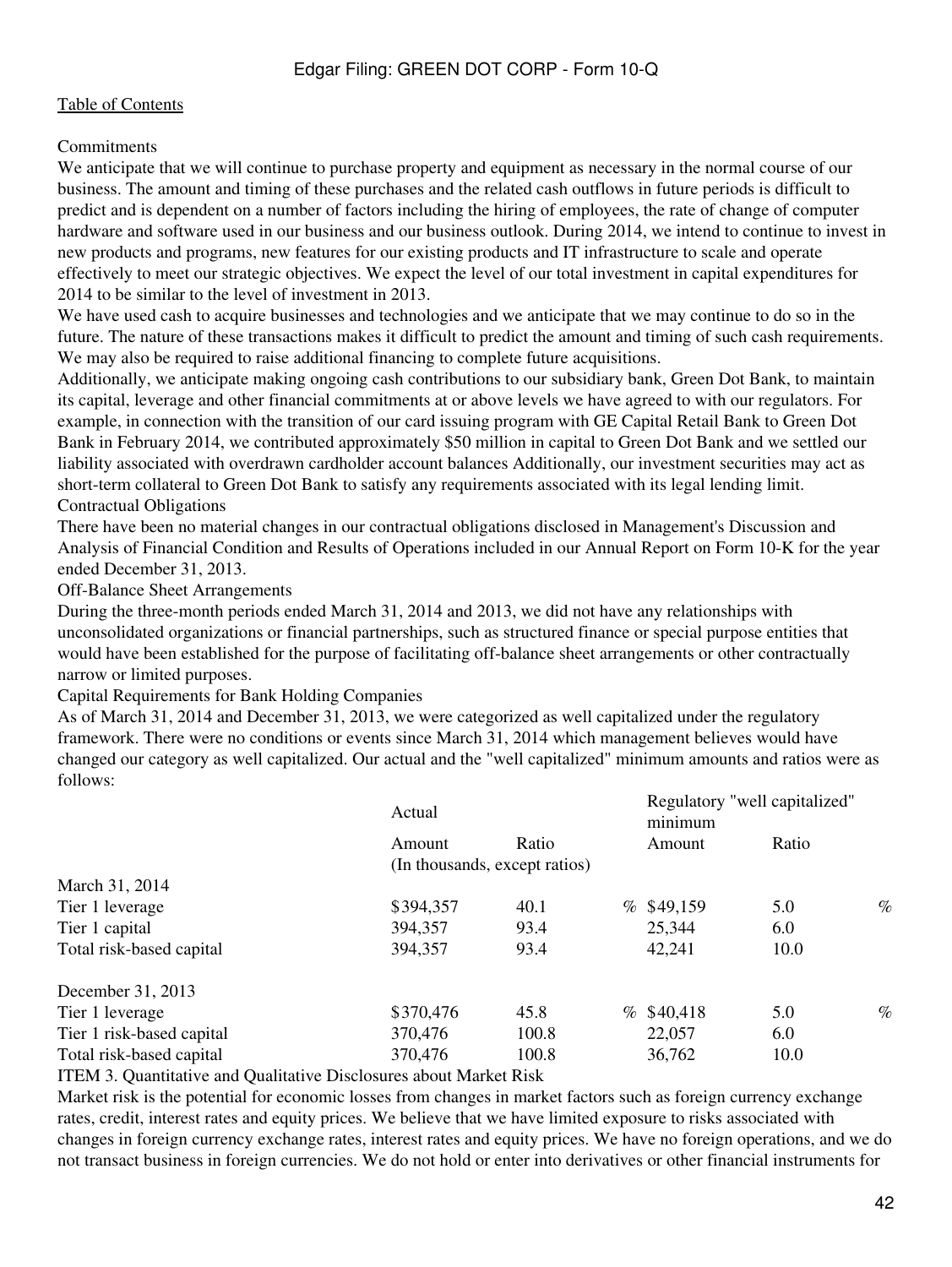trading or speculative purposes. We do not consider our cash and cash equivalents or our investment securities to be subject to significant interest rate risk due to their short duration.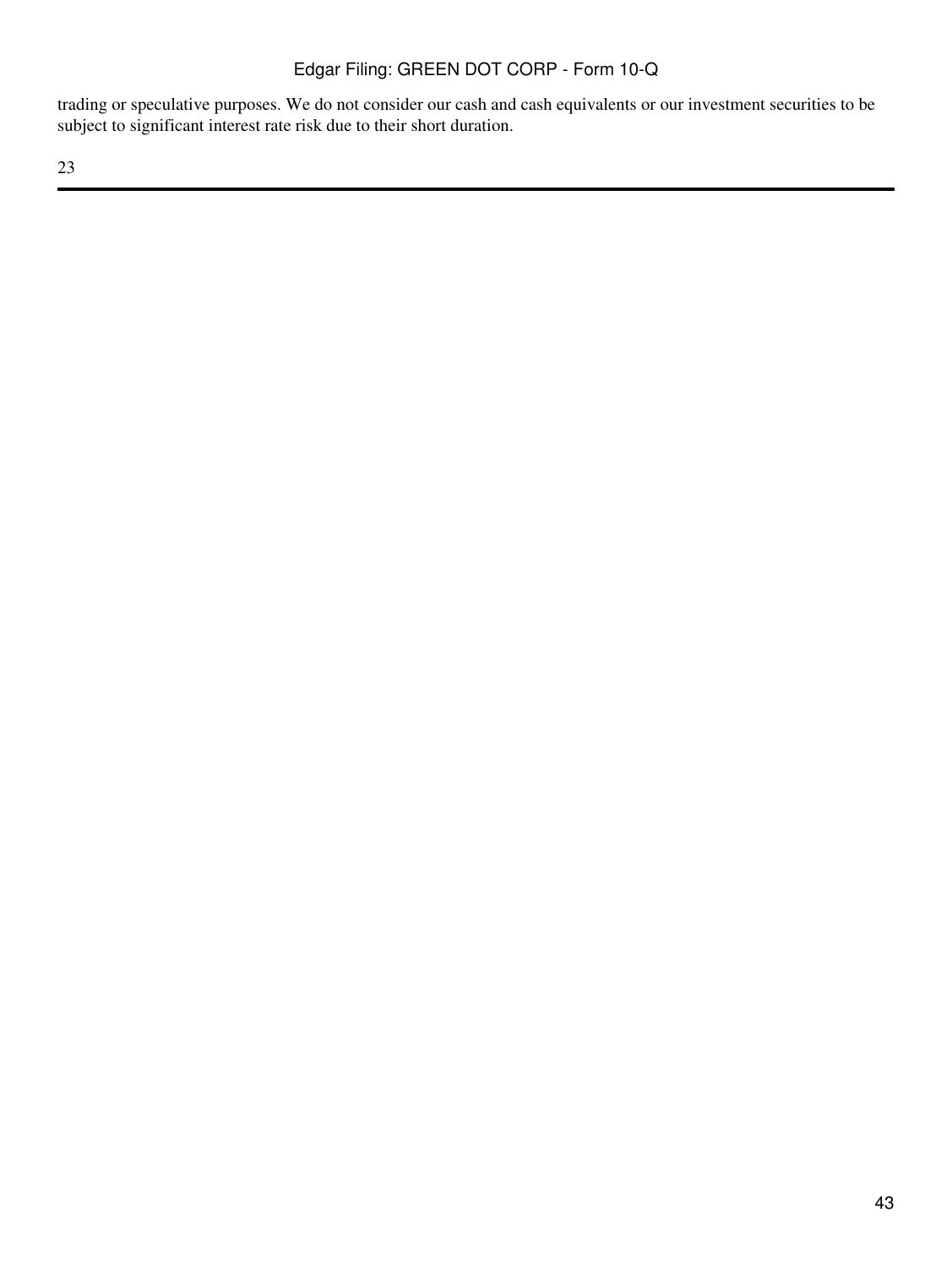We do have exposure to credit and liquidity risk associated with the financial institutions that hold our cash and cash equivalents, restricted cash, available-for-sale investment securities, settlement assets due from our retail distributors that collect funds and fees from our customers, and amounts due from our issuing banks for fees collected on our behalf.

We manage the credit and liquidity risk associated with our cash and cash equivalents, available-for-sale investment securities and amounts due from issuing banks by maintaining an investment policy that restricts our correspondent banking relationships to approved, well capitalized institutions and restricts investments to highly liquid, low credit risk related assets. Our policy has limits related to liquidity ratios, the concentration that we may have with a single institution or issuer and effective maturity dates as well as restrictions on the type of assets that we may invest in. The management Asset Liability Committee is responsible for monitoring compliance with our Capital Asset Liability Management policy and related limits on an ongoing basis, and reports regularly to the audit committee of our board of directors.

Our exposure to credit risk associated with our retail distributors is mitigated due to the short time period, currently an average of two days that retailer settlement assets are outstanding. We perform an initial credit review and assign a credit limit to each new retail distributor. We monitor each retail distributor's settlement asset exposure and its compliance with its specified contractual settlement terms on a daily basis and assess their credit limit and financial condition on a periodic basis. Our management's Enterprise Risk Management Committee is responsible for monitoring our retail distributor exposure and assigning credit limits and reports regularly to the audit committee of our board of directors.

### <span id="page-43-0"></span>ITEM 4. Controls and Procedures

Disclosure controls and procedures — Our management, with the participation of our Chief Executive Officer and Chief Financial Officer, has evaluated the effectiveness of our disclosure controls and procedures (as defined in Exchange Act Rules 13a-15(e) and 13d-15(e)), and internal control over financial reporting (as defined in Exchange Act Rules 13a-15(f) and 15d-15(f)) at the end of the period covered by this report. Based on such evaluation of our disclosure controls and procedures, our Chief Executive Officer and Chief Financial Officer have concluded that, at the end of such period, our disclosure controls and procedures were effective to ensure that information required to be disclosed by us in reports that we file or submit under the Exchange Act is recorded, processed, summarized and reported within the time periods specified in the SEC's rules and forms and is accumulated and communicated to our management, including our Chief Executive Officer and Chief Financial Officer, as appropriate, to allow timely decisions regarding required disclosure.

Change in internal control over financial reporting — There was no material change in our internal control over financial reporting (as defined in Exchange Act Rules 13a-15(f) and 15d-15(f)) during the three months ended March 31, 2014 that has materially affected, or is reasonably likely to materially affect, our internal control over financial reporting. Limitations on Effectiveness of Controls — Our management, including our Chief Executive Officer and Chief Financial Officer, does not expect that our disclosure controls and procedures or our internal controls will prevent all errors and all fraud. A control system, no matter how well conceived and operated, can provide only reasonable, not absolute, assurance that the objectives of the control system are met. Further, the design of a control system must reflect the fact that there are resource constraints, and the benefits of controls must be considered relative to their costs. Because of the inherent limitations in all control systems, no evaluation of controls can provide absolute assurance that all control issues and instances of fraud, if any, within our company have been detected.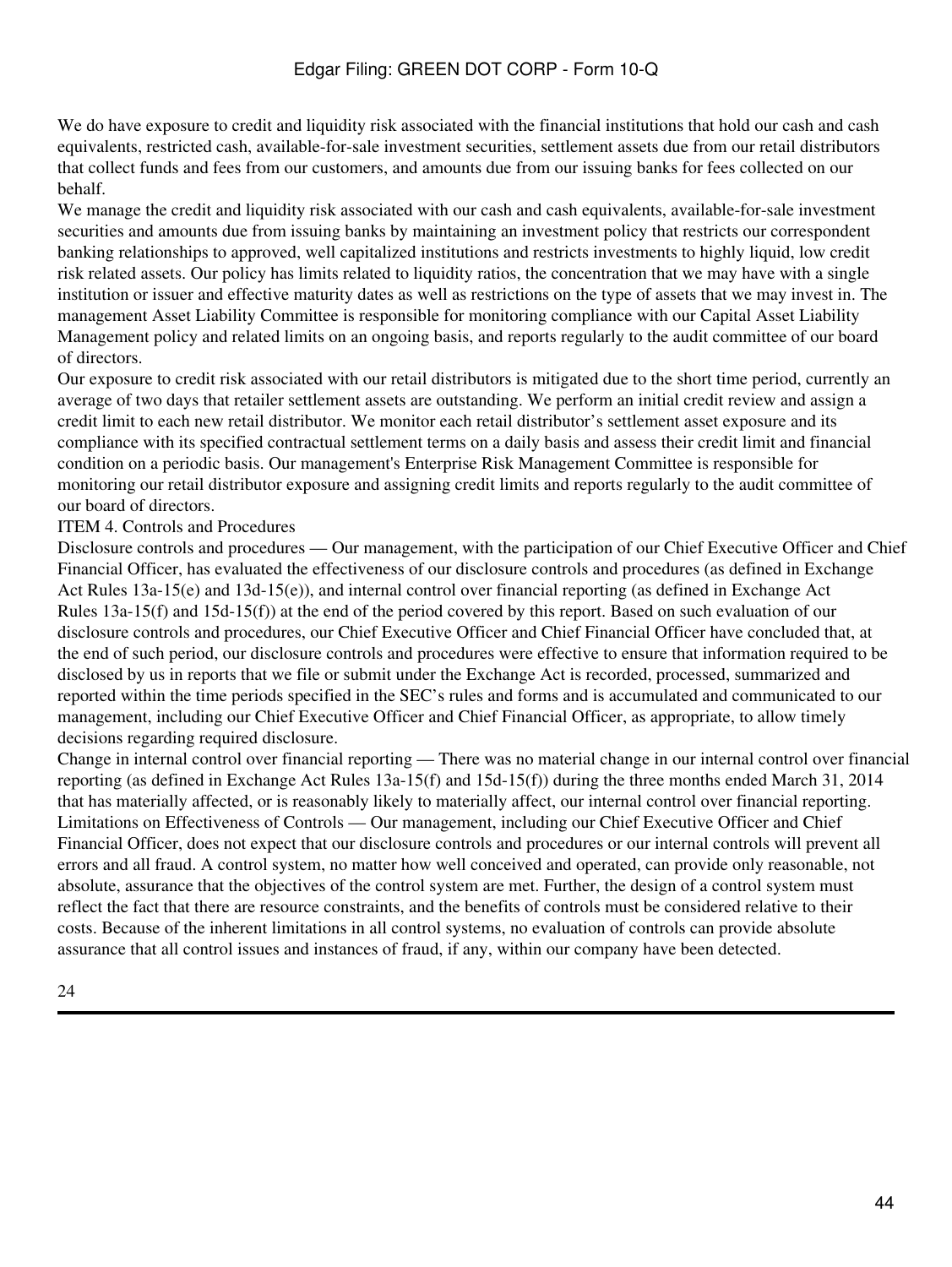PART II

<span id="page-44-0"></span>ITEM 1. Legal Proceedings

None.

<span id="page-44-1"></span>ITEM 1A. Risk Factors

Risks Related to Our Business

Our operating results may fluctuate in the future, which could cause our stock price to decline.

Our quarterly and annual results of operations may fluctuate in the future as a result of a variety of factors, many of which are outside of our control. If our results of operations fall below the expectations of investors or any securities analysts who follow our Class A common stock, the trading price of our Class A common stock could decline substantially. Fluctuations in our quarterly or annual results of operations might result from a number of factors, including, but not limited to:

•the timing and volume of purchases, use and reloads of our prepaid cards and related products and services; •the timing and success of new product or service introductions by us or our competitors;

**seasonality in the purchase or use of our products and services;** 

reductions in the level of interchange rates that can be charged;

•fluctuations in customer retention rates;

•changes in the mix of products and services that we sell;

•changes in the mix of retail distributors through which we sell our products and services;

**•** network acceptance members; the timing of commencement, renegotiation or termination of relationships with significant retail distributors and

**The wear-** time we must invest in those new products, channels or retail distributors before they generate material operating time we must invest in those new products, channels or retail distributors before they generate the timing of commencement of new product development and initiatives that cause us to expand into new distribution channels, and the timing of costs of existing product roll-outs to new retail distributors and the length of revenues;

•our ability to obtain timely regulatory approval for strategic initiatives;

•changes in our or our competitors' pricing policies or sales terms;

significant changes in our risk policies and controls;

the timing of costs related to fraud losses;

•the timing of commencement and termination of major advertising campaigns;

•the timing of costs related to the development or acquisition of complementary businesses;

•the timing of costs of any major litigation to which we are a party;

• business, operations and infrastructure, including our investments in a processing solution to eventually replace our the amount and timing of capital expenditures and operating costs related to the maintenance and expansion of our current processing services provider;

•accounting charges related to impairment of capitalized internal-use software, intangible assets and goodwill; Increasingly competitive market; our ability to control costs, including third-party service provider costs and sales and marketing expenses in an

• compensation expenses or fluctuations in the valuations of vesting equity that cause variations in our stock-based volatility in the trading price of our Class A common stock, which may lead to higher or lower stock-based retailer incentive compensation; and

• prepaid financial services specifically. changes in the political or regulatory environment affecting the banking or electronic payments industries generally or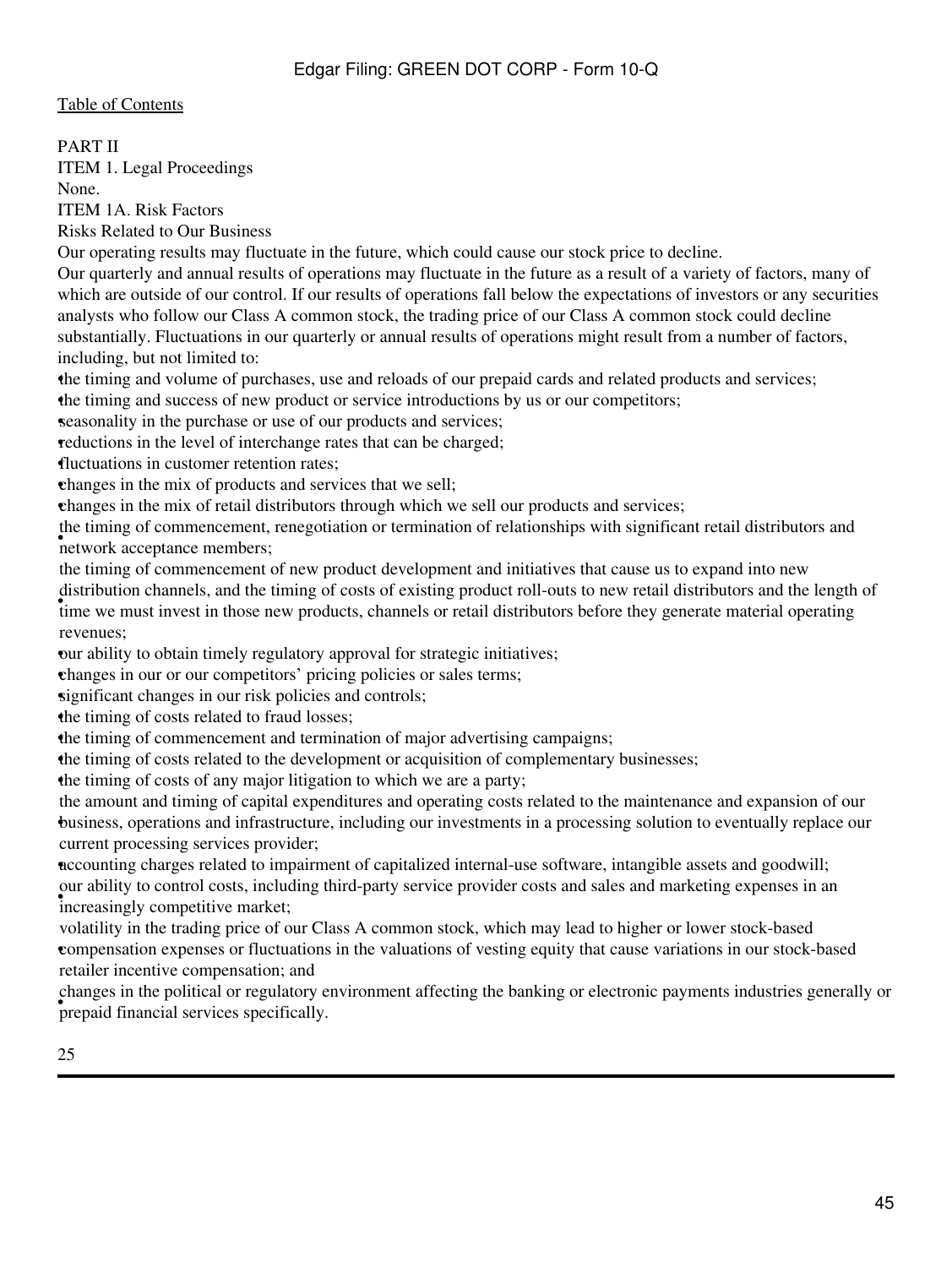The loss of operating revenues from Walmart and our three other largest retail distributors would adversely affect our business.

Most of our operating revenues are derived from prepaid financial services sold at our four largest retail distributors. As a percentage of total operating revenues, operating revenues derived from products and services sold at the store locations of Walmart and from products and services sold at the store locations of our three other largest retail distributors, as a group, were approximately 61% and 22%, respectively, in the three months ended March 31, 2014. We do not expect the percentage of our 2014 total operating revenues derived from products and services sold at Walmart stores to change significantly from the percentage in the three months ended March 31, 2014, and expect that Walmart and our other three largest retail distributors will continue to have a significant impact on our operating revenues in future years. It would be difficult to replace any of our large retail distributors, particularly Walmart, and the operating revenues derived from sales of our products and services at their stores. Accordingly, the loss of Walmart or any of our other three largest retail distributors would have a material adverse effect on our business. In addition, any publicity associated with the loss of any of our large retail distributors could harm our reputation, making it more difficult to attract and retain consumers and other retail distributors, and could lessen our negotiating power with our remaining and prospective retail distributors.

Our contracts with these retail distributors have terms that expire at various dates between 2014 and 2015, but they can in limited circumstances, such as our material breach or insolvency or, in the case of Walmart, our failure to meet agreed-upon service levels, certain changes in control of us, our inability or unwillingness to agree to requested pricing changes, be terminated by these retail distributors on relatively short notice. Walmart also has the right to terminate its agreement prior to its expiration or renewal for a number of other specified reasons, including: a change by us in our card operating procedures that Walmart reasonably believes will have a material adverse effect on Walmart's operations; our inability or unwillingness to make Walmart MoneyCards reloadable outside of our reload network in the event that our reload network does not meet particular size requirements in the future; and in the event Walmart reasonably believes that it is reasonably possible, after the parties have explored and been unable to agree on any alternatives, that the Federal Reserve Board may determine that Walmart exercises a controlling influence over our management or policies. There can be no assurance that we will be able to continue our relationships with our largest retail distributors on the same or more favorable terms in future periods or that our relationships will continue beyond the terms of our existing contracts with them. Our operating revenues and operating results could suffer if, among other things, any of our retail distributors renegotiates, terminates or fails to renew, or to renew on similar or favorable terms, its agreement with us or otherwise chooses to modify the level of support it provides for our products. Our future success depends upon our retail distributors' active and effective promotion of our products and services, but their interests and operational decisions might not always align with our interests.

Most of our operating revenues are derived from our products and services sold at the stores of our retail distributors. Revenues from our retail distributors depend on a number of factors outside our control and may vary from period to period. Because we compete with many other providers of consumer products, including competing prepaid cards, for placement and promotion of products in the stores of our retail distributors, our success depends on our retail distributors and their willingness to promote our products and services successfully. In general, our contracts with these third parties allow them to exercise significant discretion over the placement and promotion of our products in their stores; they could give higher priority to the products and services of other companies for a variety of reasons, and this risk is expected to become greater as we enter an environment in which our competitors are bringing to market at the stores of our retail distributors products and services that are, or that may be perceived to be, substantially similar to or better than ours. Accordingly, losing the support of our retail distributors might limit or reduce the sales of our cards and cash transfer products. Our operating revenues may also be negatively affected by our retail distributors' operational decisions. For example, as retail distributors introduce and promote competing products at their store locations, as Walmart, Walgreens and CVS began to do in 2012, the growth of our product sales may decline at those stores. Similarly, if a retail distributor reduces shelf space for our products or implements changes in its systems that disrupt the integration between its systems and ours, our product sales could be reduced or decline. Even if our retail distributors actively and effectively promote our products and services, there can be no assurance that their efforts will maintain or result in growth of our operating revenues.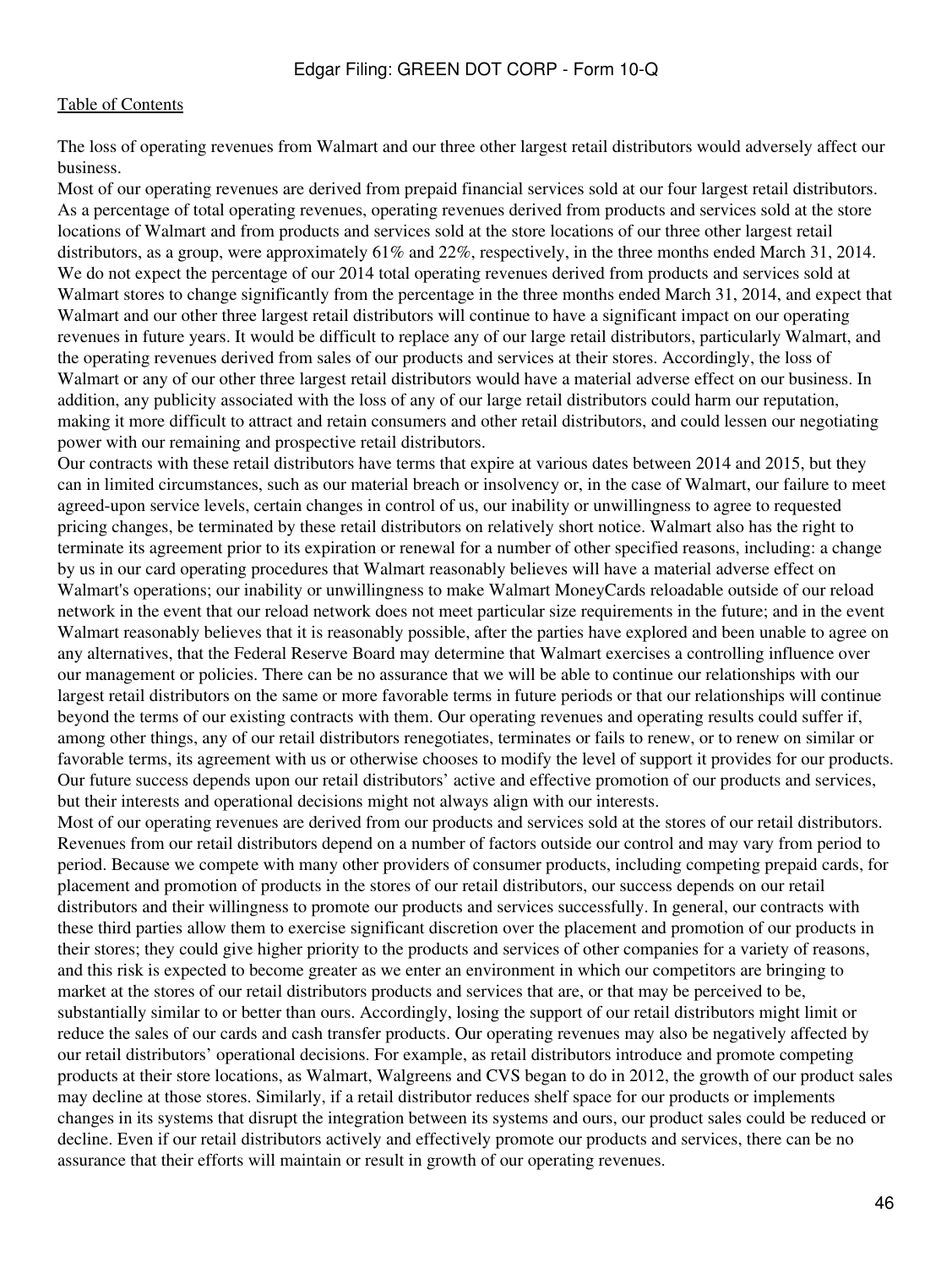Our operating revenues for a particular period are difficult to predict, and a shortfall in our operating revenues may harm our results of operations.

Our operating revenues for a particular period are difficult to predict, especially in light of recent developments in the competitive environment of our market and related uncertainty. Our card revenues and other fees, cash transfer revenues and interchange revenues, collectively, may decline or grow at a slower rate than in prior periods. Our ability to meet financial expectations could be adversely affected by various factors such as increasing competition within the store locations of many of our largest retail distributors, and our continued implementation of enhanced risk control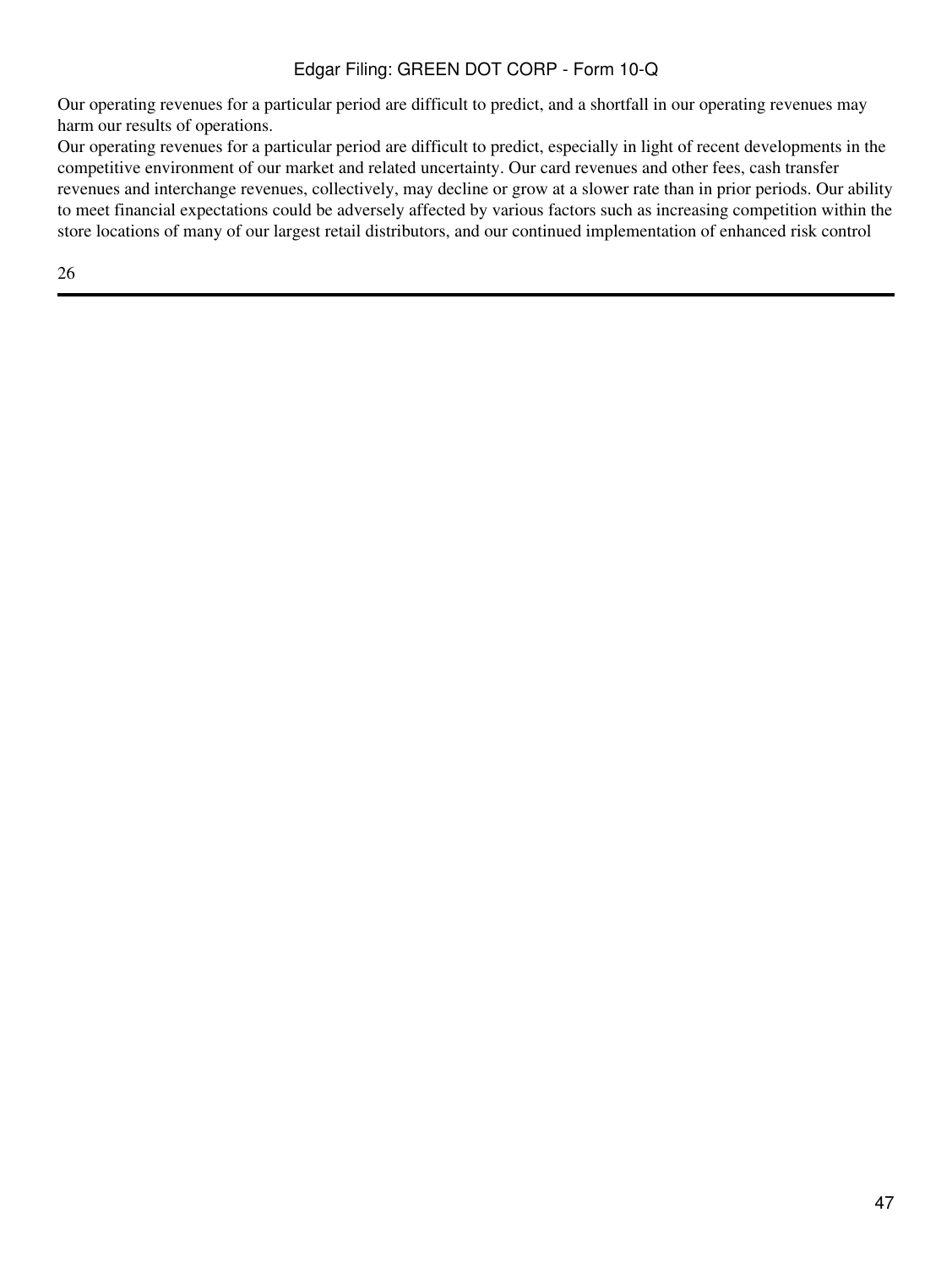factors, which we believe is likely to, among other things, continue to adversely affect our new card activations from legitimate customers for the foreseeable future. We also expect seasonal or other influences, including potential fluctuations in stock-based retailer incentive compensation caused by variations in our stock price, to cause sequential quarterly fluctuations and periodic declines in our operating revenues, operating income and net income. For example, in recent years, our results for each of the first three quarters have been favorably affected by large numbers of taxpayers electing to receive their tax refunds via direct deposit on our cards, which caused our operating revenues to be typically higher in the first halves of those years than they were in the corresponding second halves of those years. Our ability to increase card usage and cardholder retention and to attract new long-term users of our products can also have a significant effect on our operating revenues. We may be unable to generate increases in card usage, cardholder retention or attract new long-term users of our products for a number of reasons, including our inability to maintain our existing distribution channels, the failure of our cardholder retention and usage incentives to influence cardholder behavior, our inability to predict accurately consumer preferences or industry changes and to modify our products and services on a timely basis in response thereto, and our inability to produce new features and services that appeal to existing and prospective cardholders. As a result, our operating results could vary materially from period to period based on the degree to which we are successful in increasing card usage and cardholder attention and attracting long-term users of our products.

Any of the above factors could have a material adverse impact on our business, operating results and financial condition.

The industry in which we compete is highly competitive, which could adversely affect our operating results. The prepaid financial services industry is highly competitive and includes a variety of financial and non-financial services vendors. We expect competition to intensify as existing competitors and new market entrants are bringing to market products and services that are substantially similar to ours or that may be perceived to be better than ours. For example, Walmart, Walgreens and CVS have been selling competitive products at their store locations for the past several years. Competition is expected to negatively impact our operating revenues, excluding stock-based retailer incentive compensation, and could cause us to compete on the basis of price or increase our sales and marketing expenses, any of which would likely seriously harm our business, operating results and financial condition. Our current and potential competitors include:

• other traditional banks, such as J.P. Morgan Chase, that have entered the prepaid card market; prepaid card program managers, such as American Express, First Data, Total Systems Services, AccountNow, and

•reload network providers, such as Visa, Western Union and MoneyGram; and

•prepaid card distributors, such as InComm and Blackhawk Network

Some of these vendors compete with us in more than one of the vendor categories described above, while others are primarily focused in a single category. In addition, competitors in one category have worked or are working with competitors in other categories to compete with us. A portion of our cash transfer revenues is derived from reloads to cards managed by companies that compete with us as program managers. We also face actual and potential competition from retail distributors or from other companies, such as PayPal and Visa that have decided or may in the future decide to compete, or compete more aggressively, in the prepaid financial services industry.

We also compete with businesses outside of the prepaid financial services industry, including traditional providers of financial services, such as banks that offer demand deposit accounts and card issuers that offer credit cards, private label retail cards and gift cards. In particular, our recently-introduced GoBank product is designed to compete directly with banks by providing products and services that they have traditionally provided. These and other competitors in the larger electronic payments industry are introducing new and innovative products and services, such as those involving radio frequency and proximity payment devices (such as contactless cards), e-commerce and mobile commerce, that compete with ours. We expect that this competition will intensify as the prepaid financial services industry and the larger banking and electronic payments industry continues to rapidly evolve.

Many existing and potential competitors have longer operating histories and greater name recognition than we do. In addition, many of our existing and potential competitors are substantially larger than we are, may already have or could develop substantially greater financial and other resources than we have, may offer, develop or introduce a wider range of programs and services than we offer or may use more effective advertising and marketing strategies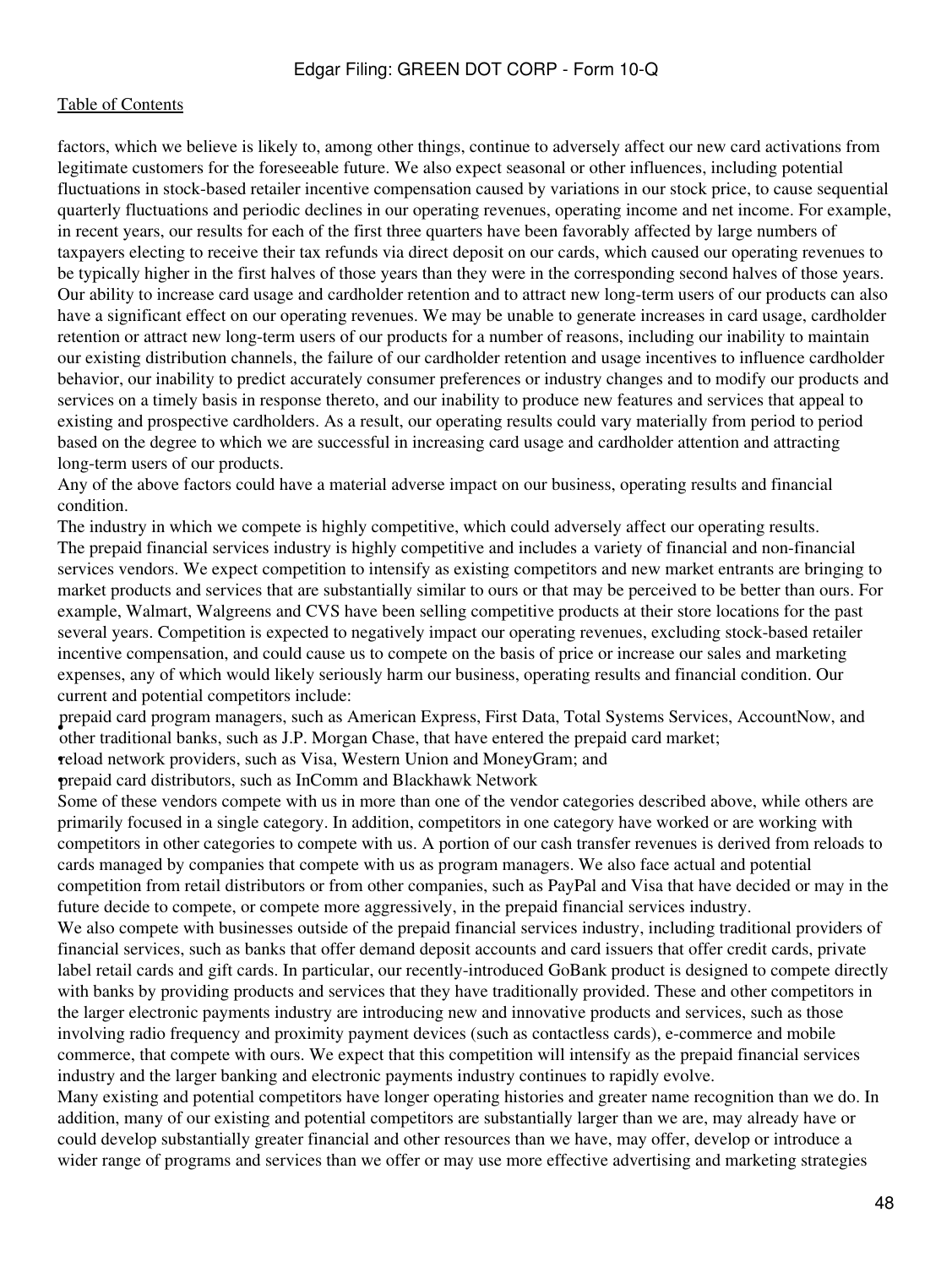than we do to achieve broader brand recognition, customer awareness and retail penetration. We could experience increased price competition as we are facing increased competition with a greater number of offerings from existing competitors and new market entrants at the stores of many of our retail distributors. If this happens, we expect that the purchase and use of our products and services would decline in the near term and farther into the future. If price competition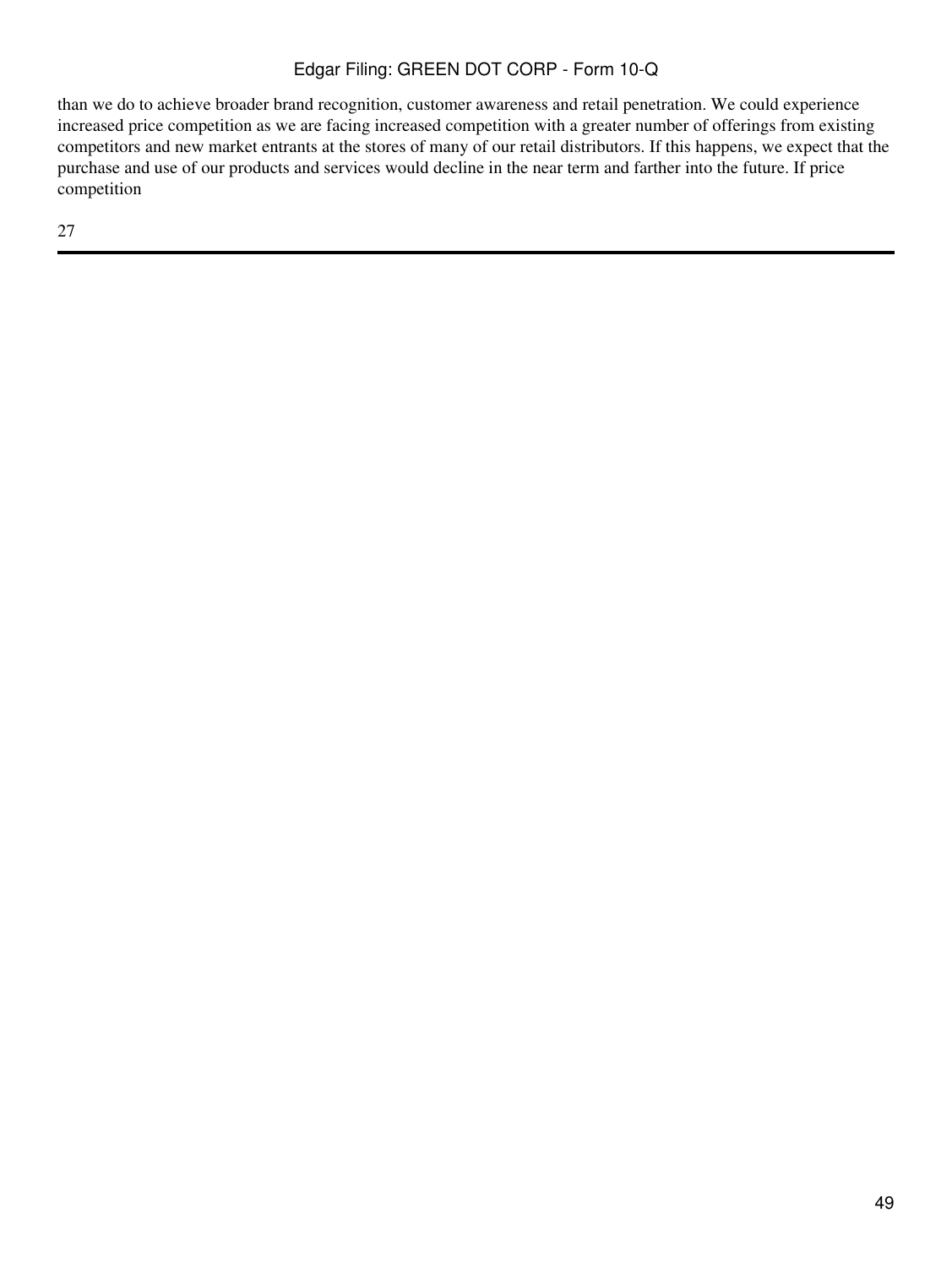materially intensifies, we may have to increase the incentives that we offer to our retail distributors and decrease the prices of our products and services, any of which would likely adversely affect our operating results. Our long-term success depends on our ability to compete effectively against existing and potential competitors that seek to provide prepaid cards or other electronic payment products and services. If we fail to compete effectively against any of the foregoing threats, our revenues, operating results, prospects for future growth and overall business could be materially and adversely affected.

We make significant investments in products and services that may not be successful.

Our prospects for growth depend on our ability to innovate by offering new, and adding value to our existing, product and service offerings and on our ability to effectively commercialize such innovations. We will continue to make significant investments in research, development, and marketing for new products and services, including GoBank and other mobile or banking products arising out of our acquisitions or otherwise. Investments in new products and services are speculative. Commercial success depends on many factors, including innovativeness, price, the competitive environment and effective distribution and marketing. If customers do not perceive our new offerings as providing significant value, they may fail to accept our new products and services, which would negatively impact our operating revenues. We may not achieve significant operating revenues from new product and service investments for a number of years, if at all. Moreover, new products and services may not be profitable, and even if they are profitable, operating margins for new products and services may not be as high as the margins we have experienced in the past.

Fraudulent and other illegal activity involving our products and services could lead to reputational damage to us, reduce the use and acceptance of our cards and reload network, and may adversely affect our financial position and results of operations.

Criminals are using increasingly sophisticated methods to engage in illegal activities involving prepaid cards, reload products or cardholder information. These activities often include malicious social engineering schemes, where people are asked to provide a prepaid card or reload product in order to obtain a loan or purchase goods or services. Illegal activities may also include fraudulent payment or refund schemes and identity theft. We rely upon third parties for some transaction processing services, which subjects us and our cardholders to risks related to the vulnerabilities of those third parties. A single significant incident of fraud, or increases in the overall level of fraud, involving our cards and other products and services, could result in reputational damage to us, which could reduce the use and acceptance of our cards and other products and services, cause retail distributors or network acceptance members to cease doing business with us or lead to greater regulation that would increase our compliance costs. Fraudulent activity could also result in the imposition of regulatory sanctions, including significant monetary fines, which could adversely affect our business, operating results and financial condition. Furthermore, we have accelerated the implementation of risk control mechanisms that have made it more difficult for all customers, including legitimate customers, to obtain and use our products and services. We believe it is likely that our risk control mechanisms may continue to adversely affect our new card activations from legitimate customers for the foreseeable future and that our operating revenues, excluding stock-based retailer incentive compensation, will be negatively impacted as a result.

As a bank holding company, we are subject to extensive and potentially changing regulation and may be required to serve as a source of strength for Green Dot Bank, which may adversely affect our business, financial position and results of operations.

As a bank holding company, we are subject to comprehensive supervision and examination by the Federal Reserve Board and must comply with applicable regulations and other commitments we have agreed to, including financial commitments in respect to minimum capital and leverage requirements. If we fail to comply with any of these requirements, we may become subject to formal or informal enforcement actions, proceedings, or investigations, which could result in regulatory orders, restrictions on our business operations or requirements to take corrective actions, which may, individually or in the aggregate, affect our results of operations and restrict our ability to grow. If we fail to comply with the applicable capital and leverage requirements, or if our subsidiary bank fails to comply with its applicable capital and leverage commitments, the Federal Reserve Board may limit our ability to pay dividends, or if we become less than adequately capitalized, require us to raise additional capital. In addition, as a bank holding company and a financial holding company, we are generally prohibited from engaging, directly or indirectly, in any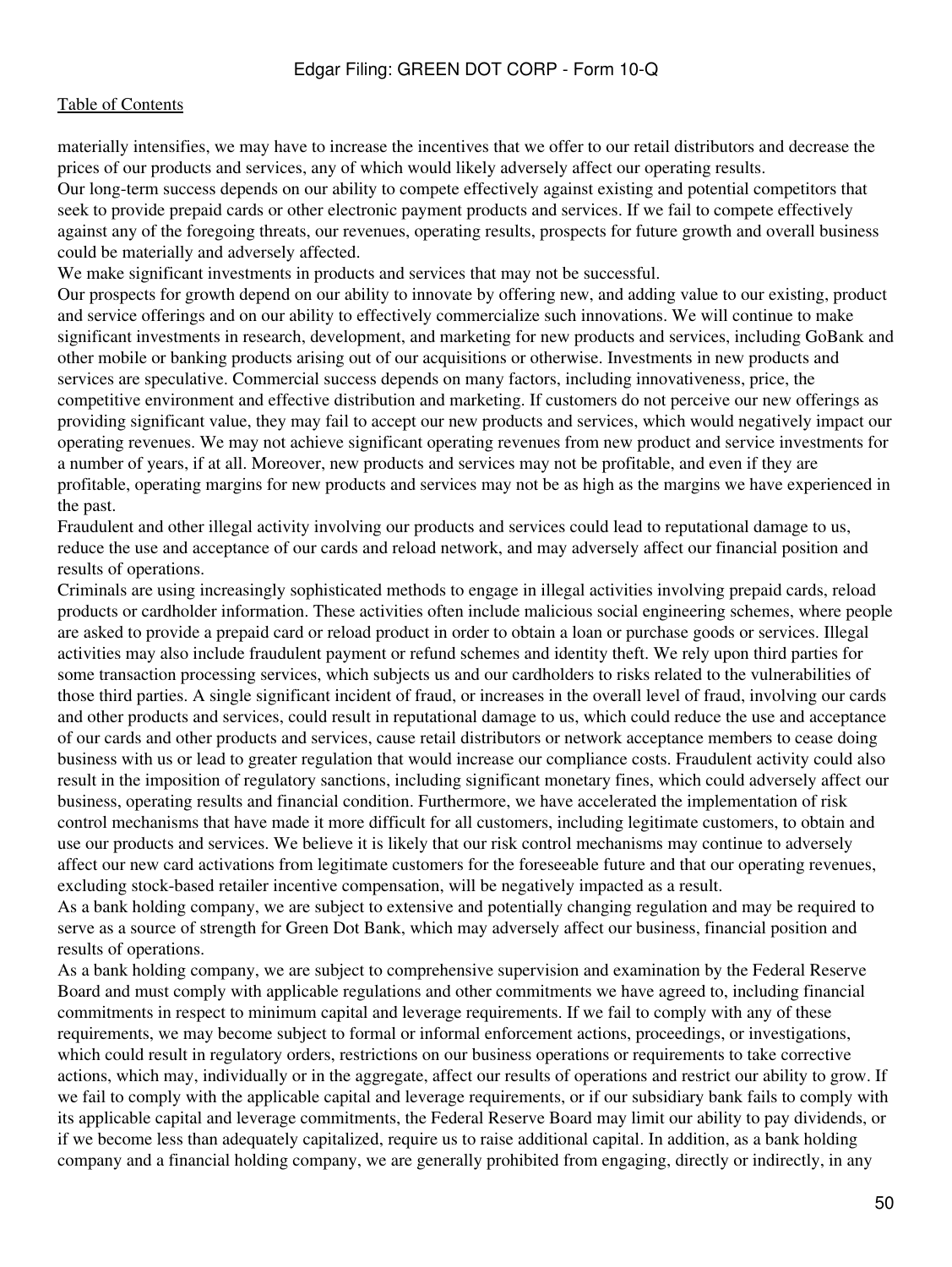activities other than those permissible for bank holding companies and financial holding companies. This restriction might limit our ability to pursue future business opportunities which we might otherwise consider but which might fall outside the scope of permissible activities.

Moreover, in response to the financial crisis of 2008 and the Wall Street Reform and Consumer Protection Act, or the Dodd-Frank Act, banking supervisors in the United States continue to implement a variety of new requirements on banking entities. Some of these requirements apply or will apply directly to us or to our subsidiary bank, while certain requirements apply or will apply only to larger institutions. Although we cannot anticipate the final form of many of these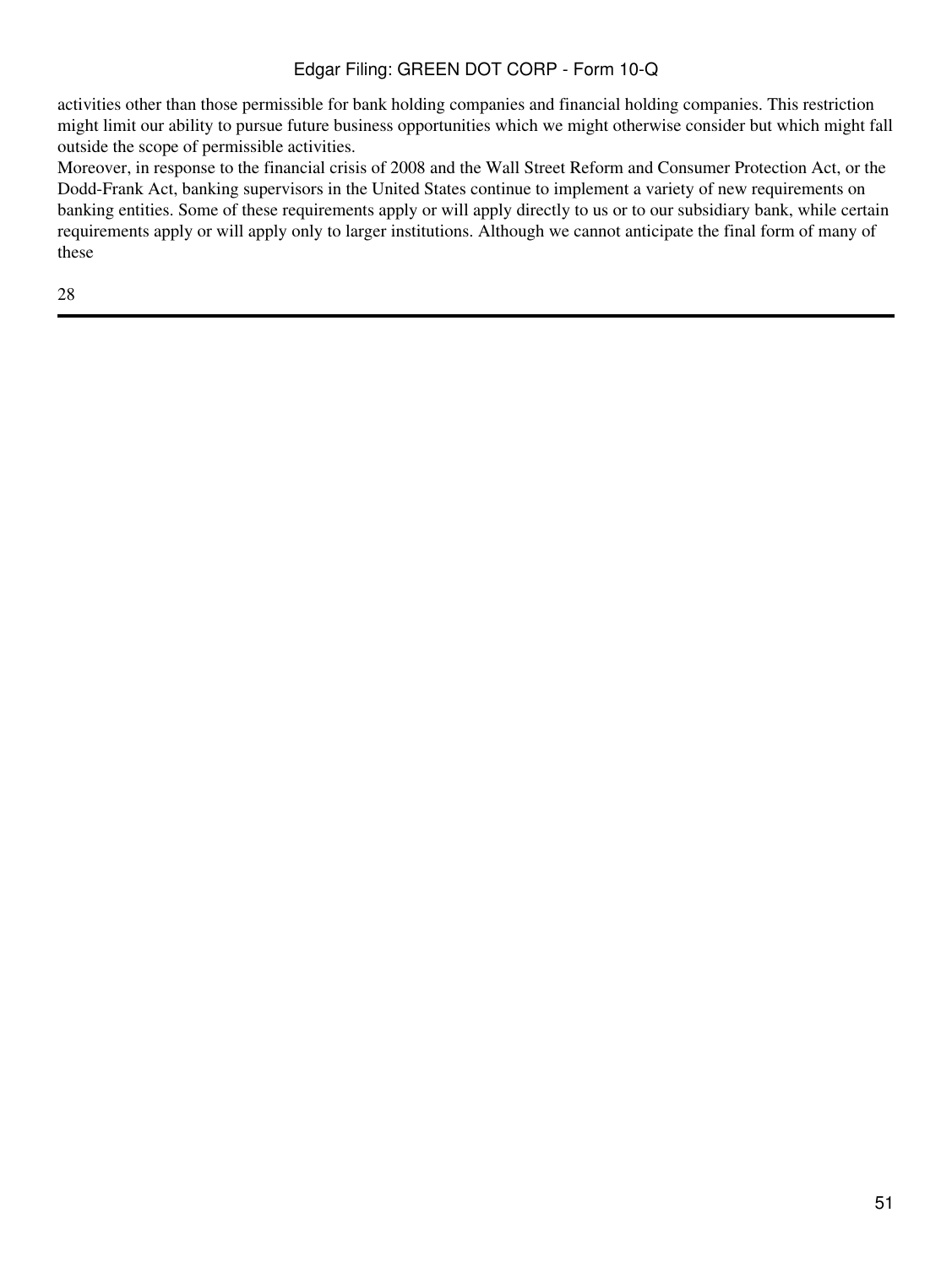regulations, how they will affect our business or results of operations, or how they will change the competitive landscape in which we operate, such regulations could have a material adverse impact on our business and financial condition, particularly if they make it more difficult for us or our retail distributors to sell our card products. Changes in laws and regulations to which we are subject, or to which we may become subject, may increase our costs of operation, decrease our operating revenues and disrupt our business.

Changes in laws and regulations or the interpretation or enforcement thereof may occur that could increase our compliance and other costs of doing business, require significant systems redevelopment, or render our products or services less profitable or obsolete, any of which could have an adverse effect on our results of operations. We could face more stringent anti-money laundering rules and regulations, as well as more stringent licensing rules and regulations, compliance with which could be expensive and time consuming.

Changes in laws and regulations governing the way our products and services are sold or in the way those laws and regulations are interpreted or enforced could adversely affect our ability to distribute our products and services and the cost of providing those products and services. If onerous regulatory requirements were imposed on the sale of our products and services, the requirements could lead to a loss of retail distributors, which, in turn, could materially and adversely impact our operations. In addition, if our products are adversely impacted by the interpretation or enforcement of these regulations or we or any of our retail distributors were unwilling or unable to make any such operational changes to comply with the interpretation or enforcement thereof, we would no longer be able to sell our cards through that noncompliant retail distributor, which could have a material adverse effect on our business, financial position and results of operations.

State and federal legislators and regulatory authorities remain increasingly focused on the banking and consumer financial services industries, and may propose and adopt new legislation that could result in significant adverse changes in the regulatory landscape for financial institutions and financial services companies. For example, federal legislation, such as the bill proposed by Senator Menendez, known as the Prepaid Card Consumer Protection Act of 2013, could limit the amount of fees, including monthly fees, that we would be able to charge and could impose operational requirements, such as closing and refunding certain dormant prepaid cards, which could decrease our operating revenues and increase our operating expenses. Proposed legislation in New Jersey could, if passed, also limit the types and amounts of fees that we would be able to charge, which could decrease our operating revenues. Additionally, the Consumer Financial Protection Bureau, or CFPB, issued an advance notice of proposed rulemaking in May 2012, requesting comment on topics including the scope of regulation of prepaid cards, fees and disclosures applicable to prepaid cards, product features and other information. If the CFPB's rulemaking results in changes in the way we are regulated, these regulations could expose us to increased regulatory oversight, more burdensome regulation of our business, and increased litigation risk, each of which could increase our costs and decrease our operating revenues. Futhermore, changes to the limitations placed on fees or the disclosures that must be provided with respect to our products and services could increase our costs and decrease our operating revenues. However, as the CFPB has not yet proposed any such rules, and is not expected to until mid-2014, it is difficult to determine with any certainty what obligations the final rules might impose or what impact they might have on our business. We operate in a highly regulated environment, and failure by us, the banks that issue our cards or the businesses that

participate in our reload network to comply with applicable laws and regulations could have an adverse effect on our business, financial position and results of operations.

We operate in a highly regulated environment, and failure by us, the banks that issue our cards or the businesses that participate in our reload network to comply with the laws and regulations to which we are subject could negatively impact our business. We are subject to state money transmission licensing requirements and a wide range of federal and other state laws and regulations. In particular, our products and services are subject to an increasingly strict set of legal and regulatory requirements intended to protect consumers and to help detect and prevent money laundering, terrorist financing and other illicit activities.

Many of these laws and regulations are evolving, unclear and inconsistent across various jurisdictions, and ensuring compliance with them is difficult and costly. For example, with increasing frequency, federal and state regulators are holding businesses like ours to higher standards of training, monitoring and compliance, including monitoring for possible violations of laws by the businesses that participate in our reload network. Failure by us or those businesses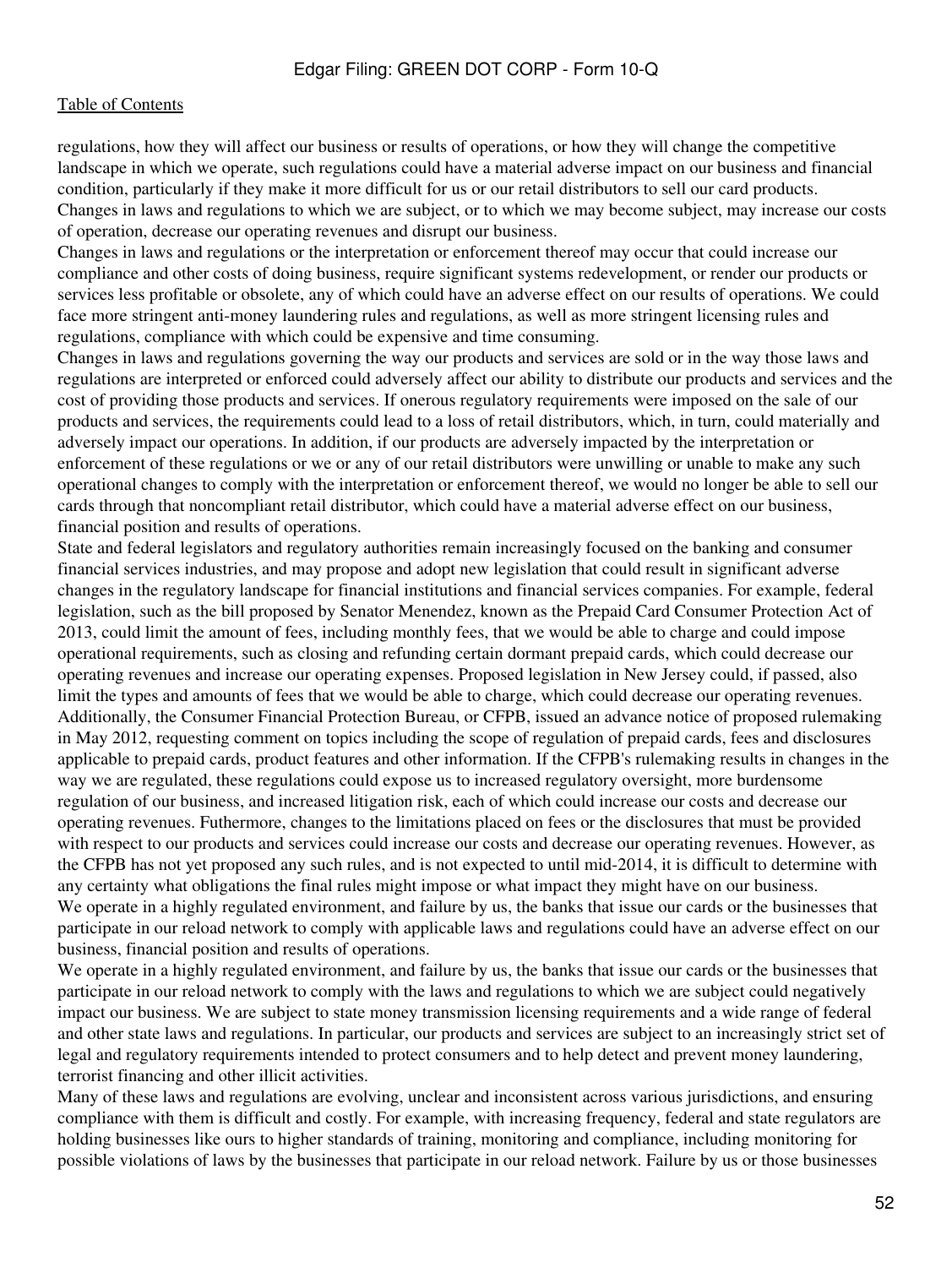to comply with the laws and regulations to which we are or may become subject could result in fines, penalties or limitations on our ability to conduct our business, or federal or state actions, any of which could significantly harm our reputation with consumers and other network participants, banks that issue our cards and regulators, and could materially and adversely affect our business, operating results and financial condition.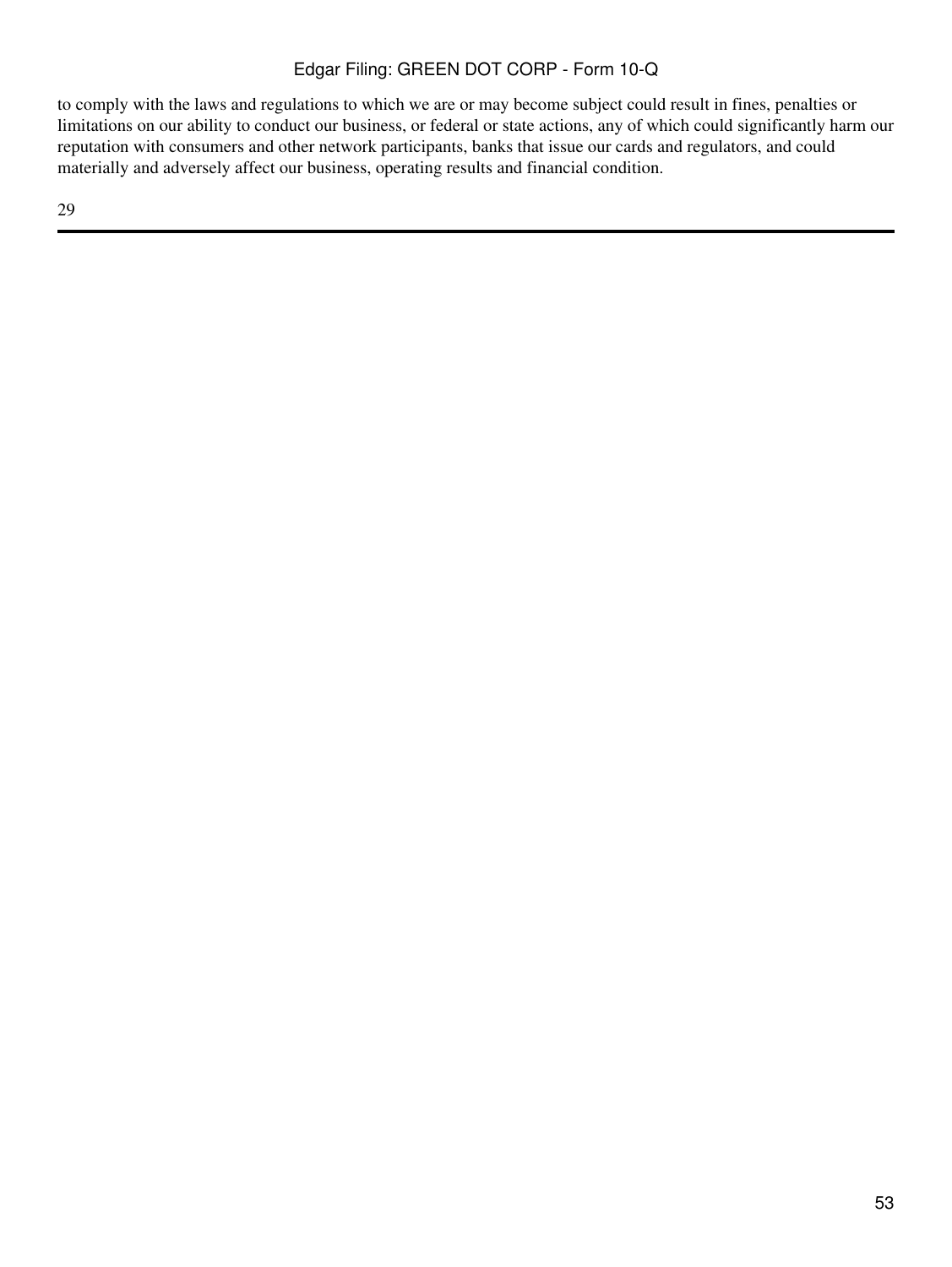Changes in rules or standards set by the payment networks, such as Visa and MasterCard, or changes in debit network fees or products or interchange rates, could adversely affect our business, financial position and results of operations. We are subject to association rules that could subject us to a variety of fines or penalties that may be levied by the card associations or networks for acts or omissions by us or businesses that work with us, including card processors, such as Total System Services, Inc. The termination of the card association registrations held by us or any changes in card association or other debit network rules or standards, including interpretation and implementation of existing rules or standards, that increase the cost of doing business or limit our ability to provide our products and services could have an adverse effect on our business, operating results and financial condition. In addition, from time to time, card associations increase the organization and/or processing fees that they charge, which could increase our operating expenses, reduce our profit margin and adversely affect our business, operating results and financial condition. Furthermore, a substantial portion of our operating revenues is derived from interchange fees. For the three months ended March 31, 2014, interchange revenues represented 29.9% of our total operating revenues, and we expect interchange revenues to continue to represent a significant percentage of our total operating revenues. The amount of interchange revenues that we earn is highly dependent on the interchange rates that the payment networks set and adjust from time to time.

The enactment of the Dodd-Frank Act required the Federal Reserve Board to implement regulations that have substantially limited interchange fees for many issuers. While we believe the interchange rates that may be earned by us and our subsidiary bank are exempt from the limitations imposed by the Dodd-Frank Act, there can be no assurance that future regulation or changes by the payment networks will not impact our interchange revenues substantially. If interchange rates decline, whether due to actions by the payment networks or future regulation, we would likely need to change our fee structure to offset the loss of interchange revenues. However, our ability to make these changes is limited by the terms of our contracts and other commercial factors, such as price competition. To the extent we increase the pricing of our products and services, we might find it more difficult to acquire consumers and to maintain or grow card usage and customer retention, and we could suffer reputational damage and become subject to greater regulatory scrutiny. We also might have to discontinue certain products or services. As a result, our total operating revenues, operating results, prospects for future growth and overall business could be materially and adversely affected.

Our actual operating results may differ significantly from our guidance.

From time to time, we may issue guidance in our quarterly results conference calls, or otherwise, regarding our future performance that represents our management's estimates as of the date of release. This guidance, which includes forward-looking statements, is based on projections prepared by our management. These projections are not prepared with a view toward compliance with published guidelines of the American Institute of Certified Public Accountants, and neither our independent registered public accounting firm nor any other independent expert or outside party compiles or examines the projections. Accordingly, no such person expresses any opinion or any other form of assurance with respect to those projections.

Projections are based upon a number of assumptions and estimates that, while presented with numerical specificity, are inherently subject to significant business, economic and competitive uncertainties and contingencies, many of which are beyond our control, and are based upon specific assumptions with respect to future business decisions, some of which will change. We intend to state possible outcomes as high and low ranges that are intended to provide a sensitivity analysis as variables are changed but we can provide no assurances that actual results will not fall outside of the suggested ranges.

The principal reason that we release guidance is to provide a basis for our management to discuss our business outlook with analysts and investors. We do not accept any responsibility for any projections or reports published by any of these persons.

Guidance is necessarily speculative in nature, and it can be expected that some or all of the assumptions underlying the guidance furnished by us will prove to be incorrect or will vary significantly from actual results. Accordingly, our guidance is only an estimate of what management believes is realizable as of the date of release. Actual results will vary from our guidance and the variations may be material. In light of the foregoing, investors are urged not to rely upon our guidance in making an investment decision with respect to our Class A common stock.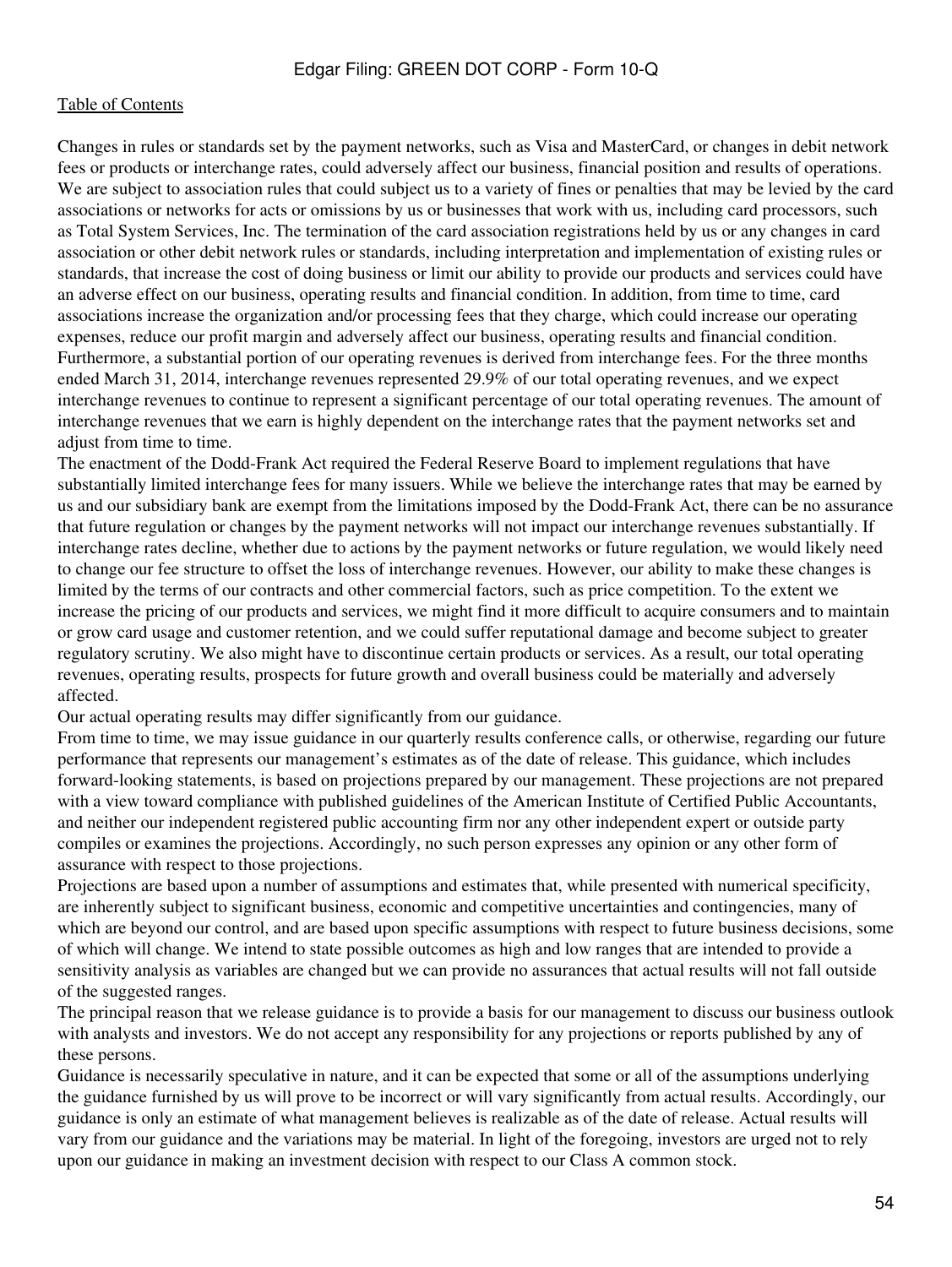Any failure to implement our operating strategy successfully or the occurrence of any of the events or circumstances set forth in this Item 1A could result in our actual operating results being different from our guidance, and such differences may be adverse and material.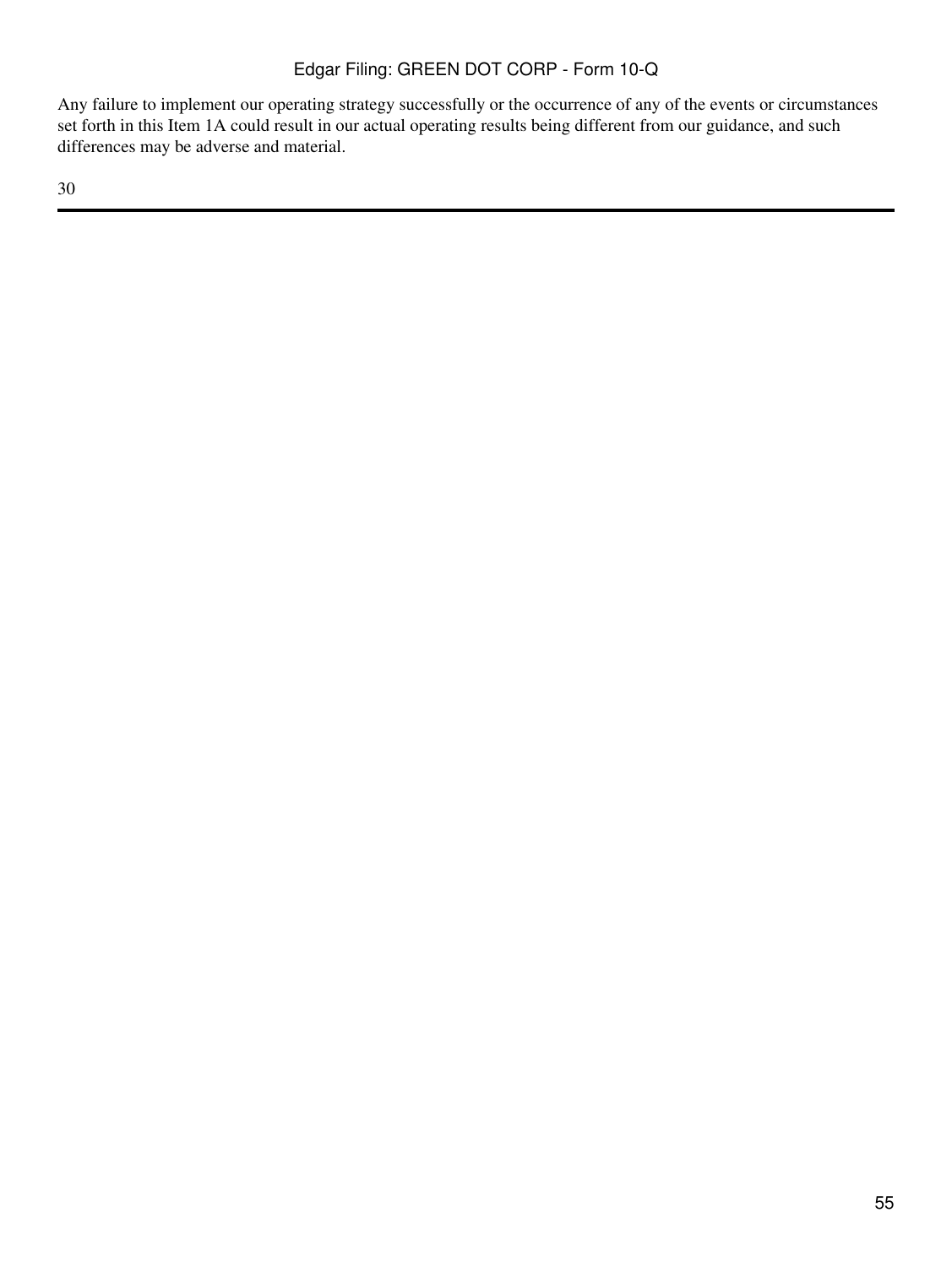We receive important services from third-party vendors, including card processing from Total System Services, Inc. Replacing them would be difficult and disruptive to our business.

Some services relating to our business, including fraud management and other customer verification services, transaction processing and settlement, card production and customer service are outsourced to third-party vendors, such as Total System Services, Inc. for card processing and Genpact International, Inc. for call center services. It would be difficult to replace some of our third-party vendors, particularly Total System Services, Inc., in a timely manner if they were unwilling or unable to provide us with these services during the term of their agreements with us and our business and operations could be adversely affected. In February 2013, we amended our card processing agreement with Total System Services, Inc. to extend the term of our agreement by sixteen months to December 31, 2015.

Our business could suffer if there is a decline in the use of prepaid cards as a payment mechanism or there are adverse developments with respect to the prepaid financial services industry in general.

As the prepaid financial services industry evolves, consumers may find prepaid financial services to be less attractive than traditional or other financial services. Consumers might not use prepaid financial services for any number of reasons, including the general perception of our industry. For example, negative publicity surrounding other prepaid financial service providers could impact our business and prospects for growth to the extent it adversely impacts the perception of prepaid financial services among consumers. If consumers do not continue or increase their usage of prepaid cards, our operating revenues may remain at current levels or decline. Predictions by industry analysts and others concerning the growth of prepaid financial services as an electronic payment mechanism may overstate the growth of an industry, segment or category, and you should not rely upon them. The projected growth may not occur or may occur more slowly than estimated. If consumer acceptance of prepaid financial services does not continue to develop or develops more slowly than expected or if there is a shift in the mix of payment forms, such as cash, credit cards, traditional debit cards and prepaid cards, away from our products and services, it could have a material adverse effect on our financial position and results of operations.

A data security breach could expose us to liability and protracted and costly litigation, and could adversely affect our reputation and operating revenues.

We and our retail distributors, network acceptance members, third-party processors and the merchants that accept our cards receive, transmit and store confidential customer and other information in connection with the sale and use of our prepaid financial services. Our encryption software and the other technologies we use to provide security for storage, processing and transmission of confidential customer and other information may not be effective to protect against data security breaches by third parties. The risk of unauthorized circumvention of our security measures has been heightened by advances in computer capabilities and the increasing sophistication of hackers. Our retail distributors, network acceptance members, third-party processors and the merchants that accept our cards also may experience similar security breaches involving the receipt, transmission and storage of our confidential customer and other information. Improper access to our or these third parties' systems or databases could result in the theft, publication, deletion or modification of confidential customer and other information.

A data security breach of the systems on which sensitive cardholder data and account information are stored could lead to fraudulent activity involving our products and services, reputational damage and claims or regulatory actions against us. If we are sued in connection with any data security breach, we could be involved in protracted and costly litigation. If unsuccessful in defending that litigation, we might be forced to pay damages and/or change our business practices or pricing structure, any of which could have a material adverse effect on our operating revenues and profitability. We would also likely have to pay (or indemnify the banks that issue our cards for) fines, penalties and/or other assessments imposed by Visa or MasterCard as a result of any data security breach. Further, a significant data security breach could lead to additional regulation, which could impose new and costly compliance obligations. In addition, a data security breach at one of the third-party banks that issue our cards or at our retail distributors, network acceptance members or third-party processors could result in significant reputational harm to us and cause the use and acceptance of our cards to decline, either of which could have a significant adverse impact on our operating revenues and future growth prospects. Moreover, it may require substantial financial resources to address and remediate any such breach, which could have a significant adverse impact on our operating results.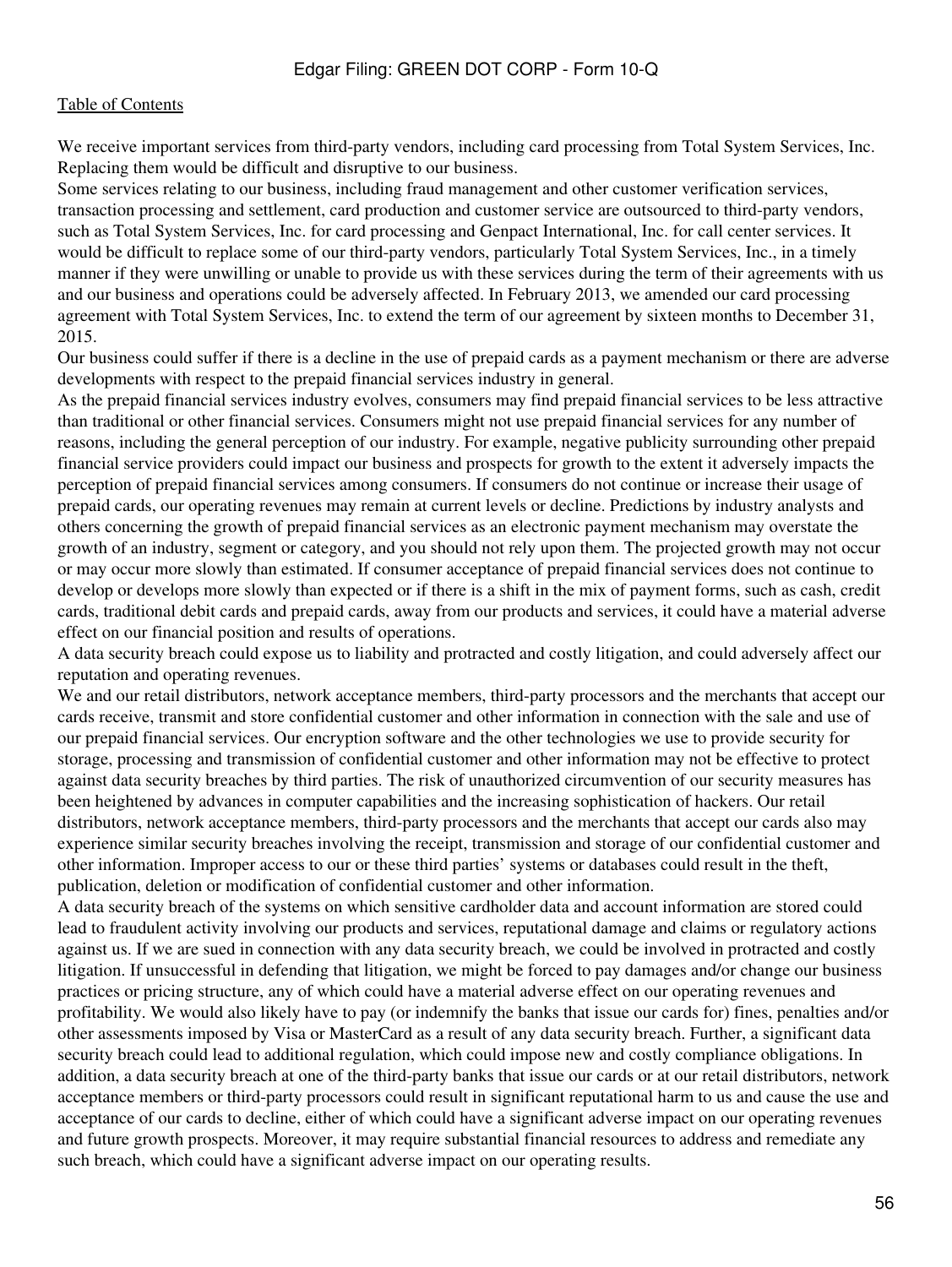Litigation or investigations could result in significant settlements, fines or penalties.

We are subject to regulatory oversight in the normal course of our business, and have been and from time to time may be subject to regulatory or judicial proceedings or investigations. The outcome of securities class actions and other litigation and regulatory or judicial proceedings or investigations is difficult to predict. Plaintiffs or regulatory agencies or authorities in these matters may seek recovery of very large or indeterminate amounts, seek to have aspects of our business suspended or modified or seek to impose sanctions, including significant monetary fines. The monetary and other impact of these actions, litigations, proceedings or investigations may remain unknown for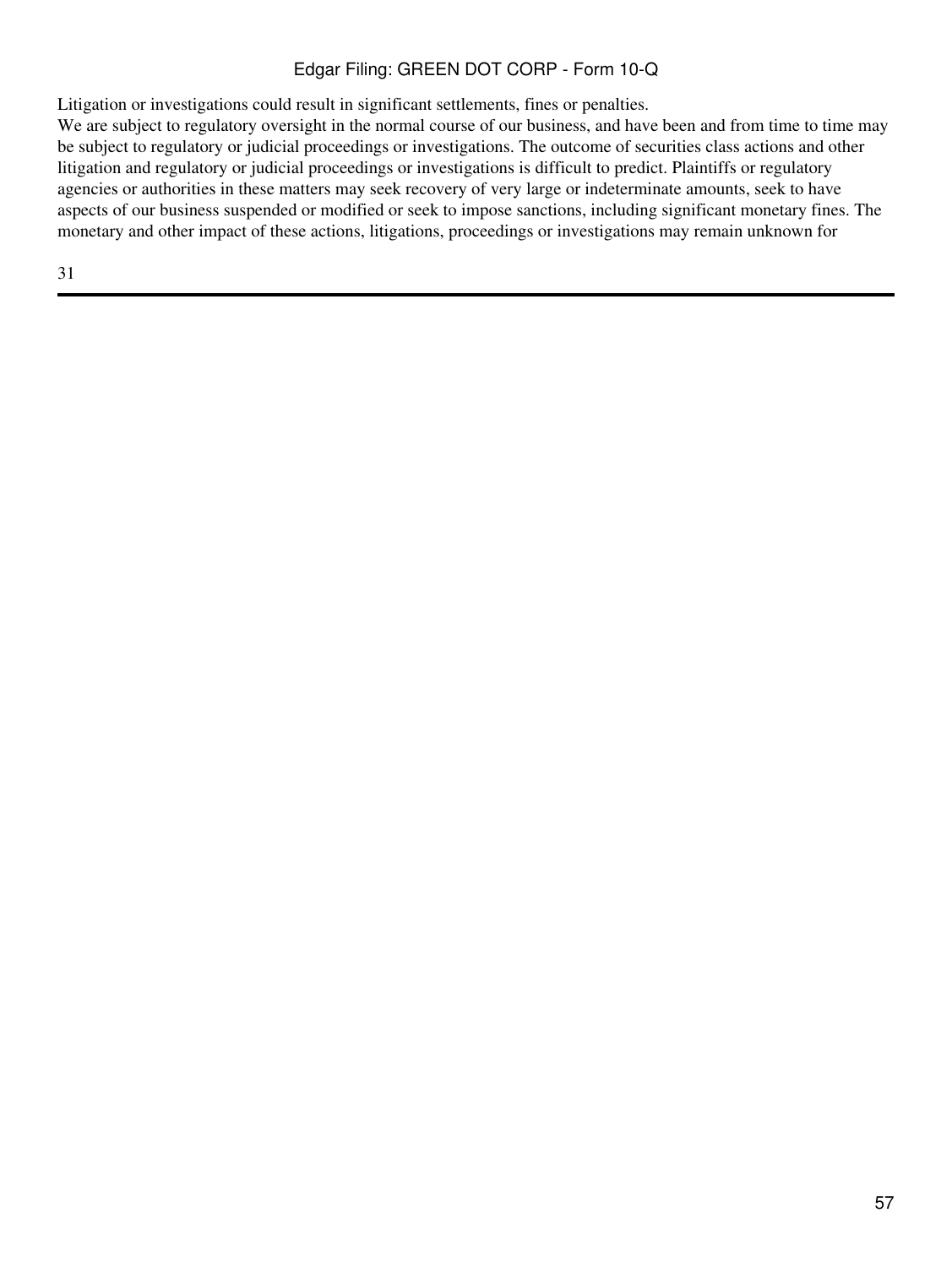substantial periods of time. The cost to defend, settle or otherwise resolve these matters may be significant. Further, an unfavorable resolution of litigation, proceedings or investigations could have a material adverse effect on our business, operating results, or financial condition. In this regard, such costs could make it more difficult to maintain the capital, leverage and other financial commitments at levels we have agreed to with the Federal Reserve Board and the Utah Department of Financial Institutions.

If regulatory or judicial proceedings or investigations were to be initiated against us by private or governmental entities, adverse publicity that may be associated with these proceedings or investigations could negatively impact our relationships with retail distributors, network acceptance members and card processors and decrease acceptance and use of, and loyalty to, our products and related services, and could impact the price of our Class A common stock. In addition, such proceedings or investigations could increase the risk that we will be involved in litigation. The outcome of any such litigation is difficult to predict and the cost to defend, settle or otherwise resolve these matters may be significant. For the foregoing reasons, if regulatory or judicial proceedings or investigations were to be initiated against us by private or governmental entities, our business, results of operations and financial condition could be adversely affected or our stock price could decline.

We must adequately protect our brand and our intellectual property rights related to our products and services and avoid infringing on the proprietary rights of others.

The Green Dot and GoBank brands are important to our business, and we utilize trademark registrations and other means to protect them. Our business would be harmed if we were unable to protect our brand against infringement and its value was to decrease as a result.

We rely on a combination of patent, trademark and copyright laws, trade secret protection and confidentiality and license agreements to protect the intellectual property rights related to our products and services. We currently have four patents outstanding and nine patents pending. Although we generally seek patent protection for inventions and improvements that we anticipate will be incorporated into our products and services, there is always a chance that our patents or patent applications could be challenged, invalidated or circumvented, or that an issued patent will not adequately cover the scope of our inventions or improvements incorporated into our products or services. Additionally, our patents could be circumvented by third-parties.

Recent and proposed changes to U.S. patent laws and rules may also affect our ability to protect and enforce our intellectual property rights. For example, the Leahy-Smith America Invents Act transitions the manner in which patents are issued and changes the way in which issued patents are challenged. The long-term impact of these changes are unknown, but this law could cause a certain degree of uncertainty surrounding the enforcement and defense of our issued patents, as well as greater costs concerning new and existing patent applications.

We may unknowingly violate the intellectual property or other proprietary rights of others and, thus, may be subject to claims by third parties. These assertions may increase over time as a result of our growth and the general increase in the pace of patent claims assertions, particularly in the United States. Because of the existence of a large number of patents in the mobile technology field, the secrecy of some pending patents, and the rapid rate of issuance of new patents, it is not economically practical or even possible to determine in advance whether a product or any of its elements infringes or will infringe on the patent rights of others. Regardless of the merit of these claims, we may be required to devote significant time and resources to defending against these claims or to protecting and enforcing our own rights. We might also be required to develop a non-infringing technology or enter into license agreements and there can be no assurance that licenses will be available on acceptable terms and conditions, if at all. Some of our intellectual property rights may not be protected by intellectual property laws, particularly in foreign jurisdictions. The loss of our intellectual property or the inability to secure or enforce our intellectual property rights or to defend successfully against an infringement action could harm our business, results of operations, financial condition and prospects.

We are exposed to losses from cardholder accounts.

Fraudulent activity involving our products may lead to cardholder disputed transactions, for which we may be liable under banking regulations and payment network rules. Our fraud detection and risk control mechanisms may not prevent all fraudulent or illegal activity. To the extent we incur losses from disputed transactions, our business, results of operations and financial condition could be materially and adversely affected.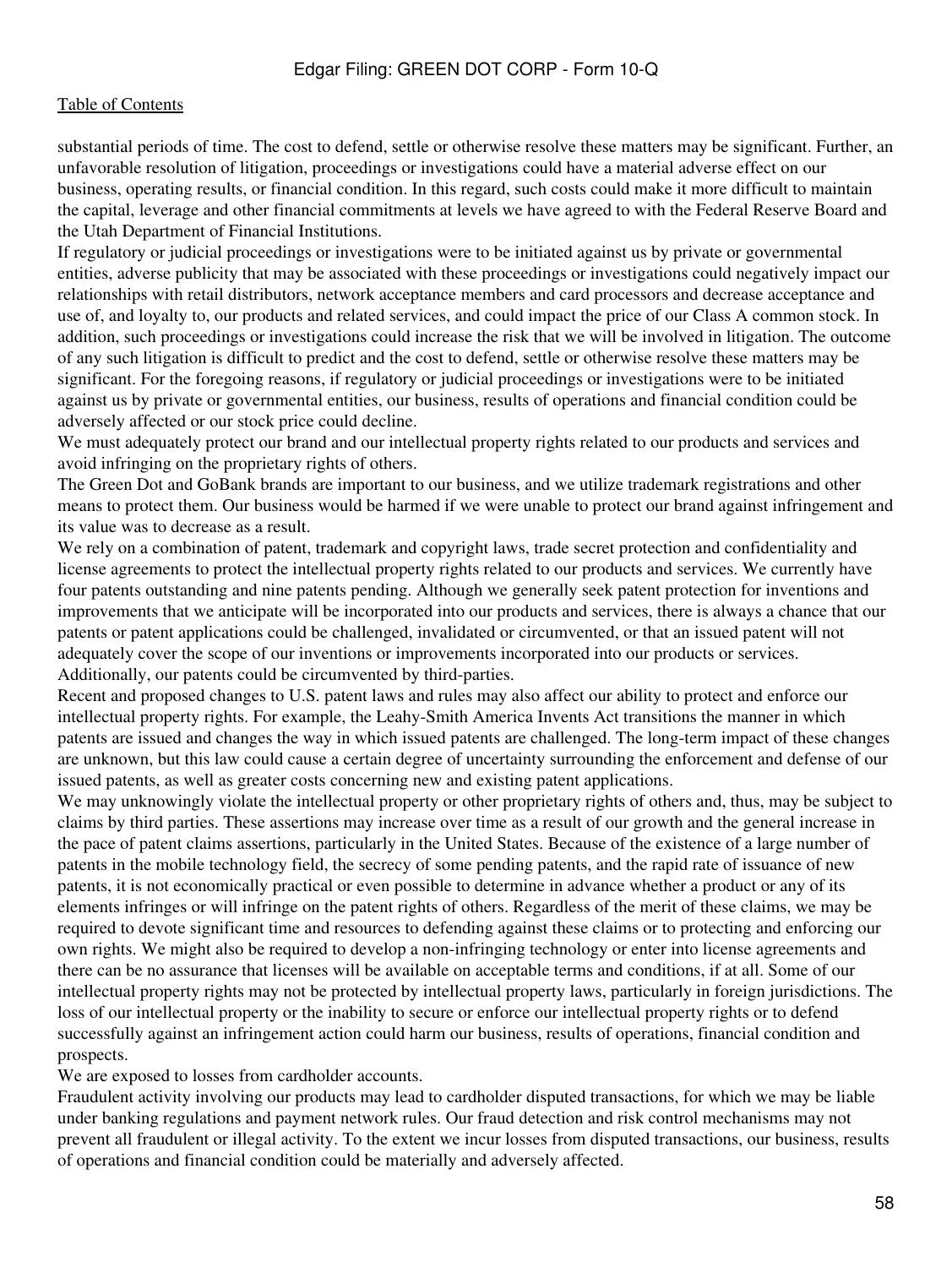Additionally, our cardholders can incur charges in excess of the funds available in their accounts, and we may become liable for these overdrafts. While we decline authorization attempts for amounts that exceed the available balance in a cardholder's account, the application of card association rules, the timing of the settlement of transactions and the assessment of the card's monthly maintenance fee, among other things, can result in overdrawn accounts. Maintenance fee assessments accounted for approximately 91% of aggregate overdrawn account balances in the three months ended March 31, 2014, as compared to approximately 95% in the three months ended March 31, 2013.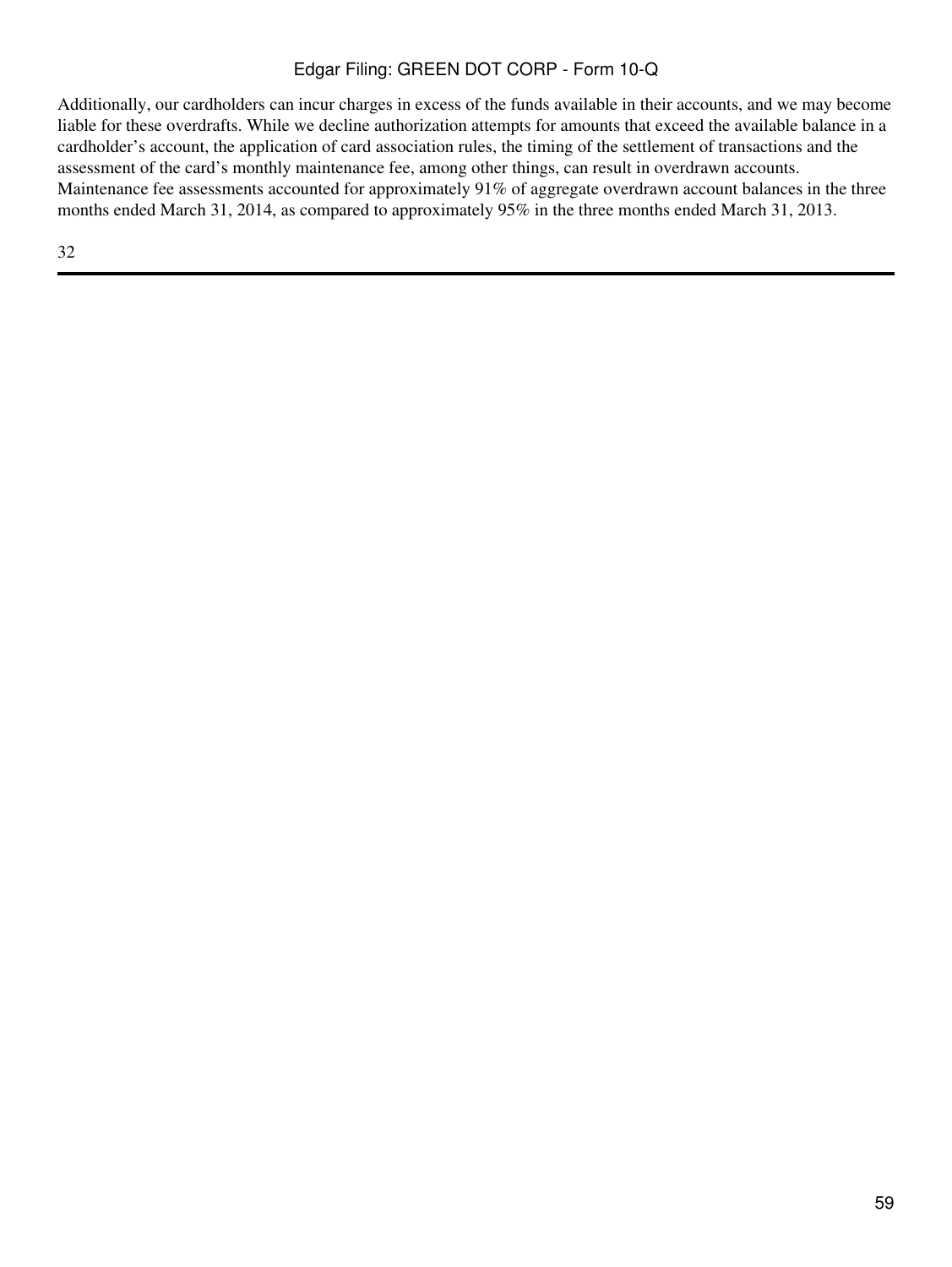#### [Table of Contents](#page-2-0)

Maintenance fee assessment overdrafts occur as a result of our charging a cardholder, pursuant to the card's terms and conditions, the monthly maintenance fee at a time when he or she does not have sufficient funds in his or her account. Our remaining overdraft exposure arises primarily from late-posting. A late-post occurs when a merchant posts a transaction within a payment network-permitted timeframe but subsequent to our release of the authorization for that transaction, as permitted by card association rules. Under card association rules, we may be liable for the amount of the transaction even if the cardholder has made additional purchases in the intervening period and funds are no longer available on the card at the time the transaction is posted.

We consider overdrawn account balances to be our receivables due from cardholders. We maintain reserves to cover the risk that we may not recover these receivables due from our cardholders, but our exposure may increase above these reserves for a variety of reasons, including our failure to predict the actual recovery rate accurately. To the extent we incur losses from overdrafts above our reserves or we determine that it is necessary to increase our reserves substantially, our business, results of operations and financial condition could be materially and adversely affected. Acquisitions or investments could disrupt our business and harm our financial condition.

We have in the past acquired, and we expect to acquire in the future, other businesses and technologies. The process of integrating an acquired business, product, service or technology can create unforeseen operating difficulties, expenditures and other challenges such as:

increased regulatory and compliance requirements;

•regulatory restrictions on revenue streams of acquired businesses;

•implementation or remediation of controls, procedures and policies at the acquired company;

• challenges; diversion of management time and focus from operation of our then-existing business to acquisition integration

•coordination of product, sales, marketing and program, and systems management functions;

•transition of the acquired company's users and customers onto our systems;

retention of employees from the acquired company;

•integration of employees from the acquired company into our organization;

systems and operations generally with ours; integration of the acquired company's accounting, information management, human resource and other administrative

• disputes, and tax and other known and unknown liabilities; and liability for activities of the acquired company prior to the acquisition, including violations of law, commercial

**Exercised inguitor or other claims in connection with the acquired employees, customers, former stockholders or other third parties.** increased litigation or other claims in connection with the acquired company, including claims brought by terminated

If we are unable to successfully integrate an acquired business or technology or otherwise address these difficulties and challenges or other problems encountered in connection with an acquisition, we might not realize the anticipated benefits of that acquisition, we might incur unanticipated liabilities or we might otherwise suffer harm to our business generally. To integrate acquired businesses, we must implement our technology systems in the acquired operations and integrate and manage the personnel of the acquired operations. We also must effectively integrate the different cultures of acquired business organizations into our own in a way that aligns various interests, and may need to enter new markets in which we have no or limited experience and where competitors in such markets have stronger market positions.

To the extent we pay the consideration for any future acquisitions or investments in cash, it would reduce the amount of cash available to us for other purposes. Future acquisitions or investments could also result in dilutive issuances of our equity securities or the incurrence of debt, contingent liabilities, amortization expenses, or impairment charges against goodwill on our balance sheet, any of which could harm our financial condition and negatively impact our stockholders.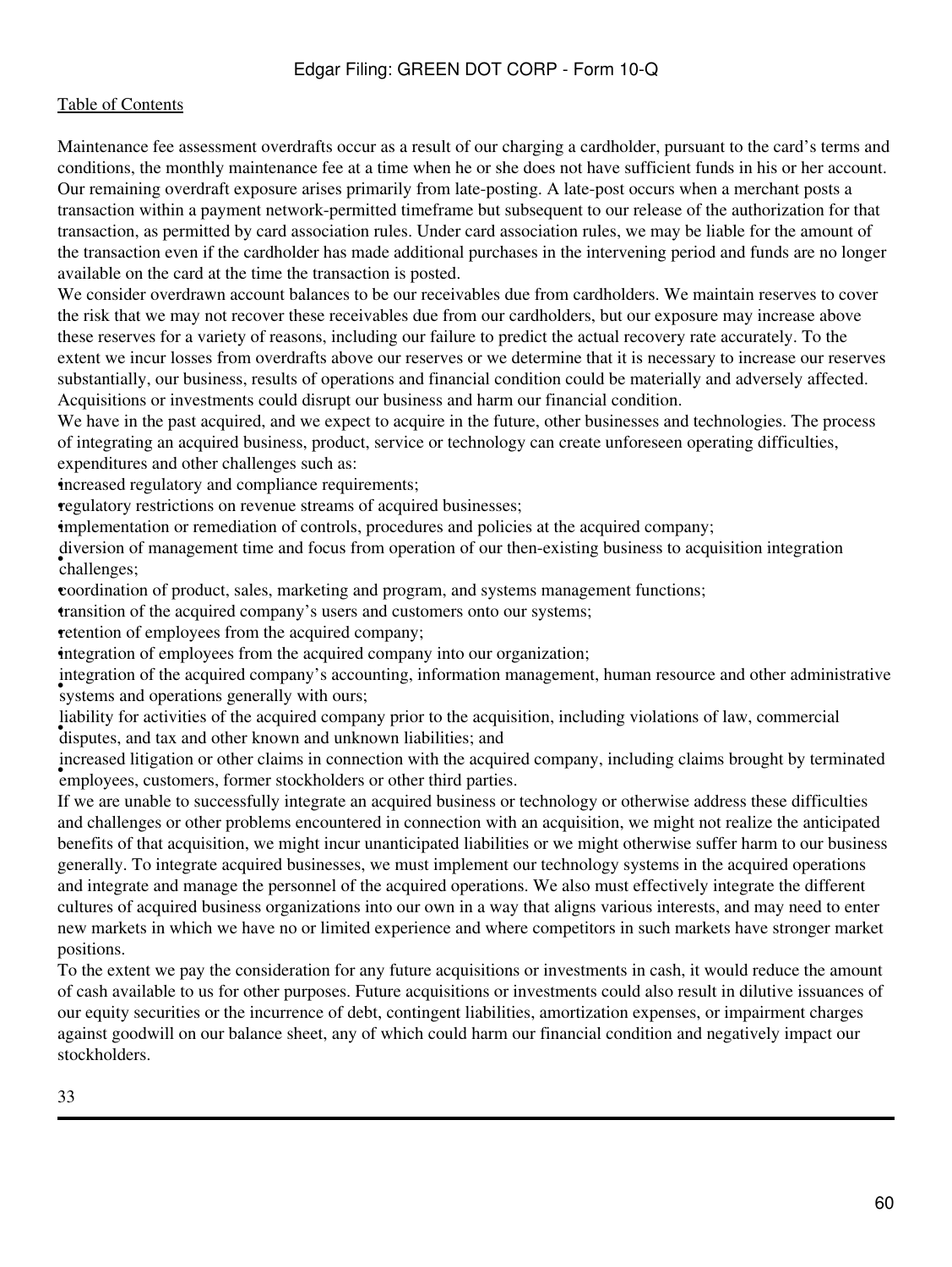If we are unable to keep pace with the rapid technological developments in our industry and the larger electronic payments industry necessary to continue providing our network acceptance members and cardholders with new and innovative products and services, the use of our cards and other products and services could decline. The electronic payments industry is subject to rapid and significant technological changes, including continuing advancements in the areas of radio frequency and proximity payment devices (such as contactless cards), e-commerce and mobile commerce, among others. We cannot predict the effect of technological changes on our business. We rely in part on third parties, including some of our competitors and potential competitors, for the development of, and access to, new technologies. We expect that new services and technologies applicable to our industry will continue to emerge, and these new services and technologies may be superior to, or render obsolete, the technologies we currently utilize in our products and services. Additionally, we may make future investments in, or enter into strategic alliances to develop, new technologies and services or to implement infrastructure change to further our strategic objectives, strengthen our existing businesses and remain competitive. However, our ability to transition to new services and technologies that we develop may be inhibited by a lack of industry-wide standards, by resistance from our retail distributors, network acceptance members, third-party processors or consumers to these changes, or by the intellectual property rights of third parties. Our future success will depend, in part, on our ability to develop new technologies and adapt to technological changes and evolving industry standards. These initiatives are inherently risky, and they may not be successful or may have an adverse effect on our business, financial condition and results of operations. We face settlement risks from our retail distributors, which may increase during an economic downturn. The vast majority of our business is conducted through retail distributors that sell our products and services to consumers at their store locations. Our retail distributors collect funds from the consumers who purchase our products and services and then must remit these funds directly to accounts established for the benefit of these consumers at the banks that issue our cards. The remittance of these funds by the retail distributor takes on average two business days. If a retail distributor becomes insolvent, files for bankruptcy, commits fraud or otherwise fails to remit proceeds to the card issuing bank from the sales of our products and services, we are liable for any amounts owed to the card issuing bank. As of March 31, 2014, we had assets subject to settlement risk of \$60.8 million. Given the possibility of recurring volatility in global financial markets, the approaches we use to assess and monitor the creditworthiness of our retail distributors may be inadequate, and we may be unable to detect and take steps to mitigate an increased credit risk in a timely manner.

Economic downturns could result in settlement losses, whether or not directly related to our business. We are not insured against these risks. Significant settlement losses could have a material adverse effect on our business, results of operations and financial condition.

Economic, political and other conditions may adversely affect trends in consumer spending.

The electronic payments industry, including the prepaid financial services segment within that industry, depends heavily upon the overall level of consumer spending. If conditions in the United States remain uncertain or deteriorate further, we may experience a reduction in the number of our cards that are purchased or reloaded, the number of transactions involving our cards and the use of our reload network and related services. A sustained reduction in the use of our products and related services, either as a result of a general reduction in consumer spending or as a result of a disproportionate reduction in the use of card-based payment systems, would materially harm our business, results of operations and financial condition.

Our business is dependent on the efficient and uninterrupted operation of computer network systems and data centers. Our ability to provide reliable service to cardholders and other network participants depends on the efficient and uninterrupted operation of our computer network systems and data centers as well as those of our retail distributors, network acceptance members and third-party processors. Our business involves movement of large sums of money, processing of large numbers of transactions and management of the data necessary to do both. Our success depends upon the efficient and error-free handling of the money that is collected by our retail distributors and remitted to network acceptance members or the banks that issue our cards. We rely on the ability of our employees, systems and processes and those of the banks that issue our cards, our retail distributors, our network acceptance members and third-party processors to process and facilitate these transactions in an efficient, uninterrupted and error-free manner.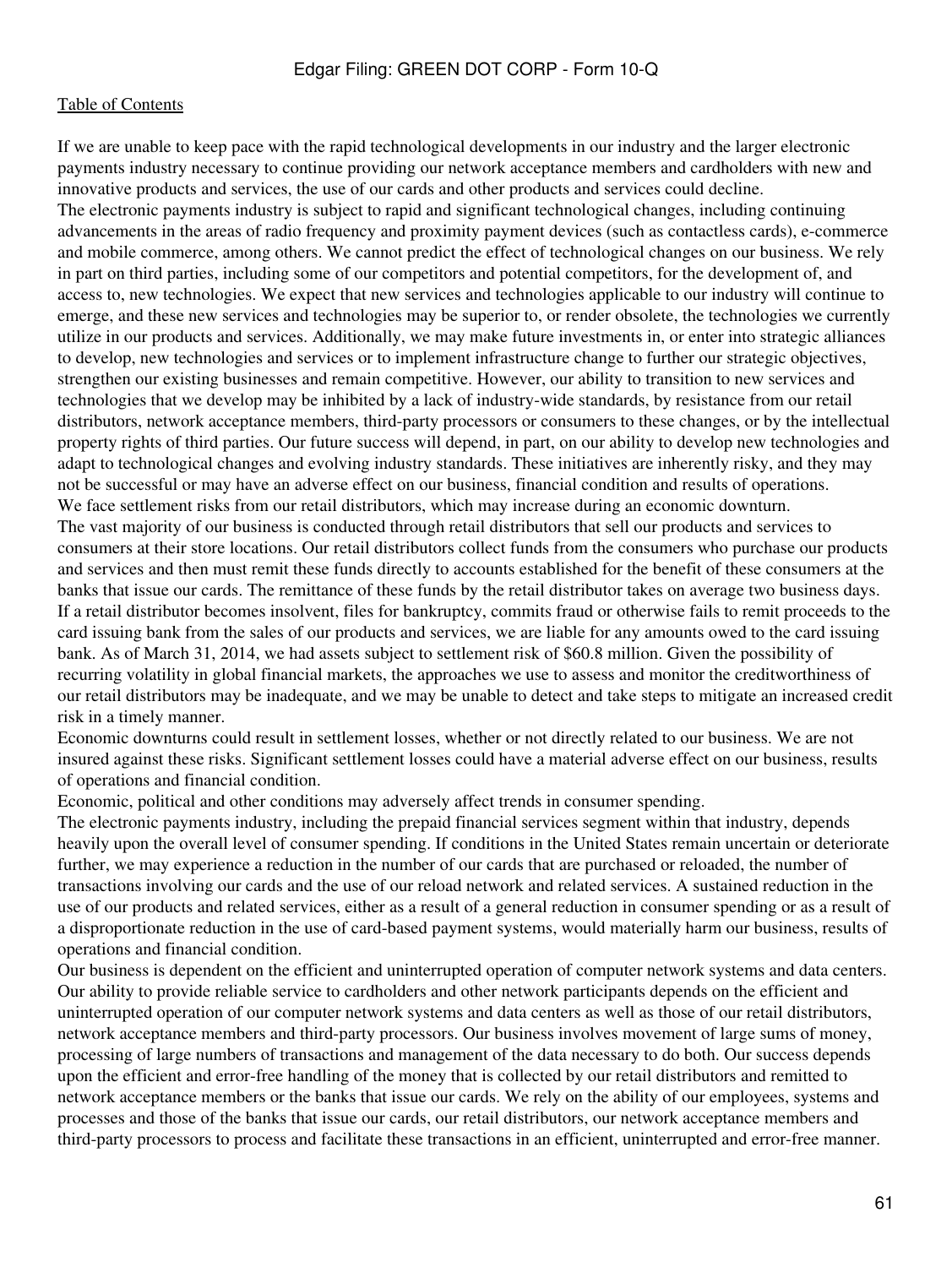In the event of a breakdown, a catastrophic event (such as fire, natural disaster, power loss, telecommunications failure or physical break-in), a security breach or malicious attack, an improper operation or any other event impacting our systems or processes, or those of our vendors, or an improper action by our employees, agents or third-party vendors, we could suffer financial loss, loss of customers, regulatory sanctions and damage to our reputation. The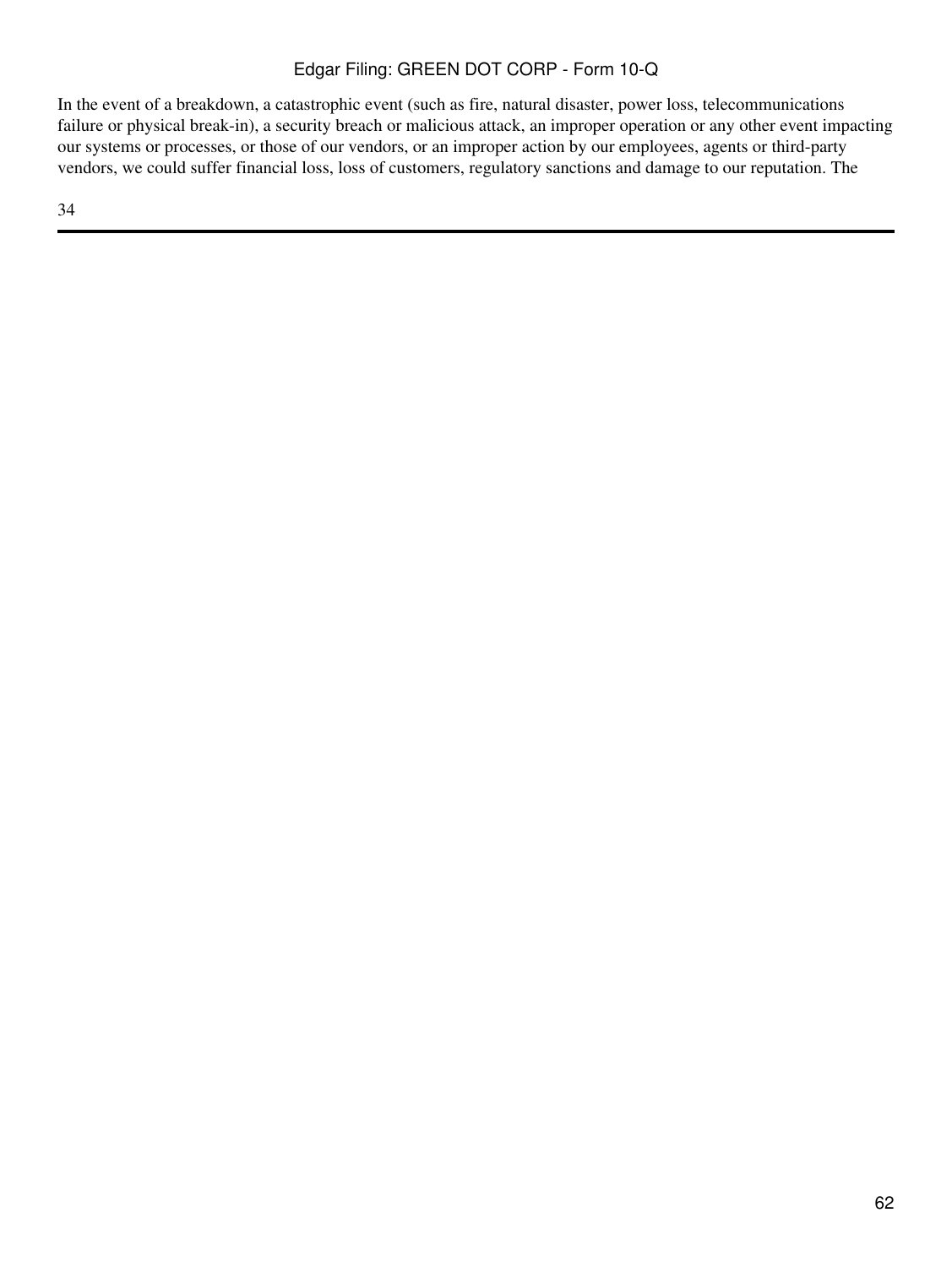measures we have taken, including the implementation of disaster recovery plans and redundant computer systems, may not be successful, and we may experience other problems unrelated to system failures. We may also experience software defects, development delays and installation difficulties, any of which could harm our business and reputation and expose us to potential liability and increased operating expenses. Some of our contracts with retail distributors, including our contract with Walmart, contain service level standards pertaining to the operation of our systems, and provide the retail distributor with the right to collect damages and potentially to terminate its contract with us for system downtime exceeding stated limits. If we face system interruptions or failures, our business interruption insurance may not be adequate to cover the losses or damages that we incur.

We must be able to operate and scale our technology effectively to manage any future growth.

Our ability to continue to provide our products and services to network participants, as well as to enhance our existing products and services and offer new products and services, is dependent on our information technology systems. If we are unable to manage the technology associated with our business effectively, we could experience increased costs, reductions in system availability and losses of our network participants. Any failure of our systems in scalability and functionality would adversely impact our business, financial condition and results of operations.

Our future success depends on our ability to attract, integrate, retain and incentivize key personnel. Our future success will depend, to a significant extent, on our ability to attract, integrate, retain and recognize key personnel, namely our management team and experienced sales, marketing and program and technology development personnel. Replacing departing key personnel can involve organizational disruption and uncertainty. We must retain and motivate existing personnel, and we must also attract, assimilate and motivate additional highly-qualified employees. We may experience difficulty in managing transitions and assimilating our newly-hired personnel, which may adversely affect our business. Competition for qualified management, sales, marketing and program and technology development personnel can be intense. Competitors have in the past and may in the future attempt to recruit our top management and employees. If we fail to attract, integrate, retain and incentivize key personnel, our ability to manage and grow our business could be harmed.

We might require additional capital to support our business in the future, and this capital might not be available on acceptable terms, or at all.

If our unrestricted cash and cash equivalents balances and any cash generated from operations are not sufficient to meet our future cash requirements, we will need to access additional capital to fund our operations. We may also need to raise additional capital to take advantage of new business or acquisition opportunities. We may seek to raise capital by, among other things:

•issuing additional shares of our Class A common stock or other equity securities;

•issuing debt securities; and

•borrowing funds under a credit facility.

We may not be able to raise needed cash in a timely basis on terms acceptable to us or at all. Financings, if available, may be on terms that are dilutive or potentially dilutive to our stockholders. The holders of new securities may also receive rights, preferences or privileges that are senior to those of existing holders of our Class A common stock. In addition, if we were to raise cash through a debt financing, the terms of the financing might impose additional conditions or restrictions on our operations that could adversely affect our business. If we require new sources of financing but they are insufficient or unavailable, we would be required to modify our operating plans to take into account the limitations of available funding, which would harm our ability to maintain or grow our business. The occurrence of catastrophic events could damage our facilities or the facilities of third parties on which we depend, which could force us to curtail our operations.

We and some of the third-party service providers on which we depend for various support functions, such as customer service and card processing, are vulnerable to damage from catastrophic events, such as power loss, natural disasters, terrorism and similar unforeseen events beyond our control. Our principal offices, for example, are situated in the foothills of southern California near known earthquake fault zones and areas of elevated wild fire danger. If any catastrophic event were to occur, our ability to operate our business could be seriously impaired. In addition, we might not have adequate insurance to cover our losses resulting from catastrophic events or other significant business interruptions. Any significant losses that are not recoverable under our insurance policies, as well as the damage to, or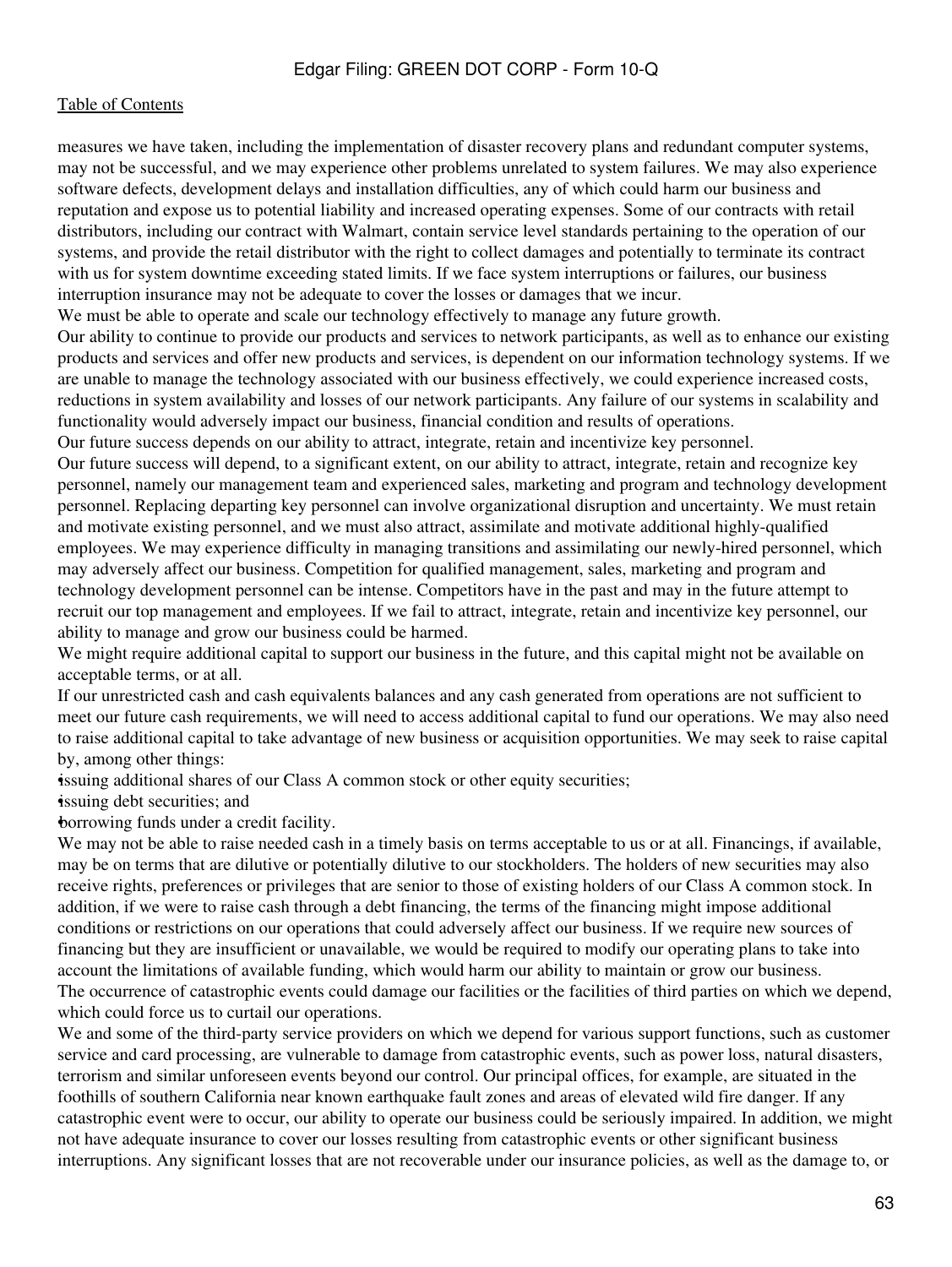interruption of, our infrastructure and processes, could seriously impair our business and financial condition.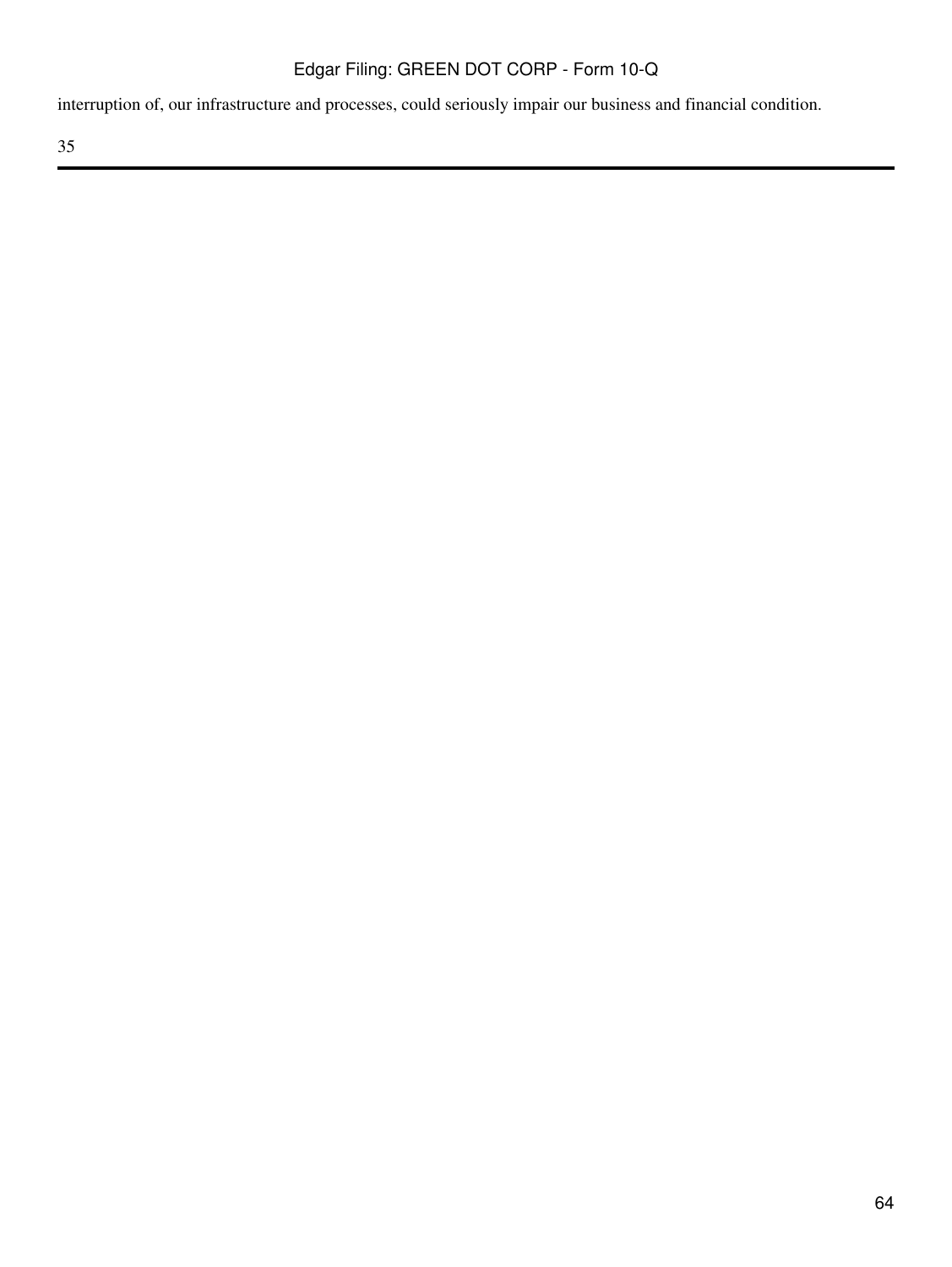If we fail to maintain proper and effective internal controls, our ability to produce accurate financial statements on a timely basis could be impaired, which could result in a loss of investor confidence in our financial reports and have an adverse effect on our stock price.

Our management is responsible for establishing and maintaining adequate internal control over financial reporting to provide reasonable assurance regarding the reliability of our financial reporting and the preparation of financial statements for external purposes in accordance with U.S. generally accepted accounting principles, or GAAP. If we are unable to maintain adequate internal control over financial reporting, we might be unable to report our financial information on a timely basis and might suffer adverse regulatory consequences or violate NYSE listing standards. There could also be a negative reaction in the financial markets due to a loss of investor confidence in us and the reliability of our financial statements. We have in the past and may in the future discover areas of our internal financial and accounting controls and procedures that need improvement. Our internal control over financial reporting will not prevent or detect all error and all fraud. A control system, no matter how well conceived and operated, can provide only reasonable, not absolute, assurance that the objectives of the control system will be met. Because of the inherent limitations in all control systems, no evaluation of controls can provide absolute assurance that all control issues and instances of fraud, if any, within our company will be detected. If we are unable to maintain proper and effective internal controls, we may not be able to produce accurate financial statements on a timely basis, which could adversely affect our ability to operate our business and could result in regulatory action, and could require us to restate, our financial statements. Any such restatement could result in a loss of public confidence in the reliability of our financial statements and sanctions imposed on us by the SEC.

Changes in accounting standards or inaccurate estimates or assumptions in the application of accounting policies could adversely affect our financial condition and results of operations.

Our accounting policies and methods are fundamental to how we record and report our financial condition and results of operations. Some of these policies require use of estimates and assumptions that may affect the reported value of our assets or liabilities and results of operations and are critical because they require management to make difficult, subjective and complex judgments about matters that are inherently uncertain. If those assumptions, estimates or judgments were incorrectly made, we could be required to correct and restate prior period financial statements. Accounting standard-setters and those who interpret the accounting standards (such as the Financial Accounting Standards Board, the SEC, banking regulators and our independent registered public accounting firm) may also amend or even reverse their previous interpretations or positions on how various standards should be applied. These changes can be difficult to predict and can materially impact how we record and report our financial condition and results of operations. In some cases, we could be required to apply a new or revised standard retroactively, resulting in the need to revise and republish prior period financial statements.

Risks Related to Ownership of Our Class A Common Stock

The price of our Class A common stock may be volatile.

In the recent past, stocks generally, and financial services company stocks in particular, have experienced high levels of volatility. The trading price of our Class A common stock has been highly volatile since our initial public offering and may continue to be subject to wide fluctuations. The trading price of our Class A common stock depends on a number of factors, including those described in this "Risk Factors" section, many of which are beyond our control and may not be related to our operating performance. Factors that could cause fluctuations in the trading price of our Class A common stock include the following:

•price and volume fluctuations in the overall stock market from time to time;

• significant volatility in the market prices and trading volumes of financial services company stocks:

•actual or anticipated changes in our results of operations or fluctuations in our operating results;

**Follow our Class A common stock;** actual or anticipated changes in the expectations of investors or the recommendations of any securities analysts who

setual of contract of contract of contract of contract of contract of contract of contract of contract of contract of contract of contract of contract of contract of contract of contract of contract of contract of contract actual or anticipated developments in our business or our competitors' businesses or the competitive landscape

•the public's reaction to our press releases, other public announcements and filings with the SEC;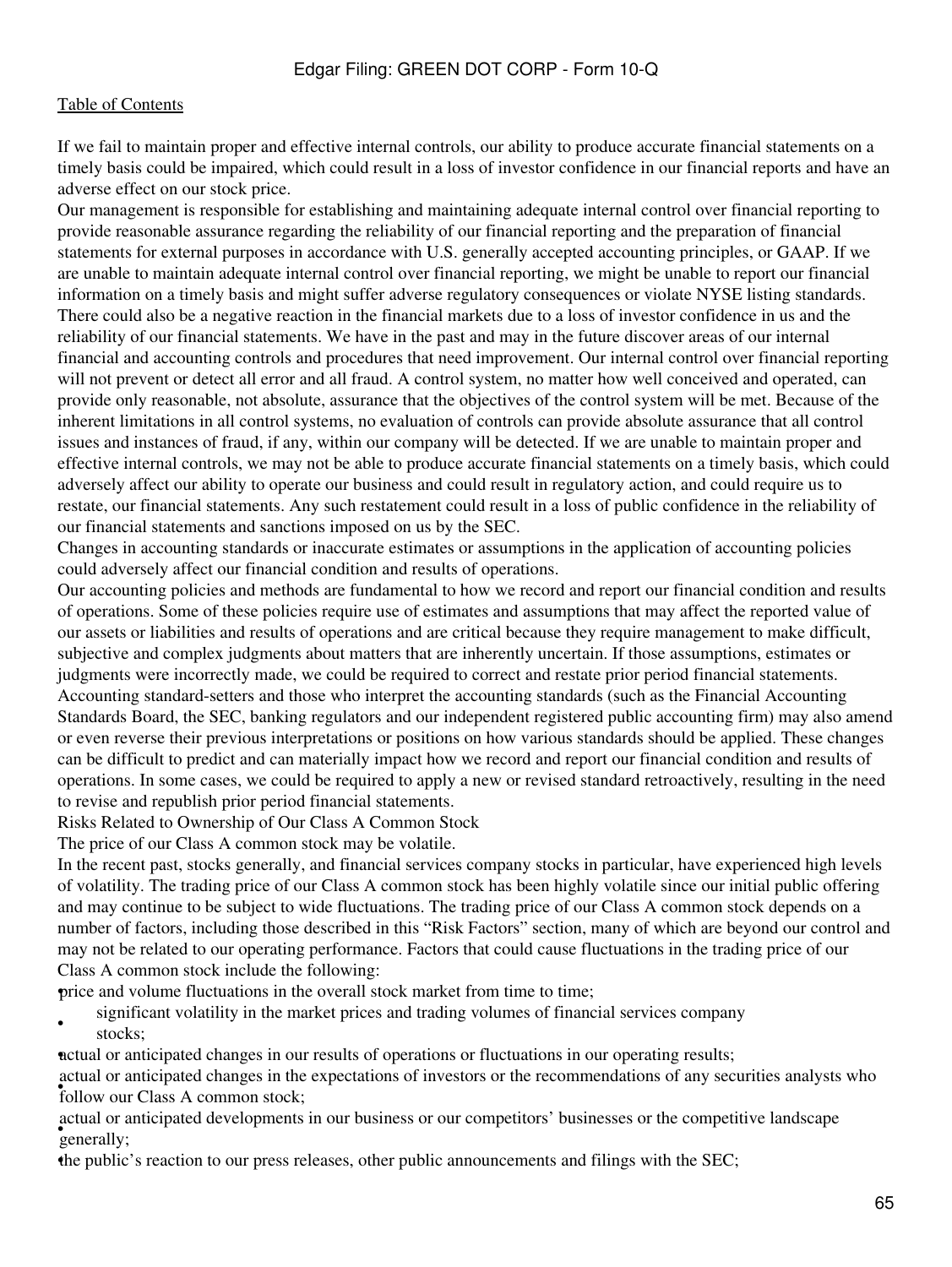*s* proceed operations or those of our competitors; litigation and investigations or proceedings involving us, our industry or both or investigations by regulators into our

•new laws or regulations or new interpretations of existing laws or regulations applicable to our business;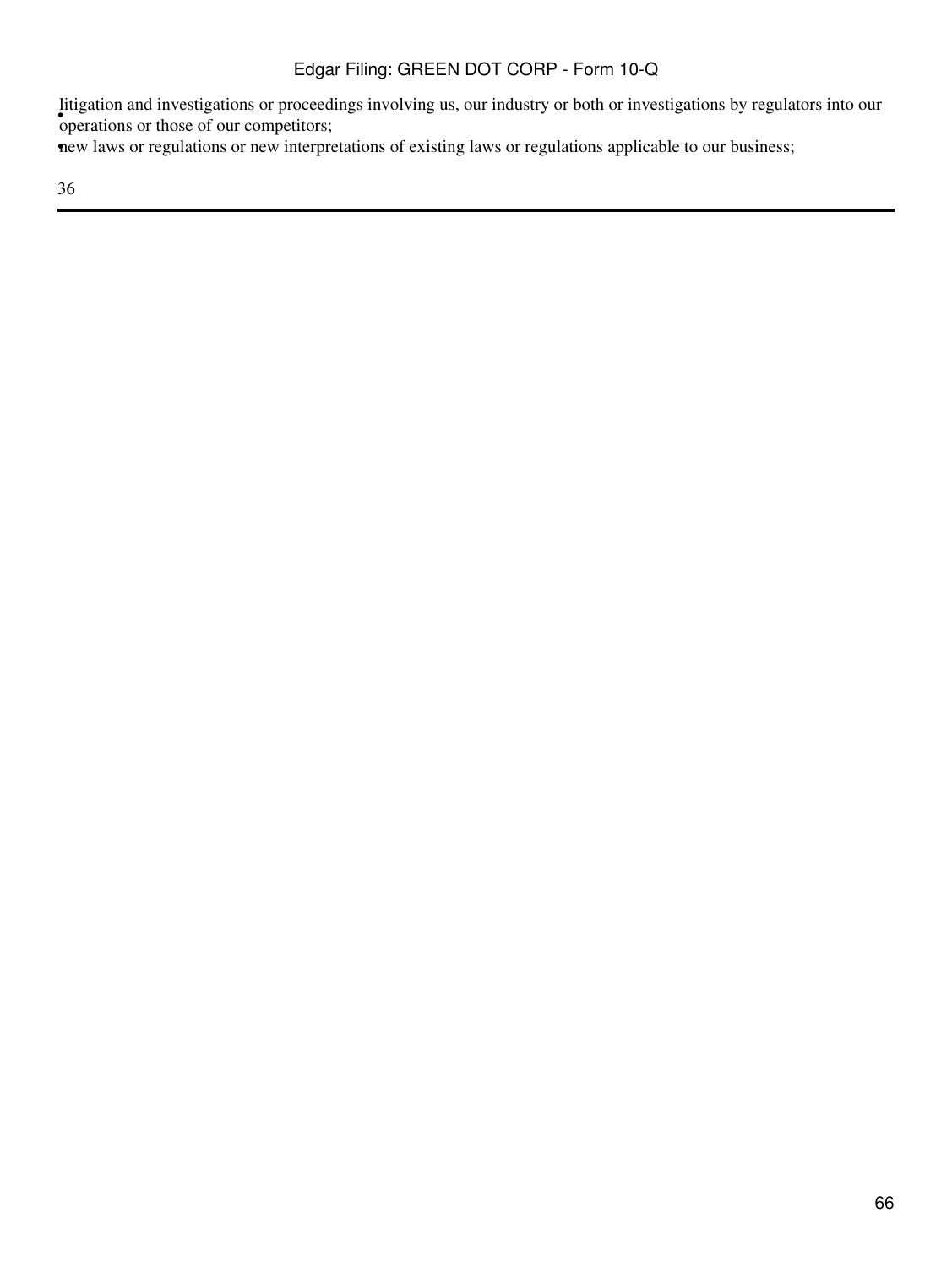### [Table of Contents](#page-2-0)

•changes in accounting standards, policies, guidelines, interpretations or principles;

•general economic conditions;

• changes to the indices in which our Class A common stock is included; and

sales of shares of our Class A common stock by us or our stockholders.

In the past, many companies that have experienced volatility in the market price of their stock have become subject to securities class action litigation. We may be the target of this type of litigation in the future. Securities litigation against us could result in substantial costs and divert our management's attention from other business concerns, which could seriously harm our business.

Our charter documents, Delaware law and our status as bank holding company could discourage, delay or prevent a takeover that stockholders consider favorable and could also reduce the market price of our stock.

Our certificate of incorporation and bylaws contain provisions that could delay or prevent a change in control of our company. These provisions could also make it more difficult for stockholders to nominate directors for election to our board of directors and take other corporate actions. These provisions, among other things:

•provide for non-cumulative voting in the election of directors;

•provide for a classified board of directors;

**EQUARTER COLLEGE OUT OCCUPATION** SUCCESS, WHILOUT SHOCKHOLLET APPROVAL, TO ISSUE PICIELLY authorize our board of directors, without stockholder approval, to issue preferred stock with terms determined by our

imit the voting power of a holder, or group of affiliated holders, of more than 24.9% of our common stock to 14.9%; • vacant directorships; provide that only our board of directors may set the number of directors constituting our board of directors or fill

•prohibit stockholder action by written consent and limit who may call a special meeting of stockholders; and • proposals. require advance notification of stockholder nominations for election to our board of directors and of stockholder

These and other provisions in our certificate of incorporation and bylaws, as well as provisions under Delaware law, could discourage potential takeover attempts, reduce the price that investors might be willing to pay in the future for shares of our Class A common stock and result in the trading price of our Class A common stock being lower than it otherwise would be.

In addition to the foregoing, under the BHC Act and the Change in Bank Control Act, and their respective implementing regulations, Federal Reserve Board approval is necessary prior to any person or company acquiring control of a bank or bank holding company, subject to certain exceptions. Control, among other considerations, exists if an individual or company acquires 25% or more of any class of voting securities, and may be presumed to exist if a person acquires 10% or more of any class of voting securities. These restrictions could affect the willingness or ability of a third party to acquire control of us for so long as we are a bank holding company.

If securities analysts do not continue to publish research or reports about our business or if they publish negative evaluations of our Class A common stock, the trading price of our Class A common stock could decline.

We expect that the trading price for our Class A common stock will be affected by any research or reports that securities analysts publish about us or our business. If one or more of the analysts who currently cover us or our business downgrade their evaluations of our Class A common stock, the price of our Class A common stock would likely decline. If one or more of these analysts cease coverage of our company, we could lose visibility in the market for our Class A common stock, which in turn could cause our stock price to decline.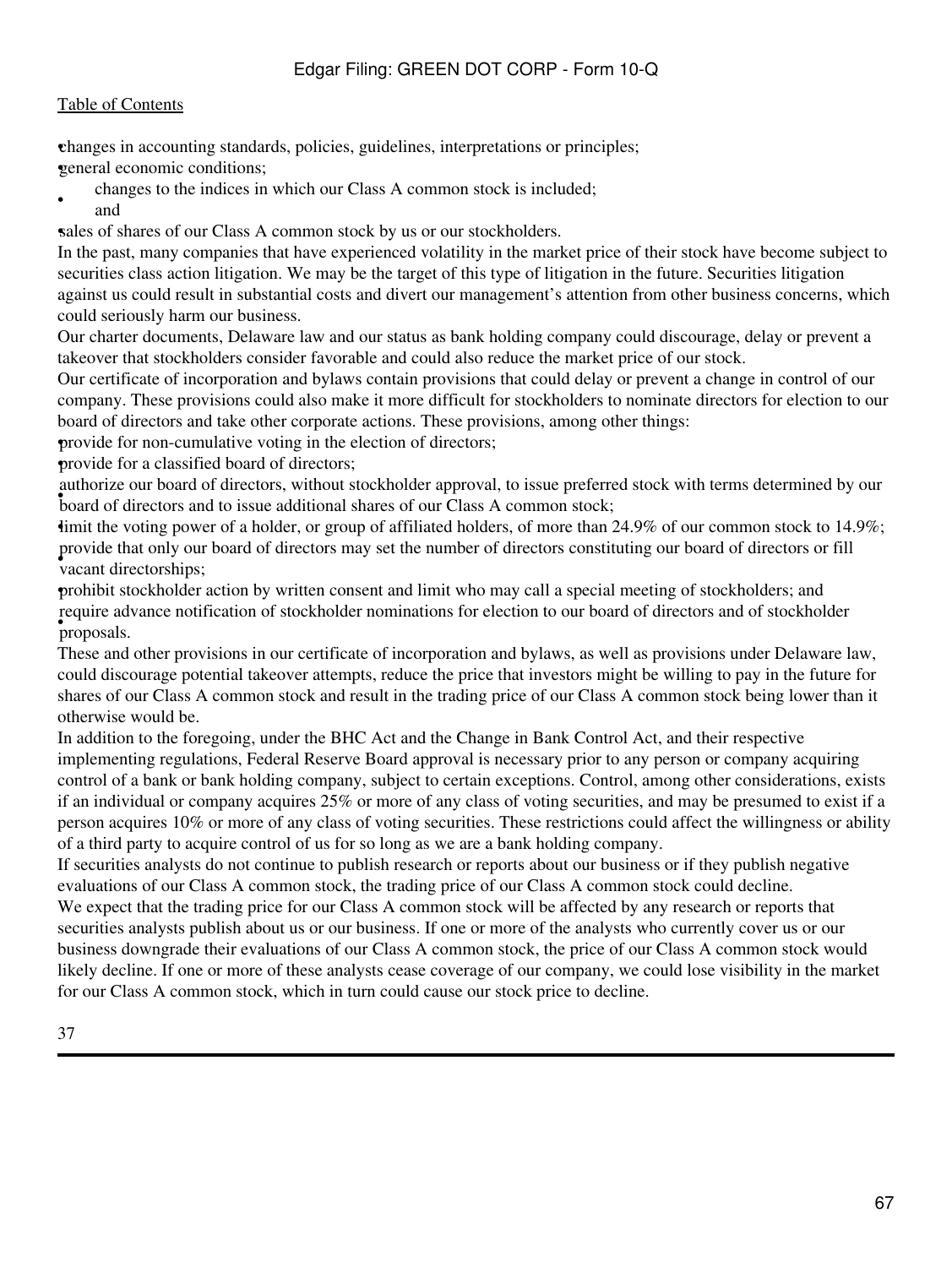<span id="page-67-0"></span>

| <b>ITEM 6. Exhibits</b> |                                                                                                                                                                                                                         |
|-------------------------|-------------------------------------------------------------------------------------------------------------------------------------------------------------------------------------------------------------------------|
|                         | The following documents are filed as exhibits to this report:                                                                                                                                                           |
| Exhibit<br>Number       | Description of Exhibits                                                                                                                                                                                                 |
| 31.1                    | Certification of Steven W. Streit, Chief Executive Officer and Chairman of the Board of Directors,<br>pursuant to Rule $13a-14(a)/15d-14(a)$ , as adopted pursuant to Section 302 of the Sarbanes-Oxley Act<br>of 2002. |
| 31.2                    | Certification of Grace T. Wang, Chief Financial Officer, pursuant to Rule 13a-14(a)/15d-14(a), as<br>adopted pursuant to Section 302 of the Sarbanes-Oxley Act of 2002.                                                 |
| 32.1                    | Certification of Steven W. Streit, Chief Executive Officer and Chairman of the Board of Directors,<br>pursuant to 18 U.S.C. Section 1350, as adopted pursuant to Section 906 of the Sarbanes-Oxley Act of<br>2002.      |
| 32.2                    | Certification of Grace T. Wang, Chief Financial Officer, pursuant to 18 U.S.C. Section 1350, as<br>adopted pursuant to Section 906 of the Sarbanes-Oxley Act of 2002.                                                   |
| 101.INS                 | XBRL Instance Document*                                                                                                                                                                                                 |
| 101.SCH                 | XBRL Taxonomy Extension Schema Document*                                                                                                                                                                                |
| 101.CAL                 | XBRL Taxonomy Extension Calculation Linkbase Document*                                                                                                                                                                  |
| 101.DEF                 | XBRL Taxonomy Extension Definition Linkbase Document*                                                                                                                                                                   |
| 101.LAB                 | XBRL Taxonomy Extension Label Linkbase Document*                                                                                                                                                                        |
| 101.PRE                 | XBRL Taxonomy Extension Presentation Linkbase Document*                                                                                                                                                                 |
|                         |                                                                                                                                                                                                                         |

\* part of a registration statement or prospectus for purposes of Sections 11 or 12 of the Securities Act of 1933, as<br>amended are deemed not filed for purposes of Section 18 of the Securities and Exchange Act of 1934, as am Pursuant to Rule 406T of Regulation S-T, the Interactive Data Files on Exhibit 101 hereto are deemed not filed or amended, are deemed not filed for purposes of Section 18 of the Securities and Exchange Act of 1934, as amended, and otherwise are not subject to liability under those sections.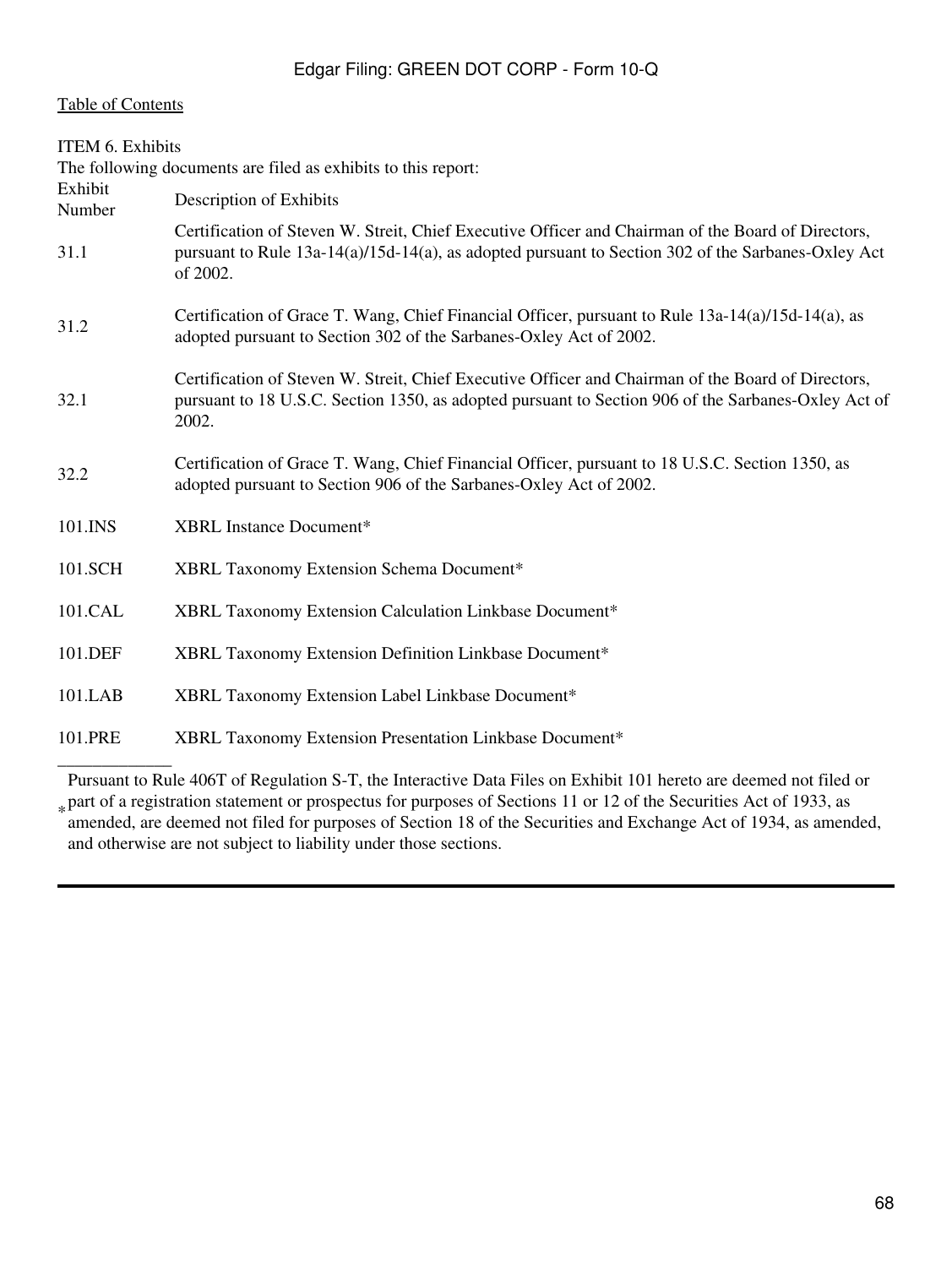### <span id="page-68-0"></span>SIGNATURE

Pursuant to the requirements of the Securities Exchange Act of 1934, the registrant has duly caused this report to be signed on its behalf by the undersigned, thereunto duly authorized.

Green Dot Corporation

| Date: May 9, 2014 | $\mathbf{By:}$<br>Title: | /s/ Grace T. Wang<br>Name: Grace T. Wang<br><b>Chief Financial Officer</b> |
|-------------------|--------------------------|----------------------------------------------------------------------------|
|                   |                          |                                                                            |